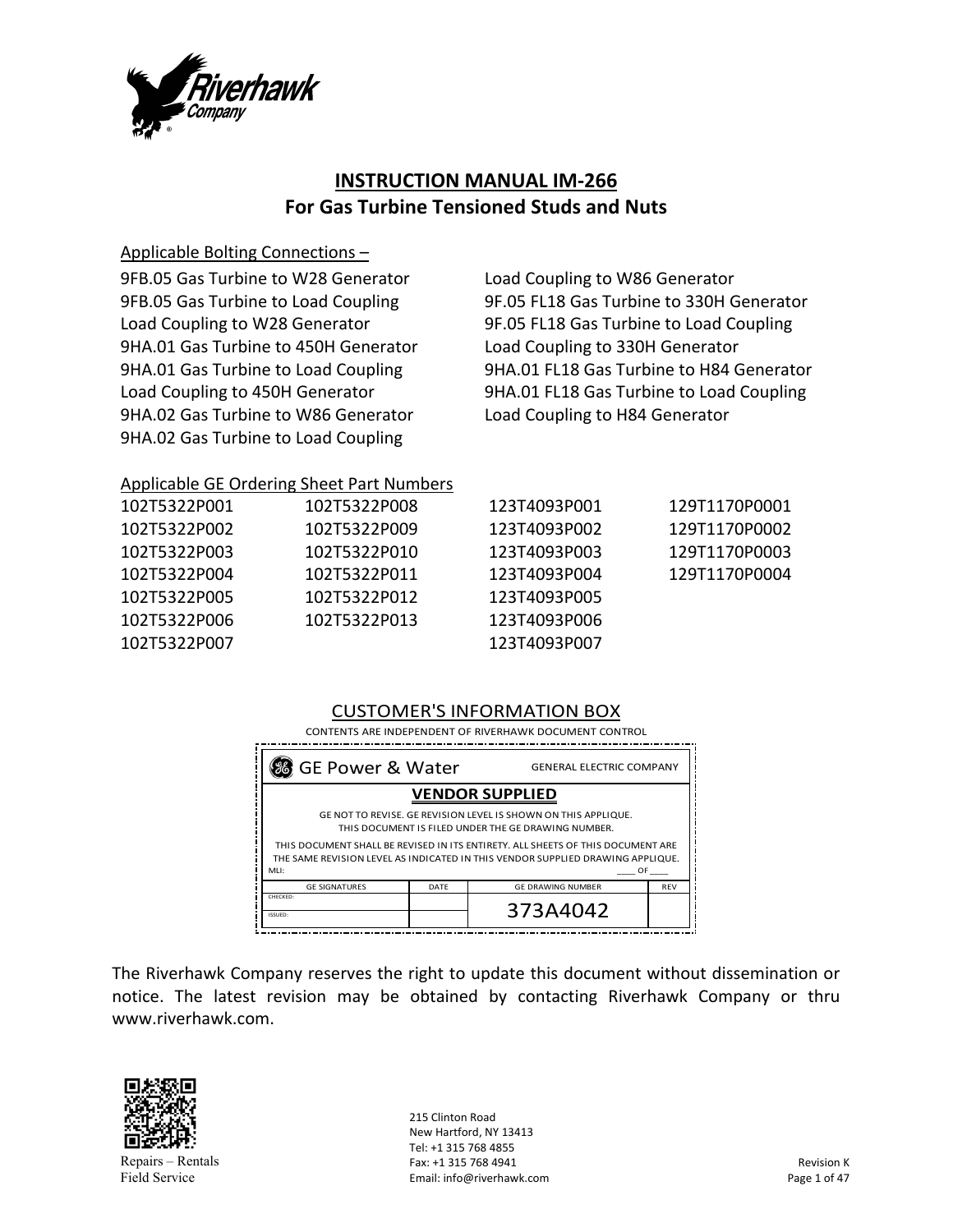# **Table of Contents**

| Section     | Description                                      | Page Number |
|-------------|--------------------------------------------------|-------------|
| 1.0         | <b>Cautions and Safety Warnings</b>              | 3           |
| 2.0         | Scope and GE Part Number Cross Reference         | 5           |
| 3.0         | <b>Quick Checklist</b>                           | 9           |
| 4.0         | <b>General Preparations</b>                      | 13          |
| 5.0         | Hardware Set Preparations                        | 15          |
| 6.0         | <b>Stud and Nut Assembly</b>                     | 18          |
| 7.0         | <b>Hydraulic Tensioner Equipment Assembly</b>    | 20          |
| 8.0         | Assembly of Tensioner on Stud                    | 23          |
| 9.0         | <b>Stud Tensioning</b>                           | 27          |
| 10.0        | Nut Thread Locking and Windage Plug Installation | 30          |
| 11.0        | <b>Stud and Nut Removal</b>                      | 33          |
| 12.0        | <b>Storage Instructions</b>                      | 37          |
| 13.0        | <b>Frequently Asked Questions</b>                | 38          |
| 14.0        | <b>Revision History</b>                          | 40          |
| Appendix A1 | <b>EC Declaration of Conformity</b>              | 42          |
| Appendix A2 | <b>UKCA Declaration of Conformity</b>            | 43          |
| Appendix B1 | 18-Bolt Tensioning Pattern (GT-LC) Record Sheet  | 44          |
| Appendix B2 | 18-Bolt Tensioning Pattern (LC-GEN) Record Sheet | 45          |
| Appendix B3 | 22-Bolt Tensioning Pattern (GT-LC) Record Sheet  | 46          |
| Appendix B4 | 22-Bolt Tensioning Pattern (LC-GEN) Record Sheet | 47          |



CUSTOMER'S INFORMATION BOX

CONTENTS ARE INDEPENDENT OF RIVERHAWK DOCUMENT CONTROL 

j

GE DRAWING NUMBER 373A4042 -------

215 Clinton Road New Hartford, NY 13413 Tel: +1 315 768 4855 Fax: +1 315 768 4941 Email: info@riverhawk.com

ιï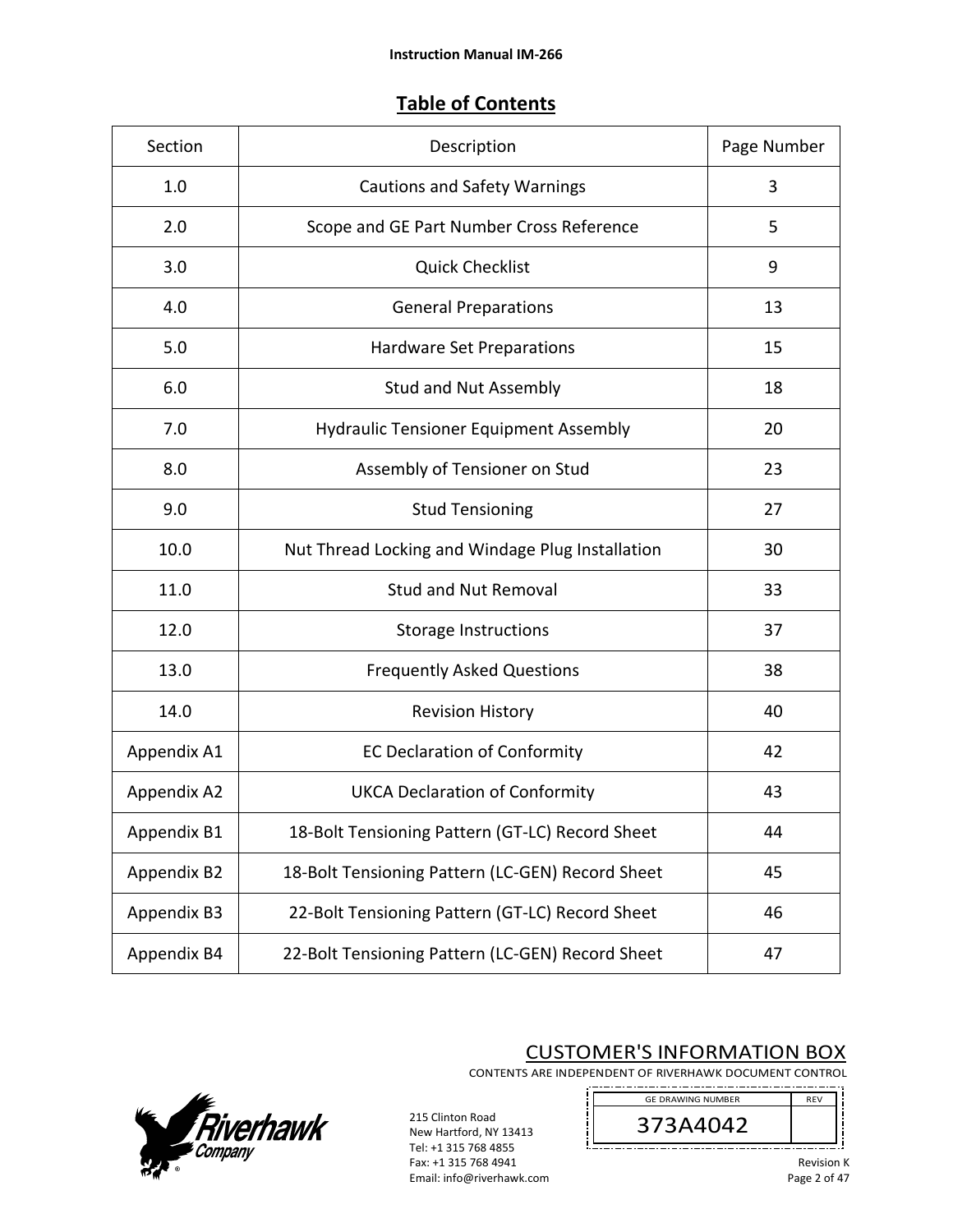### **1.0 Cautions and Safety Warnings**

#### **WARNING**

**Improper tool use and the failure to follow the correct procedures are the primary root causes of tool failures and personal injuries. A lack of training or experience can lead to incorrect hardware installation or incorrect tool use. Only trained operators with careful, deliberate actions should use hydraulic tensioners. Contact Riverhawk Company with any training needs.** 

#### **WARNING**

Risk of high pressure fluid injection. Riverhawk tools operate under high pressure. Thoroughly inspect all hoses and connections for damage or leaks prior to using this equipment.

#### **CAUTION**

Personal injury and equipment damage can occur if the proper health and safety codes and procedures are not followed. Contact the site's health and safety office to determine all applicable safety rules and regulations.

#### **WARNING**

The proper personal protective equipment must be worn at all times. Riverhawk recommends at a minimum, safety glasses, long sleeve shirt, hard hat, heavy work gloves, and steel toe shoes.

#### **CAUTION**

It is especially important to check the condition of the conical thread used to tension the stud. Thread damage from previous abuse can lead to failure of the stud or tensioning equipment

#### **CAUTION**

Riverhawk recommends that the tensioner should be returned to Riverhawk for periodic inspections. Replacement of obsolete tensioners is recommended. Functional upgrades are also recommended. The Riverhawk Service Returns Coordinator should be notified 3‐6 months prior to a planned outage to schedule an inspection service.

#### **WARNING**

A damaged burst disc must be replaced with a burst disc of the same design and pressure rating. Do not substitute a damaged burst disc with a different disc type, a different pressure rating, or a foreign object.

> 215 Clinton Road New Hartford, NY 13413 Tel: +1 315 768 4855 Fax: +1 315 768 4941 Email: info@riverhawk.com



# CUSTOMER'S INFORMATION BOX

CONTENTS ARE INDEPENDENT OF RIVERHAWK DOCUMENT CONTROL 

> REV 373A4042 GE DRAWING NUMBER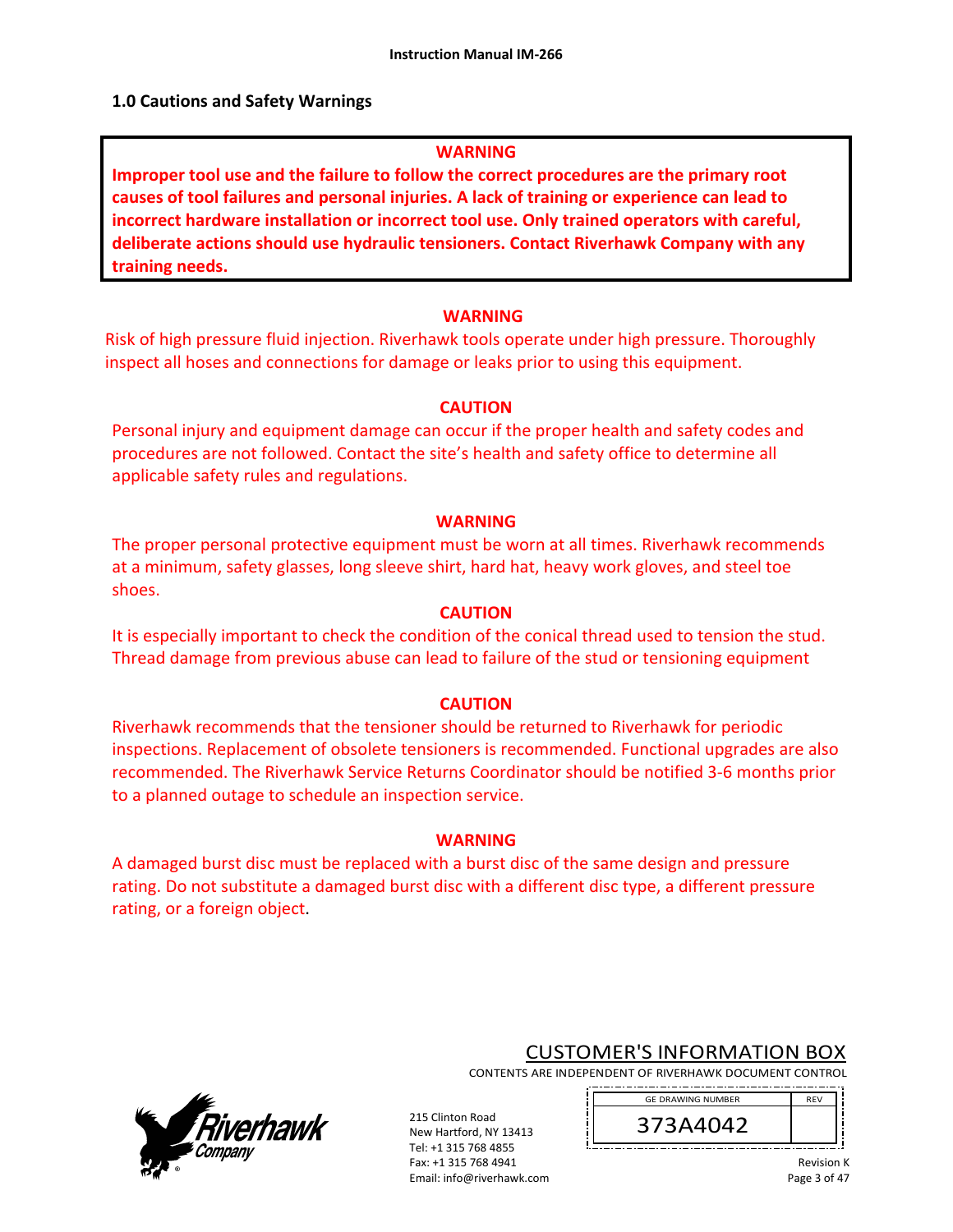## **WARNING**

To avoid failure, ensure safety, and proper operation, the tensioner assembly must be installed on a stud in the flange before bleeding and pressurizing the tensioner. Do not use the tensioner at any pressure unless the tool is installed on a stud in a flange.

# **CAUTION**

Personal injury and equipment damage can occur if the puller screw is not securely engaged with the tapered threads of the stud. Proper engagement is achieved when the puller screw is tight in the stud and the tensioner foot is free to turn.

# **WARNING**

The safety interlock guard must be in place at all times. When the tensioner is pressurized hands must be kept out of designated areas to avoid any potential for personal injury.

# **CAUTION**

Before threading the puller screw into the stud, carefully check the cleanliness of both the stud's and the puller screw's conical threads. Apply a light coat of clean turbine oil or a spray lubricant to the puller screw. This procedure will ease assembly and assure positive mating of the threads before tightening. Do not use "Never Seize" on the conical threads.

# **CAUTION**

Do not tighten the nut while the tool is coming up to pressure; wait until pressure is achieved before attempting to tighten the nut with the spanner ring. If the tool is not properly installed, the tool could jump off the stud while coming up to pressure.

# **CAUTION**

Do not exceed the maximum pressure marked on the tensioner. Excessive pressure can damage the stud and puller screw.

# **WARNING**

**FIRE HAZARD:** DO NOT heat when tensioner assembly is in place. Personal injury or equipment damage may occur. Use of an Oxy‐Acetylene torch is not recommended

# **WARNING**

215 Clinton Road New Hartford, NY 13413 Tel: +1 315 768 4855 Fax: +1 315 768 4941 Email: info@riverhawk.com

Do not use a hydraulic tensioner to remove a stud with damaged conical threads.



# CUSTOMER'S INFORMATION BOX

CONTENTS ARE INDEPENDENT OF RIVERHAWK DOCUMENT CONTROL 

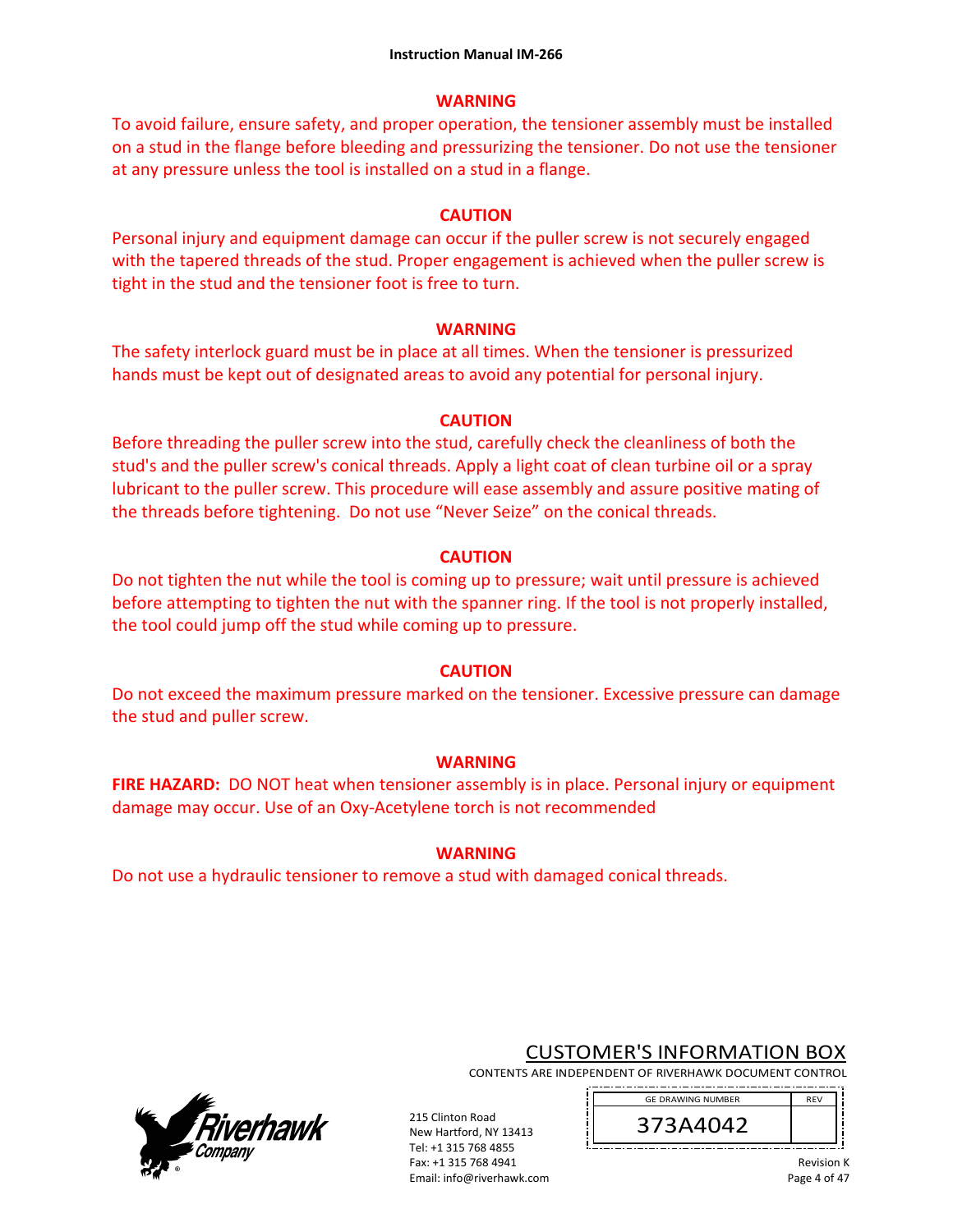# **2.0 Scope and GE Part Number Cross Reference**

This document describes the procedure to be used to install the stud, nut and windage plug sets supplied by the Riverhawk Company in the flanges at the Gas Turbine/Load Coupling and Load Coupling/Generator connections.

The various frame configurations covered in this manual are listed in Sections 2.1 through 2.15 with differences as related to connective hardware defined. Listed also are the pertinent hardware drawings (HF-xxxx). These drawings as well as tooling drawings (HT-xxxx) form part of this manual.

### **2.1 Frame 9HA.01 Gas Turbine to W28 Generator**

| GE Part Number | Riverhawk P/N | <b>GE VENDOC P/N</b> |
|----------------|---------------|----------------------|
| 102T5322P001   | HF-5123       | GE 269B8706          |
| 102T5322P002   | HF-5123       | GE 269B8706          |

The hydraulic tooling used for installation and removal is Riverhawk HT‐5425.

These hardware drawings depict the stud, nut, and windage plug set for the Gas Turbine to Load Coupling (3" size, Qty 18) as well as the Load Coupling to W28 Generator (3" size, Qty 18).

### **2.2 Frame 9HA.01 Gas Turbine to Load Coupling**

| GE Part Number | Riverhawk P/N | <b>GE VENDOC P/N</b> |
|----------------|---------------|----------------------|
| 102T5322P004   | HF-5426       | GE 269B8722          |

The hydraulic tooling used for installation and removal is Riverhawk HT‐5425.

This hardware drawing depicts the stud, nut, and windage plug set for the Gas Turbine to Load Coupling (3" size, Qty 18).

| GE Part Number | Riverhawk P/N | GE VENDOC P/N |
|----------------|---------------|---------------|
| 102T5322P008   | HF-8091       | GE 101B0721   |

The hydraulic tooling used for installation and removal is Riverhawk HT‐8133.

This hardware drawing depicts the stud, nut, and windage plug set for the Gas Turbine to Load Coupling (3" size, Qty 18).



CUSTOMER'S INFORMATION BOX

CONTENTS ARE INDEPENDENT OF RIVERHAWK DOCUMENT CONTROL 

215 Clinton Road New Hartford, NY 13413 Tel: +1 315 768 4855 Fax: +1 315 768 4941 Email: info@riverhawk.com

GE DRAWING NUMBER REV 373A4042 \_\_\_\_\_\_\_\_\_\_\_\_\_\_\_\_\_\_\_\_\_\_\_\_\_\_\_\_\_\_\_\_\_\_\_\_

> Revision K Page 5 of 47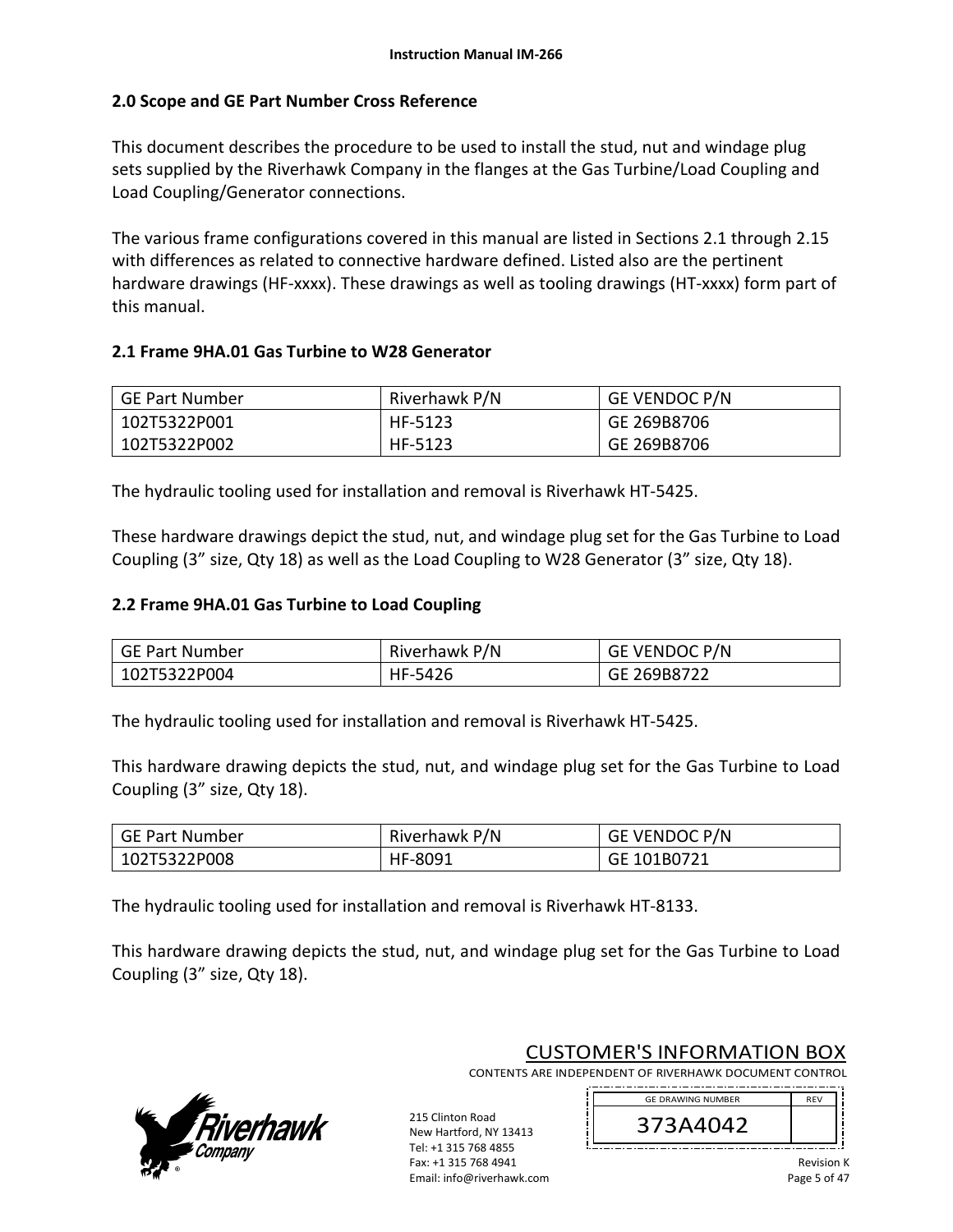### **2.3 Load Coupling to W28 Generator**

| GE Part Number | Riverhawk P/N | <b>GE VENDOC P/N</b> |
|----------------|---------------|----------------------|
| 102T5322P005   | HF-5427       | GE 269B8723          |

The hydraulic tooling used for installation and removal is Riverhawk HT‐5425.

This hardware drawing depicts the stud, nut, and windage plug set for the Load Coupling to W28 Generator (3" size, Qty 18).

### **2.4 Frame 9HA.01 Gas Turbine to 450H Generator**

| GE Part Number | Riverhawk P/N | GE VENDOC P/N |
|----------------|---------------|---------------|
| 102T5322P006   | HF-8087       | GE 101B0720   |

The hydraulic tooling used for installation and removal is Riverhawk HT‐8133.

This hardware drawing depicts the stud, nut, and windage plug set for the Gas Turbine to Load Coupling (3" size, Qty 18) as well as the Load Coupling to 450H Generator (3" size, Qty 18).

### **2.5 Load Coupling to 450H Generator**

| GE Part Number | Riverhawk P/N | <b>GE VENDOC P/N</b> |
|----------------|---------------|----------------------|
| 102T5322P009   | HF-8092       | GE 101B0722          |

The hydraulic tooling used for installation and removal is Riverhawk HT‐8133.

This hardware drawing depicts the stud, nut, and windage plug set for the Load Coupling to 450H Generator (3" size, Qty 18).

### **2.6 Frame 9HA.02 Gas Turbine to W86 Generator**

| GE Part Number | Riverhawk P/N | <b>GE VENDOC P/N</b> |
|----------------|---------------|----------------------|
| 123T4093P001   | HF-7759       | GE 101B0698          |
| 123T4093P002   | HF-7759       | GE 101B0698          |

The hydraulic tooling used for installation and removal is Riverhawk HT‐7979.

This hardware drawing depicts the stud, nut, and windage plug set for the Gas Turbine to Load Coupling (3" size, Qty 22) as well as the Load Coupling to W86 Generator (3" size, Qty 22).



CUSTOMER'S INFORMATION BOX

CONTENTS ARE INDEPENDENT OF RIVERHAWK DOCUMENT CONTROL 

215 Clinton Road New Hartford, NY 13413 Tel: +1 315 768 4855 Fax: +1 315 768 4941 Email: info@riverhawk.com

GE DRAWING NUMBER REV 373A4042 ----------------------------------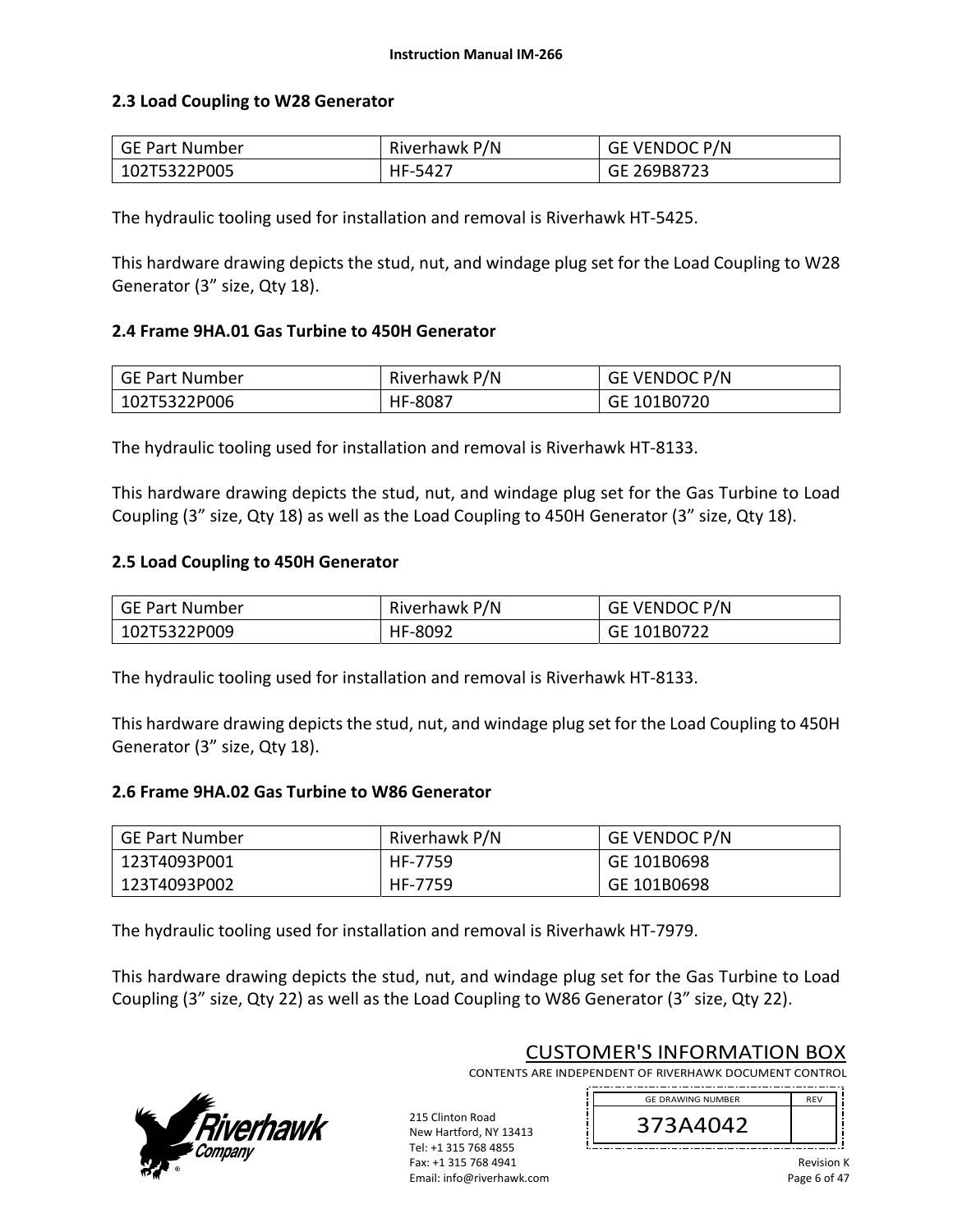### **2.7 Frame 9HA.02 Gas Turbine to Load Coupling**

| GE Part Number | Riverhawk P/N | <b>GE VENDOC P/N</b> |
|----------------|---------------|----------------------|
| 123T4093P004   | HF-7999       | GE 101B0712          |

The hydraulic tooling used for installation and removal is Riverhawk HT‐7979.

This hardware drawing depicts the stud, nut, and windage plug set for the Gas Turbine to Load Coupling (3" size, Qty 22).

#### **2.8 Load Coupling to W86 Generator**

| GE Part Number | Riverhawk P/N | <b>GE VENDOC P/N</b> |
|----------------|---------------|----------------------|
| 123T4093P005   | HF-8000       | GE 101B0713          |

The hydraulic tooling used for installation and removal is Riverhawk HT‐7979.

This hardware drawing depicts the stud, nut, and windage plug set for the Load Coupling to W86 Generator (3" size, Qty 22).

#### **2.9 Frame 9F.05 FL18 Gas Turbine to 330H Generator**

| GE Part Number | Riverhawk P/N | <b>GE VENDOC P/N</b> |
|----------------|---------------|----------------------|
| 129T1170P0001  | HF-8316       | GE 101B0738          |

The hydraulic tooling used for installation and removal is Riverhawk HT‐5425.

This hardware drawing depicts the stud, nut, and windage plug set for the Gas Turbine to Load Coupling (3" size, Qty 18) as well as the Load Coupling to 330H Generator (3" size, Qty 18).

### **2.10 Frame 9F.05 FL18 to Load Coupling**

| GE Part Number | Riverhawk P/N | GE VENDOC P/N |
|----------------|---------------|---------------|
| 129T1170P0003  | HF-8369       | GE 101B0739   |

The hydraulic tooling used for installation and removal is Riverhawk HT‐5425.

This hardware drawing depicts the stud, nut, and windage plug set for the Load Coupling to 330H Generator (3" size, Qty 18).

> 215 Clinton Road New Hartford, NY 13413 Tel: +1 315 768 4855 Fax: +1 315 768 4941 Email: info@riverhawk.com



CUSTOMER'S INFORMATION BOX

CONTENTS ARE INDEPENDENT OF RIVERHAWK DOCUMENT CONTROL 

> 373A4042 GE DRAWING NUMBER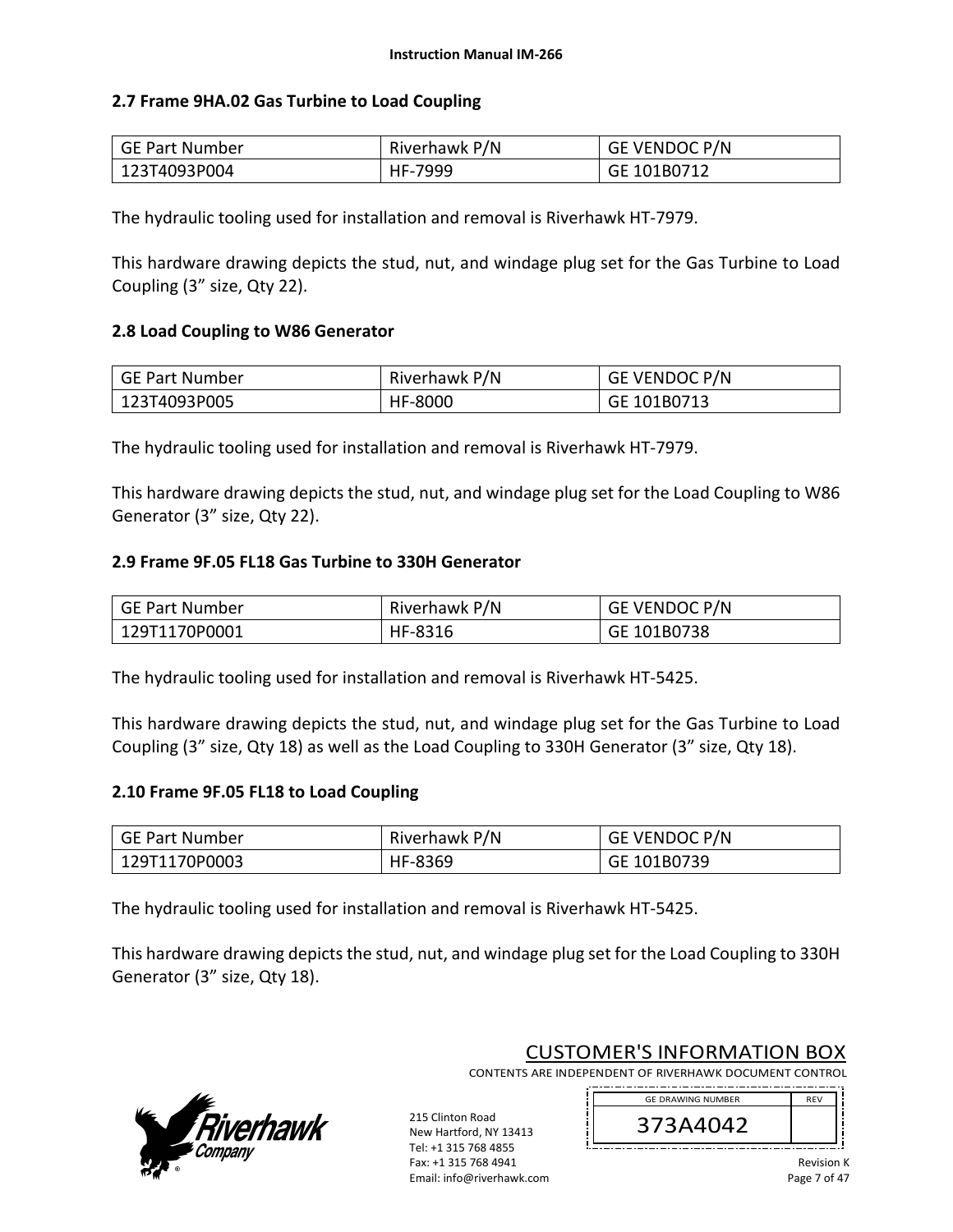### **2.11 Load Coupling to 330H Generator**

| GE Part Number | Riverhawk P/N | GE VENDOC P/N |
|----------------|---------------|---------------|
| 129T1170P0004  | HF-8370       | GE 101B0740   |

The hydraulic tooling used for installation and removal is Riverhawk HT‐5425.

This hardware drawing depicts the stud, nut, and windage plug set for the Load Coupling to 330H Generator (3" size, Qty 22).

#### **2.12 Frame 9HA.01 FL18 Gas Turbine to H84 Generator**

| GE Part Number | Riverhawk P/N | <b>GE VENDOC P/N</b> |
|----------------|---------------|----------------------|
| 102T5322P010   | HF-8648       | GE 101B0749          |

The hydraulic tooling used for installation and removal is Riverhawk HT‐5425.

This hardware drawing depicts the stud, nut, and windage plug set for the Gas Turbine to Load Coupling (3" size, Qty 18) as well as the Load Coupling to 330H Generator (3" size, Qty 18).

#### **2.13 Frame 9HA.01 FL18 to Load Coupling**

| GE Part Number | Riverhawk P/N | <b>GE VENDOC P/N</b> |
|----------------|---------------|----------------------|
| 102T5322P012   | HF-8653       | GE 101B0750          |

The hydraulic tooling used for installation and removal is Riverhawk HT‐5425.

This hardware drawing depicts the stud, nut, and windage plug set for the Load Coupling to 330H Generator (3" size, Qty 18).

### **2.14 Load Coupling to H84 Generator**

| GE Part Number | Riverhawk P/N | GE VENDOC P/N |
|----------------|---------------|---------------|
| 102T5322P013   | HF-8654       | GE 101B0751   |

The hydraulic tooling used for installation and removal is Riverhawk HT‐5424.

This hardware drawing depicts the stud, nut, and windage plug set for the Load Coupling to 330H Generator (3" size, Qty 22).



CUSTOMER'S INFORMATION BOX

CONTENTS ARE INDEPENDENT OF RIVERHAWK DOCUMENT CONTROL 

215 Clinton Road New Hartford, NY 13413 Tel: +1 315 768 4855 Fax: +1 315 768 4941 Email: info@riverhawk.com

GE DRAWING NUMBER REV 373A4042 

> Revision K Page 8 of 47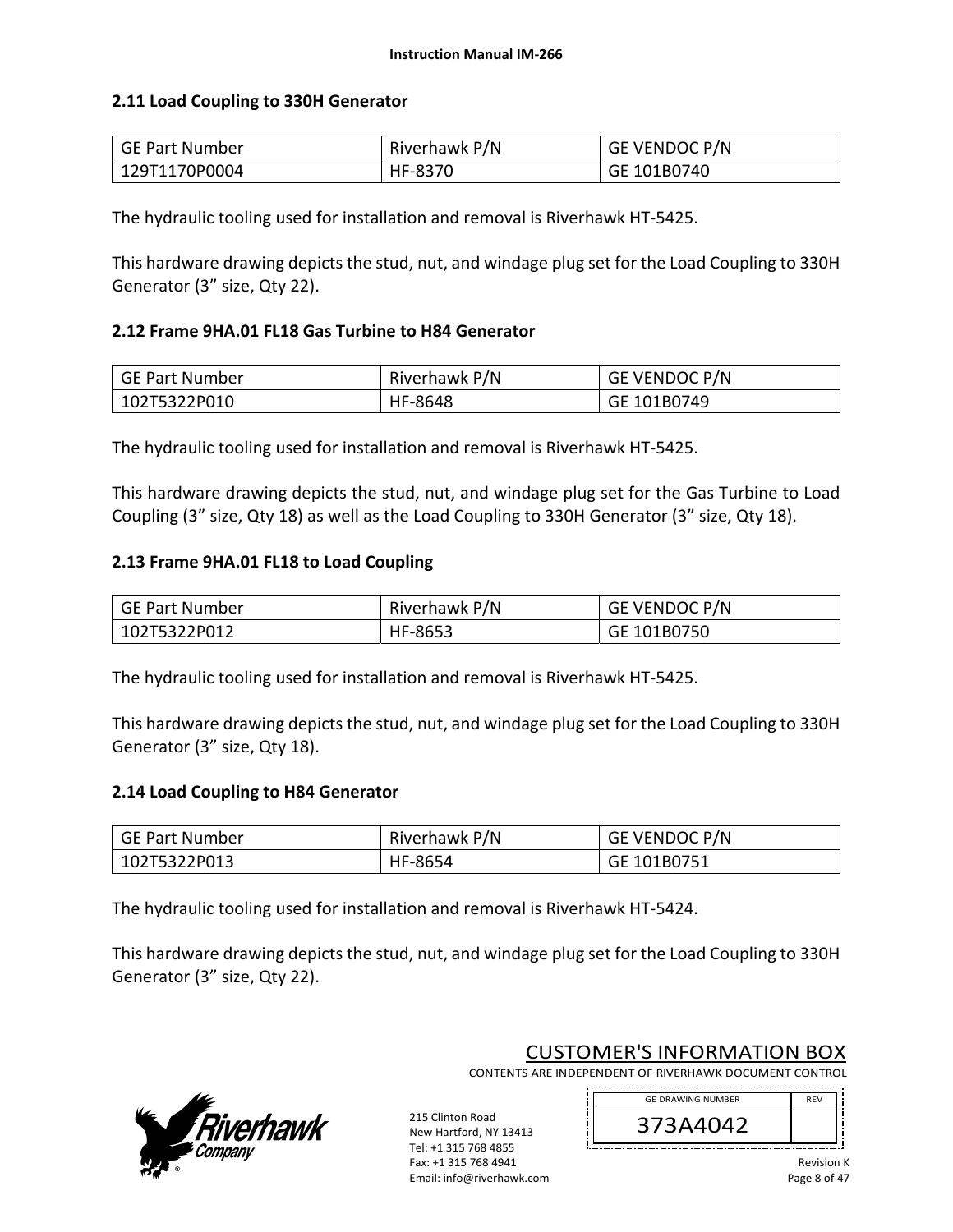#### **2.15 Hydraulic Tooling**

| <b>GE Part Number</b> | Riverhawk P/N      | <b>GE VENDOC P/N</b>       |
|-----------------------|--------------------|----------------------------|
| 102T5322P002          | HT-5425<br>AP-6048 | GE 269B8721<br>GE 269B8768 |
| 102T5322P003          | HT-5425<br>AP-6048 | GE 269B8721<br>GE 269B8768 |
| 102T5322P007          | HT-8133<br>AP-6048 | GE 101B0729<br>GE 269B8768 |
| 102T5322P011          | HT-5425<br>AP-6048 | GE 269B8721<br>GE 269B8768 |
| 123T4093P003          | HT-7979<br>AP-6048 | GE 101B0711<br>GE 269B8768 |
| 123T4093P006          | HT-7979<br>AP-6048 | GE 101B0711<br>GE 269B8768 |
| 123T4093P007          | HT-7979<br>AP-6048 | GE 101B0711<br>GE 269B8768 |
| 129T1170P0002         | HT-5425<br>AP-6048 | GE 269B8721<br>GE 269B8768 |

#### **3.0 Quick Checklist**

The following checklist is intended as a summary of the steps needed to use the Riverhawk‐ supplied equipment. New personnel or those experienced personnel who have not used the Riverhawk equipment recently are encouraged to read the entire manual.

#### **EQUIPMENT INSPECTION**

- $\Box$  Check oil level in hydraulic pump.
- $\Box$  Check air pressure at 80psi [5.5 bar] minimum. (For air-driven pumps)

215 Clinton Road New Hartford, NY 13413 Tel: +1 315 768 4855 Fax: +1 315 768 4941 Email: info@riverhawk.com

- $\Box$  Check hydraulic hose for damage.
- $\Box$  Test pump.



CUSTOMER'S INFORMATION BOX

CONTENTS ARE INDEPENDENT OF RIVERHAWK DOCUMENT CONTROL 

> GE DRAWING NUMBER 373A4042



Revision K Page 9 of 47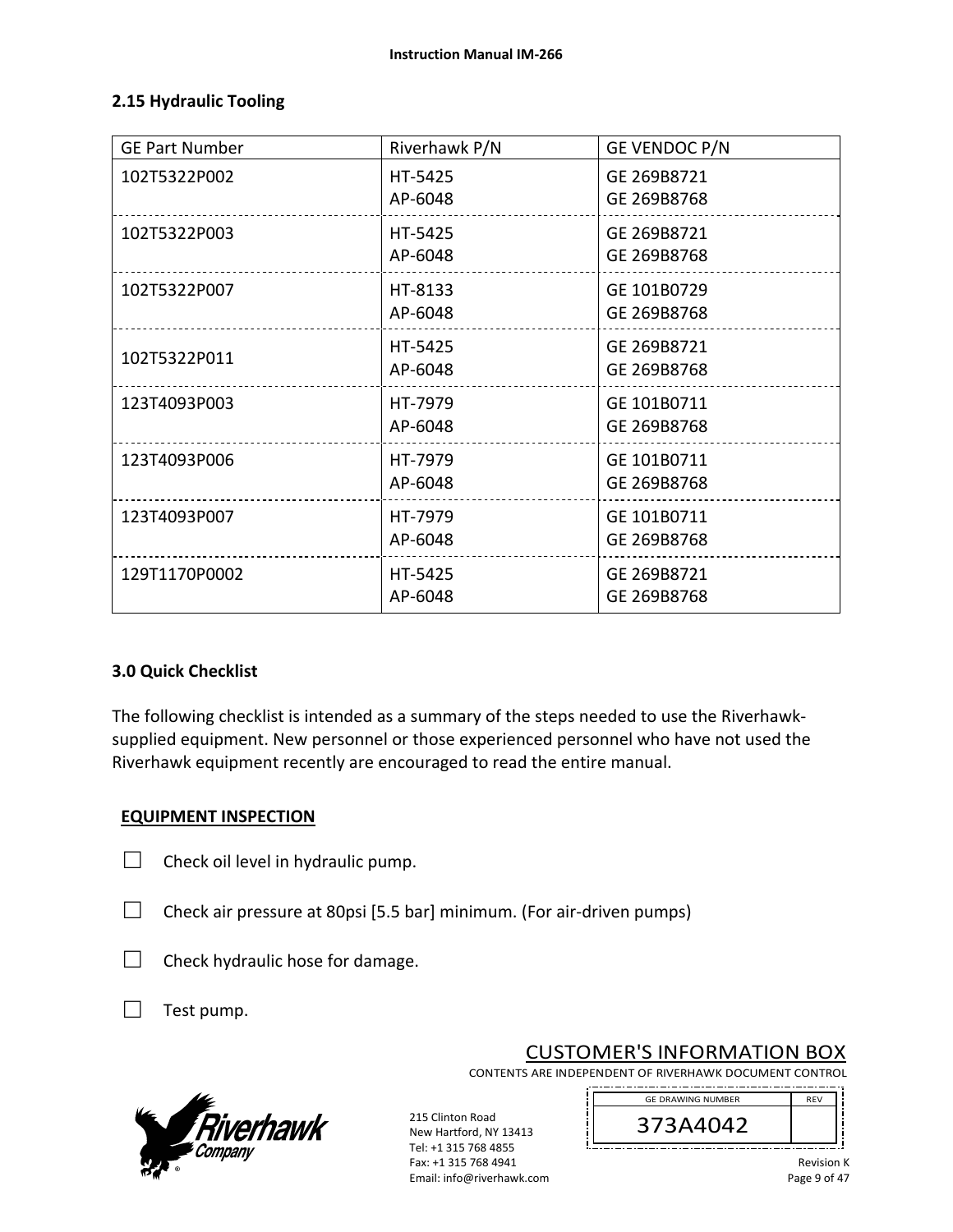$\Box$  Inspect tensioner for any damage.

#### **NUT AND STUD PREPARATION**

- $\Box$  Inspect studs, nuts, and windage plugs for any damage.
- $\Box$  Clean the studs, nuts, and windage plugs.
- $\Box$  Measure and record stud lengths. (VERY IMPORTANT)
- □ Lubricate the stud's threads with clean turbine oil or spray lubricant. Lubricate the nut's threads and nut face with clean turbine oil or spray lubricant.
- $\Box$  Install studs and nuts into the flange
- $\Box$  Set stick-out dimension on the load coupling side of the flange.
- □ With Allen wrench in backside of stud, firmly seat backside nut using spanner ring and pin wrench.
- □ Verify stick‐out measurement **(VERY IMPORTANT)**

### **TENSIONING (Bolt Installation)**

- $\Box$  Check tensioner drawing for correct parts and part numbers.
- □ Apply a light coat of clean turbine oil or spray lubricant to the puller screw. **DO NOT USE "NEVER SEIZE" ON THE CONICAL THREADS.**
- □ Install the spanner ring onto the nut. (For turbine end 6 o'clock position, use the spur gear spanner ring)
- $\Box$  Thread the puller screw into the stud.
- $\Box$  Insert an Allen wrench into the back side of the stud.
- □ Insert another Allen wrench into the puller screw. While holding the stud still, tighten the puller screw until hand tight and then loosen the puller screw 1/2 of a turn.



CUSTOMER'S INFORMATION BOX CONTENTS ARE INDEPENDENT OF RIVERHAWK DOCUMENT CONTROL

> GE DRAWING NUMBER 373A4042

Tel: +1 315 768 4855 Fax: +1 315 768 4941 Email: info@riverhawk.com

215 Clinton Road New Hartford, NY 13413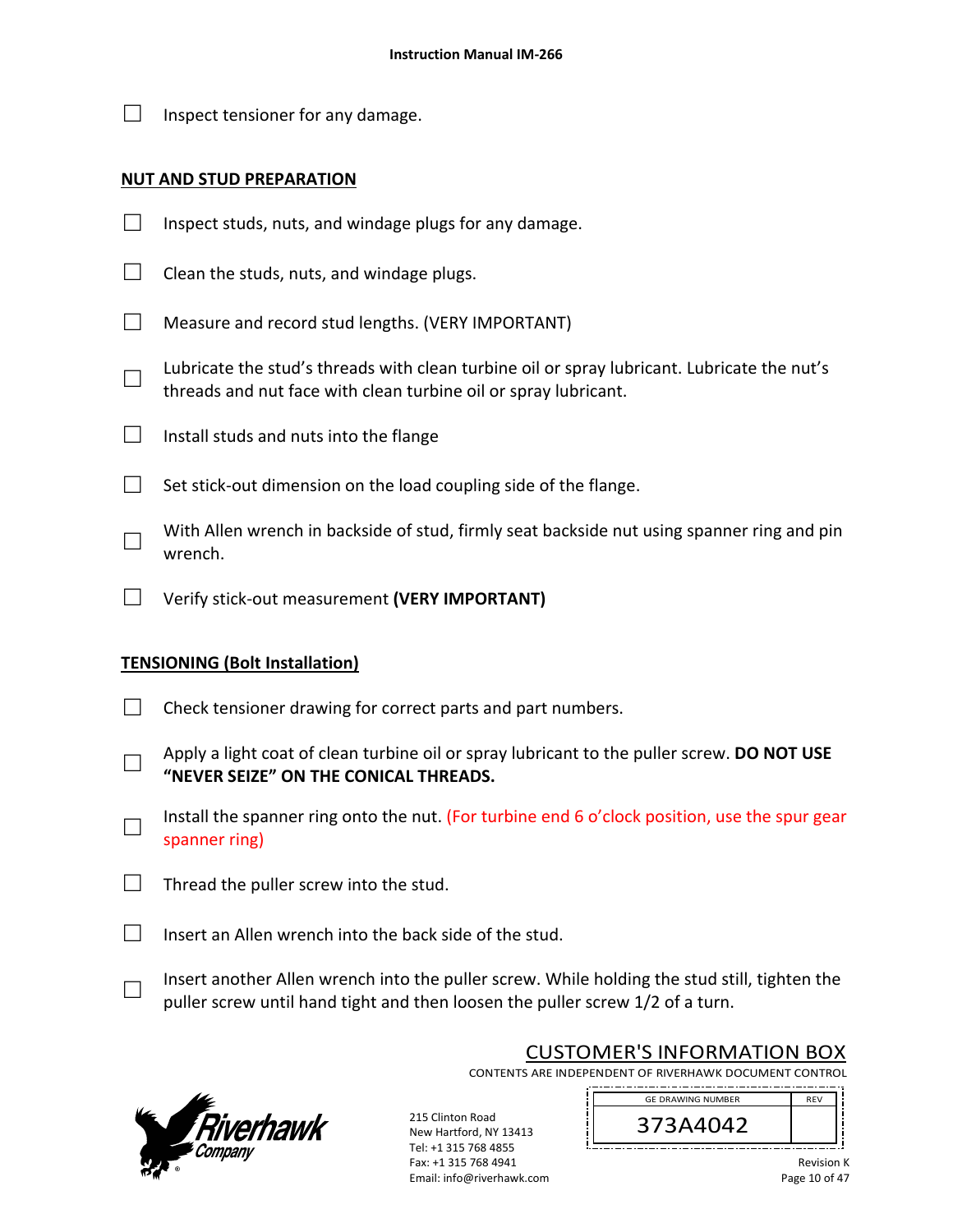| Retighten the puller screw and leave hand tight. DO NOT BACK OFF PULLER SCREW.                                                                                                          |
|-----------------------------------------------------------------------------------------------------------------------------------------------------------------------------------------|
| For turbine end 6 o'clock position, slide rack wrench over locating pins of the foot and<br>orientate rack wrench as needed for rotation of the spur gear spanner.                      |
| Slide the foot assembly over the puller screw and orientate the foot into position.<br>(For turbine end 6 o'clock position, engage rack wrench with spur gear spanner)                  |
| Thread the tensioner onto puller screw until it stops. There should be a 1/16" to 3/16" gap<br>between the foot and tensioner.                                                          |
| Place the guard over the tensioner and position guide pin into the hole in the backside of<br>the stud.                                                                                 |
| Tighten the guard's knurled interlock fitting by hand until it presses firmly against<br>tensioner (no gap).                                                                            |
| Push the center of the interlock fitting towards the tensioner while pulling back on the<br>fitting's pull tabs until it locks onto the tensioner and release the pull tabs.            |
| Connect the hydraulic pump to the tensioner and tension to 50%. Consult manual for<br>correct pressure.                                                                                 |
| Use the pin wrench to turn the spanner ring to firmly tighten nut with 20 ft·lbs [27 N·m] of<br>torque. (For turbine end 6 o'clock position, use rack wrench to firmly tighten the nut) |
| Release pressure and allow the tensioner to fully retract.                                                                                                                              |
| Disconnect the hose and release the interlock fitting by pushing the center of the interlock<br>fitting towards the tensioner while pulling back on the fitting's pull tabs.            |
| Loosen the knurled interlock fitting and remove the guard.                                                                                                                              |
| Unscrew the tensioner from the puller screw.                                                                                                                                            |
| Remove the foot, puller screw, and spanner ring.                                                                                                                                        |
| Move to the next stud in the pattern. Tension all studs to 50% before proceeding to final<br>pressure.                                                                                  |
| Repeat above steps at final pressure.                                                                                                                                                   |



CUSTOMER'S INFORMATION BOX

373A4042 GE DRAWING NUMBER

CONTENTS ARE INDEPENDENT OF RIVERHAWK DOCUMENT CONTROL 

j

215 Clinton Road New Hartford, NY 13413 Tel: +1 315 768 4855 Fax: +1 315 768 4941 Email: info@riverhawk.com

i j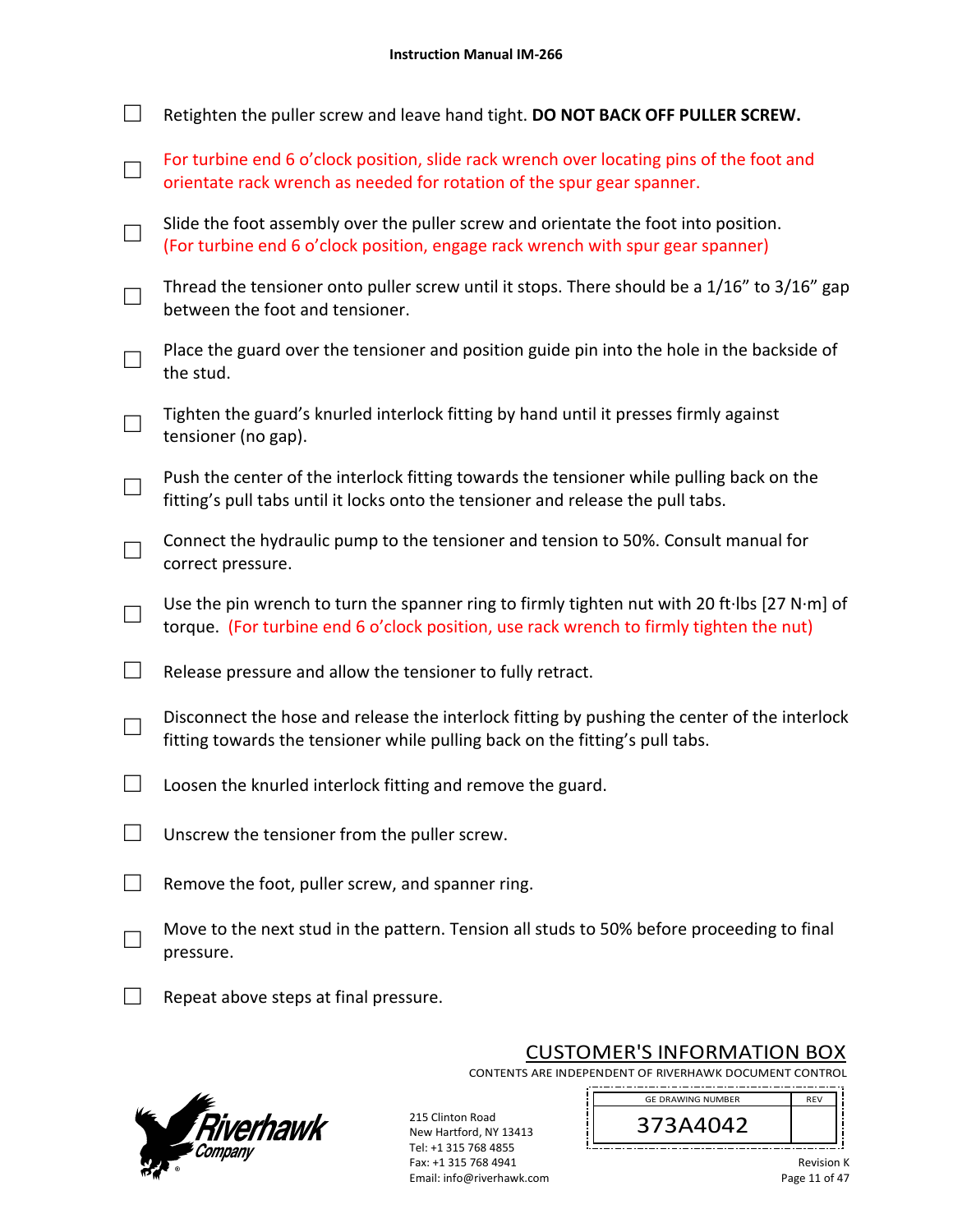| $\Box$ | Measure final stud length and record on stretch datasheets. Calculate final stretch |
|--------|-------------------------------------------------------------------------------------|
|        | measurement.                                                                        |

| $\mathcal{L}_{\mathcal{A}}$ |  | Torque the nuts' set screws. |
|-----------------------------|--|------------------------------|
|                             |  |                              |

 $\Box$  Install the windage plugs (if included in the hardware set) and torque their set screws.

#### **DETENSIONING (Stud Removal)**

- □ If present, loosen the windage plugs' set screws and remove the windage plugs from the studs.
- □ Loosen nuts' set screws
- □ Inspect and clean studs' conical threads. **Do not continue until ALL debris is removed from the threads!** See instruction manual IM‐220. **Do not try to use the tensioner to remove a damaged stud!**
- □ Apply a light coat of clean turbine oil or spray lubricant to the puller screw. **DO NOT USE "NEVER SEIZE" ON THE CONICAL THREADS.**
- □ Install the spanner ring onto the nut. (For turbine end 6 o'clock position, use the spur gear spanner ring)
- $\Box$  Thread the puller screw into the stud.
- □ Insert an Allen wrench into the puller screw. Tighten the puller screw until hand tight and then loosen the puller screw 1/2 of a turn.
- □ Retighten the puller screw and leave hand tight. **DO NOT BACK OFF PULLER SCREW.**
- □ For turbine end 6 o'clock position, slide rack wrench over locating pins of the foot and orientate rack wrench as needed for rotation of the spur gear spanner.
- □ Slide the foot assembly over the puller stud and orientate the foot into position. (For turbine end 6 o'clock position, engage rack wrench with spur gear spanner)
- □ Thread the tensioner onto puller screw until it stops. There should be a 1/16" to 3/16" gap between the foot and tensioner.



# CUSTOMER'S INFORMATION BOX

CONTENTS ARE INDEPENDENT OF RIVERHAWK DOCUMENT CONTROL 

215 Clinton Road New Hartford, NY 13413 Tel: +1 315 768 4855 Fax: +1 315 768 4941 Email: info@riverhawk.com

GE DRAWING NUMBER REV 373A4042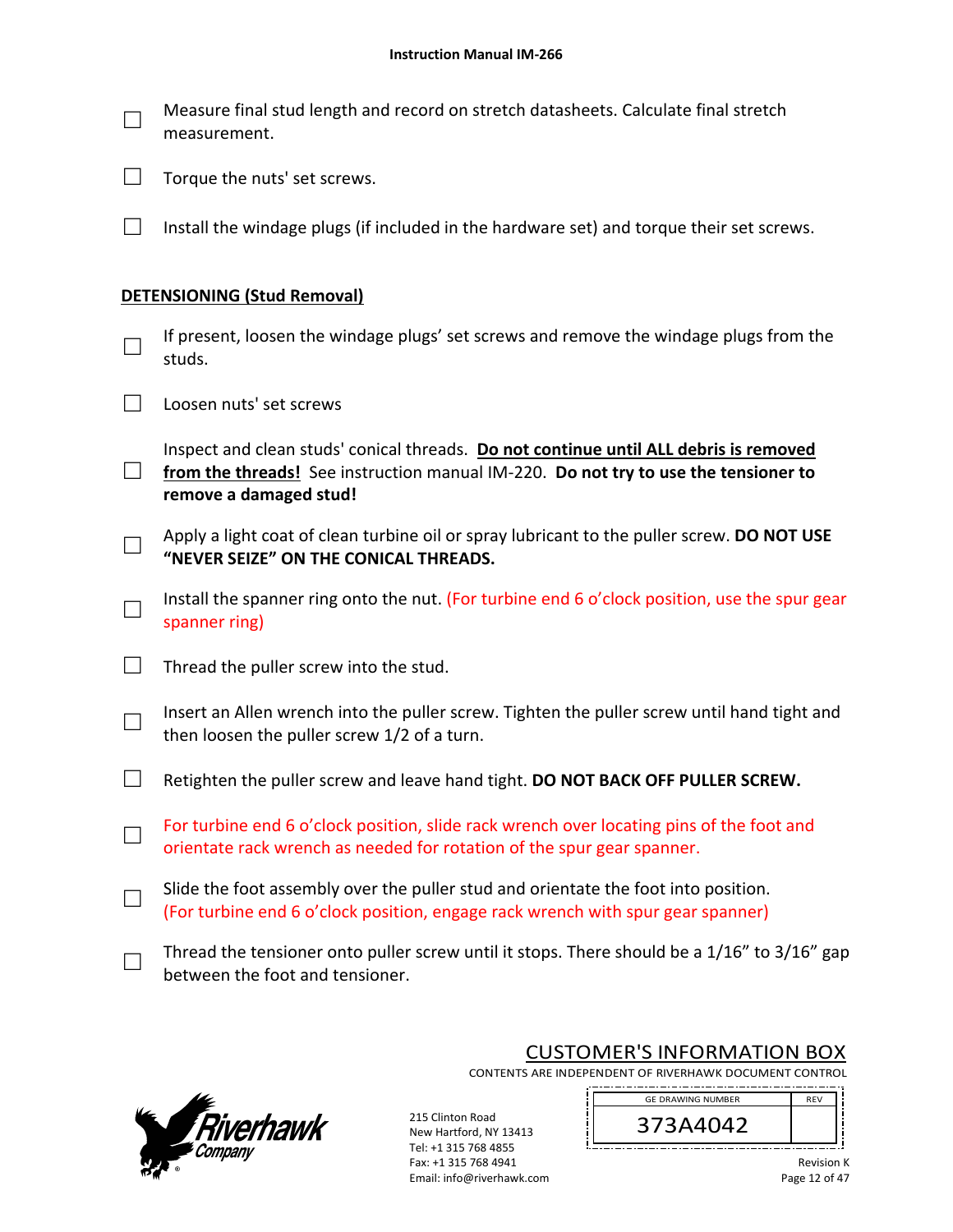| Place the guard over the tensioner and position guide pin into the hole in the backside of<br>the stud.                                                                      |
|------------------------------------------------------------------------------------------------------------------------------------------------------------------------------|
| Tighten the guard's knurled interlock fitting by hand until it presses firmly against<br>tensioner (no gap).                                                                 |
| Push the center of the interlock fitting towards the tensioner while pulling back on the<br>fitting's pull tabs until it locks onto the tensioner and release the pull tabs. |
| Connect the hydraulic pump to the tensioner and tension to final pressure. Consult<br>manual for correct pressure.                                                           |
| Loosen nut with the spanner ring and pin wrench. (For turbine end 6 o'clock position, use<br>rack wrench to fully loosen the nut)                                            |
| Release pressure and allow the tensioner to fully retract.                                                                                                                   |
| Disconnect the hose and release the interlock fitting by pushing the center of the interlock<br>fitting towards the tensioner while pulling back on the fitting's pull tabs. |
| Loosen the knurled interlock fitting and remove the guard.                                                                                                                   |
| Unscrew the tensioner from the puller screw.                                                                                                                                 |
| Remove the foot, puller screw, and spanner ring. It may be necessary to insert an Allen<br>wrench into the backside of the stud to remove the puller screw.                  |
| Move to next stud in pattern                                                                                                                                                 |

### **4.0 General Preparations**

Read and understand all instructions before installing and tensioning studs.

Operators should be trained or have previous experience using Riverhawk tensioning equipment. Training will minimize the chance of improper use of the equipment.

The hydraulic tooling including the hydraulic hoses should be inspected prior to use. Inspection guidelines are listed in the following sub‐sections.



CUSTOMER'S INFORMATION BOX

CONTENTS ARE INDEPENDENT OF RIVERHAWK DOCUMENT CONTROL 

215 Clinton Road New Hartford, NY 13413 Tel: +1 315 768 4855 Fax: +1 315 768 4941 Email: info@riverhawk.com

GE DRAWING NUMBER REV 373A4042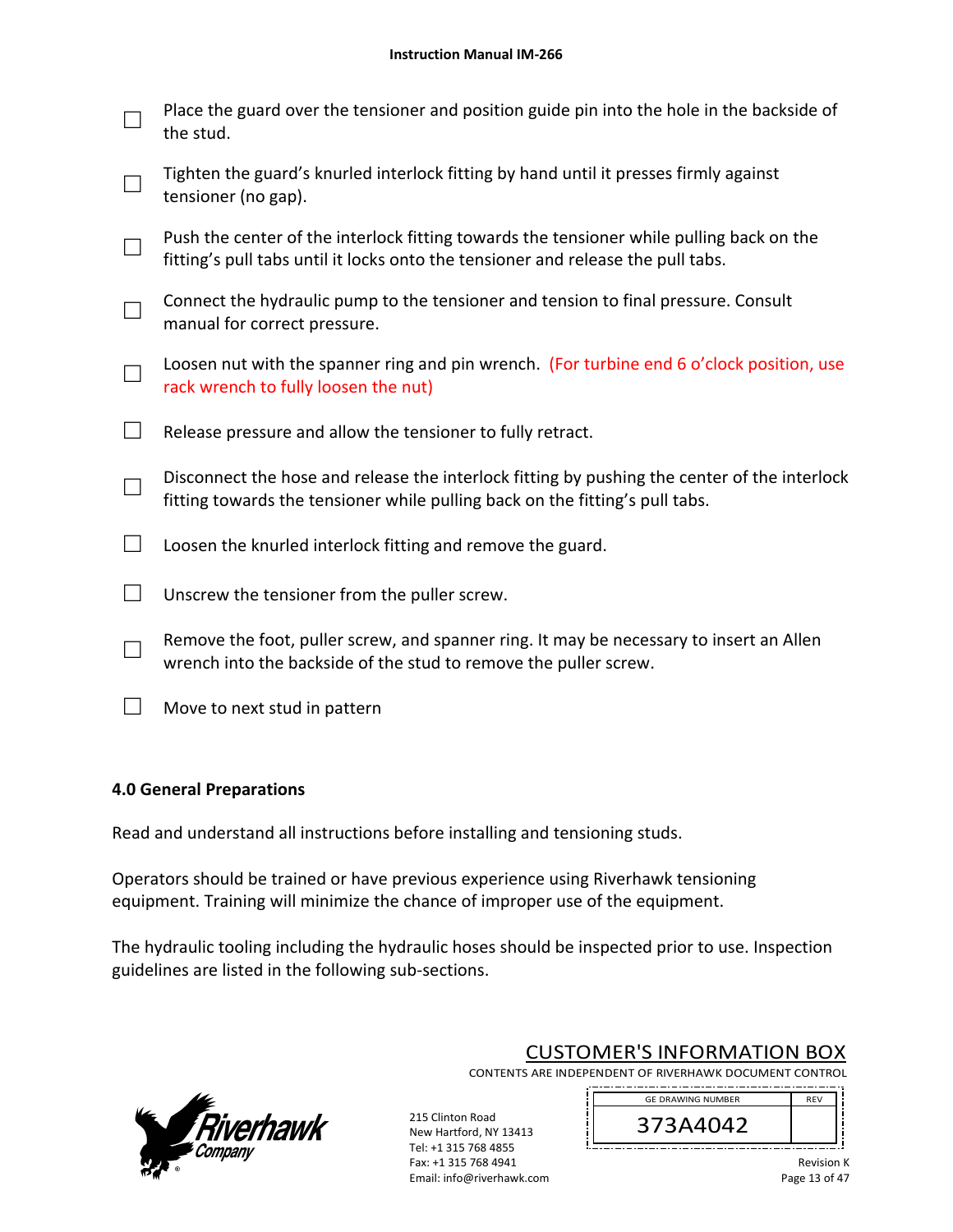This equipment produces very high hydraulic pressures and very high forces. Operators must exercise caution and wear the appropriate personal protective equipment when handling and operating the hydraulic tooling.

High-pressure oil from the hydraulic pump pressurizes the tensioner which generates a very large force that actually stretches the stud. As the stud is stretched the nut lifts off the flange. The nut is then turned by hand using the supplied spanner ring. Once the nut is tight against the flange, the pressure in the tensioner is released. The hardware is now clamping the flange together.

# **4.1 Machine Preparation**

The flange to be tensioned must be fully closed prior to positioning of studs in the flanges. Turning the turbine shafts is not required, but may be useful. Also, it will be advantageous to remove as many obstructions as possible from the flange area, such as speed probes, shipping plates, and conduit.

# **4.2 Hardware – Balance**

The studs are supplied in component balanced sets. A stud can be exchanged with another in its set without affected the overall balance of the equipment. Do not exchange a stud from one set with another stud from a different set. When shipped from Riverhawk, the studs are not assigned to any specific hole in the load coupling flange; this is optional and can be done at the installation site. The set size is determined by the relevant GE order drawing (see section 2.0).

The nuts are supplied in component balanced sets. A nut can be exchanged with another in its set without affecting the overall balance of the equipment. Do not exchange a nut from one set with another nut from a different set. When shipped from Riverhawk, the nuts are not assigned to any specific hole in the load coupling flange; this is optional and can be done at the installation site. The set size is determined by the relevant GE order drawing (see section 2.0).

A weight balance certification is supplied with each order. Store this certification in an appropriate location as it will be needed for the purchase of replacement equipment.

# **4.3 Tensioner – Care and Handling**

When not in use, the tensioner shall be maintained in a clean environment and all caps and plugs for hydraulic openings and fittings must be in place.

Use ISO 32 grade oil.

When in use, the tensioner shall be protected from sand and grit.



CUSTOMER'S INFORMATION BOX CONTENTS ARE INDEPENDENT OF RIVERHAWK DOCUMENT CONTROL

> 373A4042 GE DRAWING NUMBER

\_\_\_\_\_\_\_\_\_\_\_\_\_\_\_\_\_\_\_\_\_\_\_\_\_\_\_\_\_\_\_\_\_

215 Clinton Road New Hartford, NY 13413 Tel: +1 315 768 4855 Fax: +1 315 768 4941 Email: info@riverhawk.com

Revision K Page 14 of 47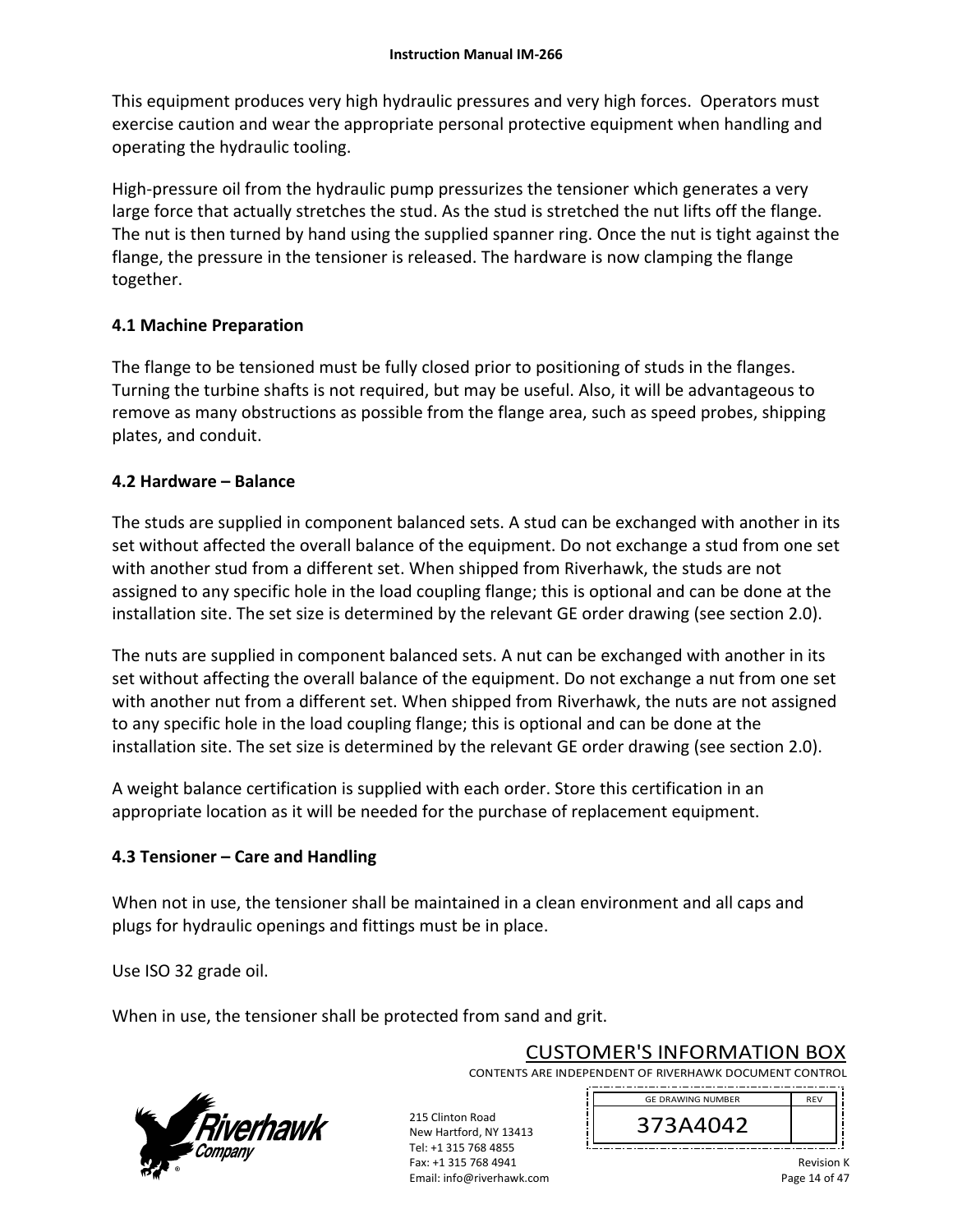See section 12 for long term storage requirements.

### **4.4 Hand Tools**

Several hand wrenches and micrometers may be required to perform installation and measurement of the studs:

| 5/8" Wrench   | A set of Allen Wrenches          |
|---------------|----------------------------------|
| 3/4" Wrench   | 3' to 4' Breaker Bar             |
| 13/16" Wrench | 12" to 13" Micrometer or Caliper |

### **4.5 Special Tools**

| Hydraulic Tensioner Kit: | HT-5425 Hydraulic Tensioner, 3" |
|--------------------------|---------------------------------|
|                          | (reference GE VENDOC 269B8721)  |

 HT‐7979 Hydraulic Tensioner, 3" (reference GE VENDOC 101B0711)

 HT‐8133 Hydraulic Tensioner, 3" (reference GE VENDOC 101B0729)

Hydraulic Pump Kit: AP‐6048 Air‐Operated Hydraulic Pump

(reference GE VENDOC 269B8768)

### **CAUTION**

**Riverhawk recommends that the tensioners be returned to Riverhawk for periodic inspections. Replacement of obsolete tensioners is recommended. Functional upgrades are also recommended. The Riverhawk Service Returns Coordinator should be notified 3‐6 months prior to a planned outage to schedule an inspection service.** 

> 215 Clinton Road New Hartford, NY 13413 Tel: +1 315 768 4855 Fax: +1 315 768 4941 Email: info@riverhawk.com

**5.0 Hardware Set Preparations**



# CUSTOMER'S INFORMATION BOX

CONTENTS ARE INDEPENDENT OF RIVERHAWK DOCUMENT CONTROL 

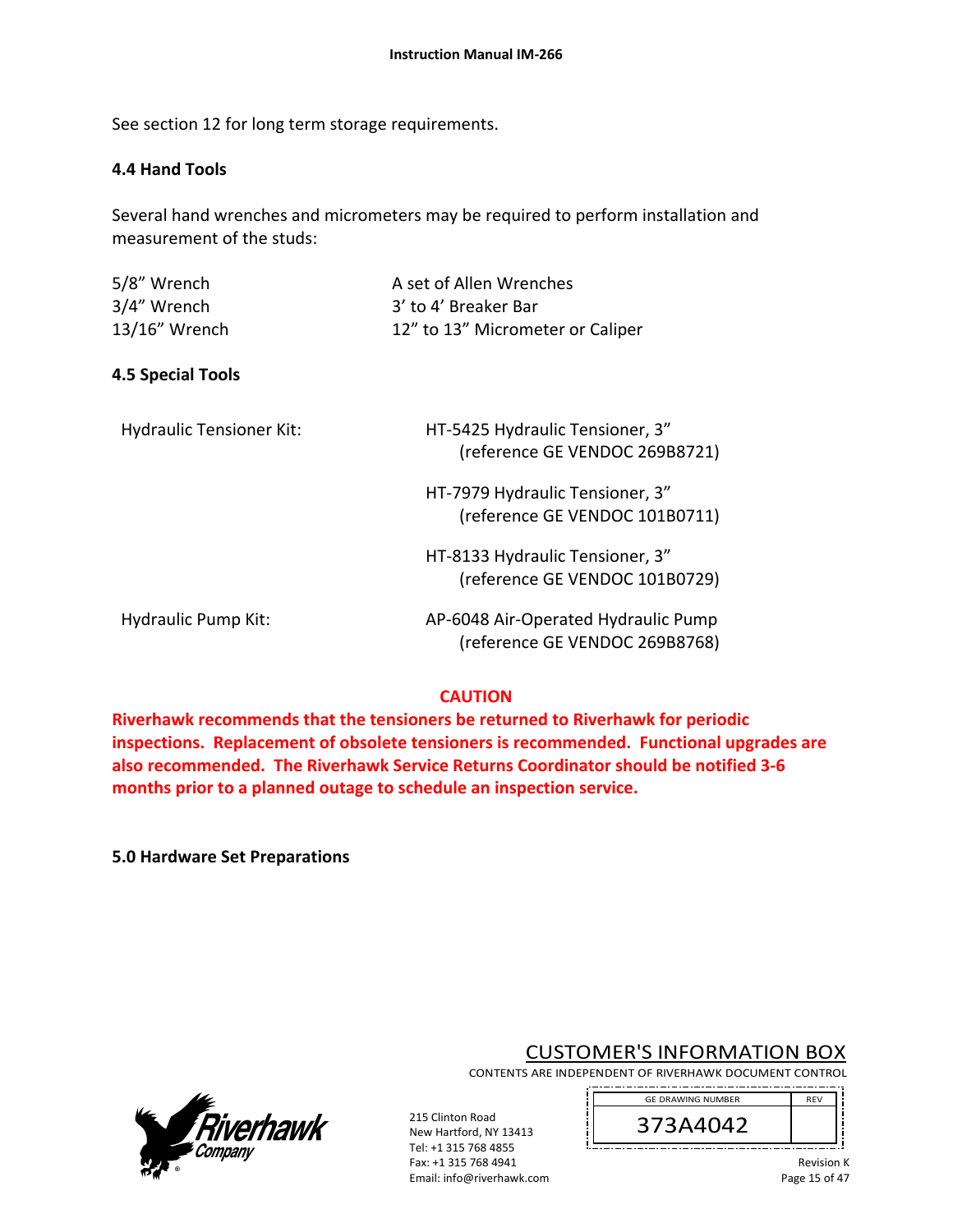#### **5.1 Nut Preparation**



**Picture 5A** ‐ Riverhawk Locknut

If there is any visible damage on a nut, do not use the part and contact the General Electric or Riverhawk Company for a replacement part. Please be prepared to supply the turbine number, weight certification, and digital photographs for evaluation.

# **5.1.1 Nut Cleaning ‐ New Installations**

For new installations, the nuts should come sealed from the factory and will need no cleaning.

### **5.1.2 Nut Cleaning ‐ Old Installations**

Previously installed nuts require cleaning as follows: Wire brush using a petroleum‐based solvent to remove any foreign material on the threads. Clean mating faces with a petroleum based solvent to remove any foreign material.

### **5.2 Stud Preparation**

Check the stud for any visible damage. If there is any visible damage, do not use the stud and contact the Riverhawk Company for a replacement stud. Please be prepared to supply the turbine number, weight certification, and digital photographs for evaluation.



CUSTOMER'S INFORMATION BOX

CONTENTS ARE INDEPENDENT OF RIVERHAWK DOCUMENT CONTROL 

> REV 373A4042 GE DRAWING NUMBER

> > Revision K Page 16 of 47

215 Clinton Road New Hartford, NY 13413 Tel: +1 315 768 4855 Fax: +1 315 768 4941 Email: info@riverhawk.com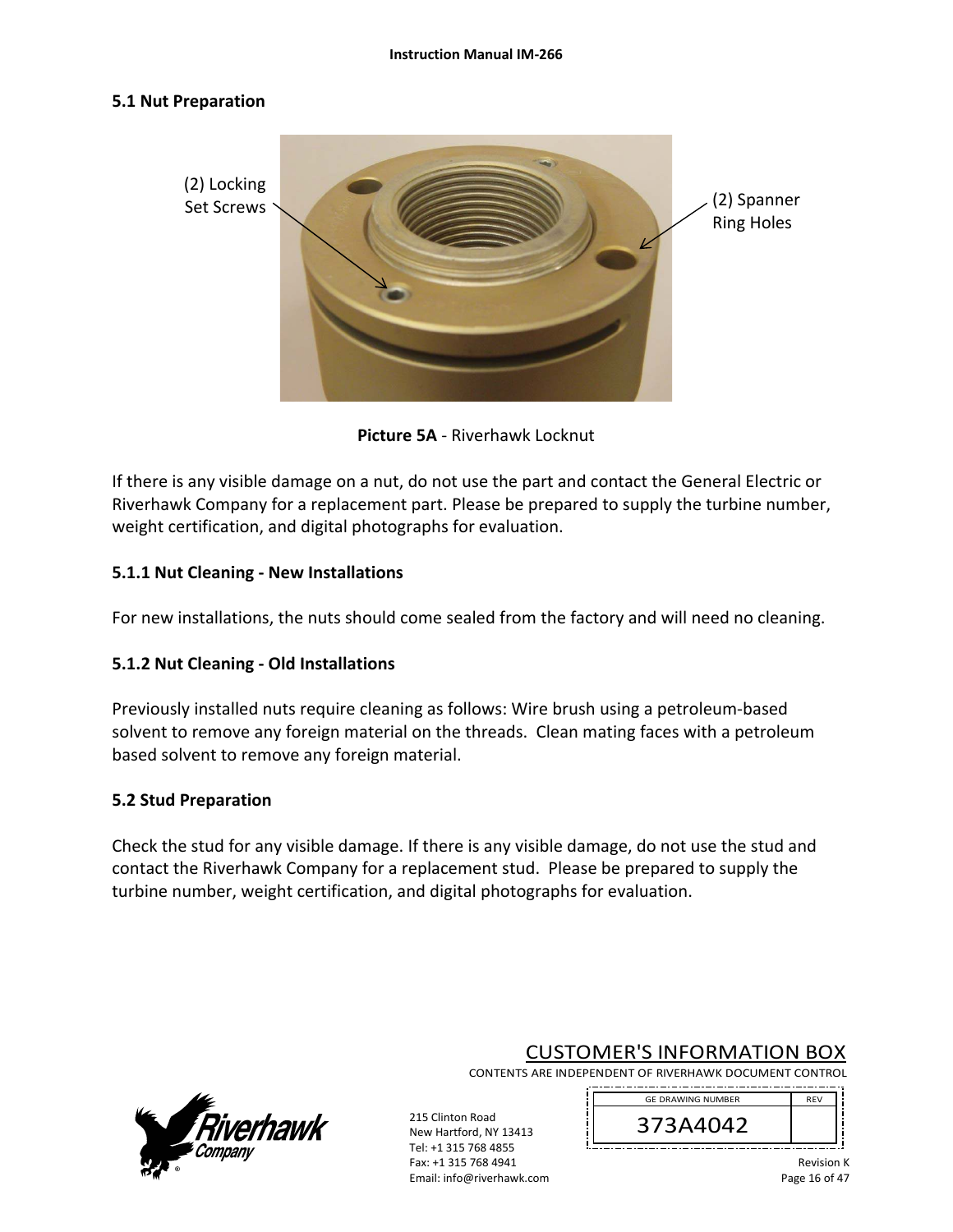# **CAUTION**

# **It is especially important to check the condition of the conical thread used to tension the stud. Thread damage from previous abuse can lead to failure of the stud or tensioning equipment.**

The conical threads of each stud must be clean of grit and dirt before installation or removal. This ensures the proper seating of the puller screw.

# **5.2.1 Stud Cleaning ‐ New Installations**

For new installations, the studs should come sealed from the factory and will need no cleaning.

# **5.2.2 Stud Cleaning ‐ Old Installations**

Previously installed studs may require cleaning. Clean internal conical threads should have a bright and shiny appearance.

If cleaning is required, follow these steps:

- 1. Blow out the threads with compressed air to remove loose debris and dry conical threads. Do not apply a solvent or other cleaning solution to the threads as this may chemically attack the stud.
- 2. Use Stud Cleaning Kit, GT‐4253 or a similar 1" diameter Brass power brush.



**Picture 5B ‐** Brass Power Brush

- 3. Insert the brush into an electric drill and set drill to run in a counterclockwise direction at high speed.
- 4. Work the drill in a circular motion while moving the brush in and out to clean all of the threads. Try not to hold the brush in one place too long, so as not to remove the stud's protective coating.
- 5. Blow out the threads with compressed air to remove loosened debris.
- 6. Visually inspect threads for cleanliness. Threads should be bright and shiny.



CUSTOMER'S INFORMATION BOX CONTENTS ARE INDEPENDENT OF RIVERHAWK DOCUMENT CONTROL

373A4042 GE DRAWING NUMBER

215 Clinton Road New Hartford, NY 13413 Tel: +1 315 768 4855 Fax: +1 315 768 4941 Email: info@riverhawk.com

Revision K Page 17 of 47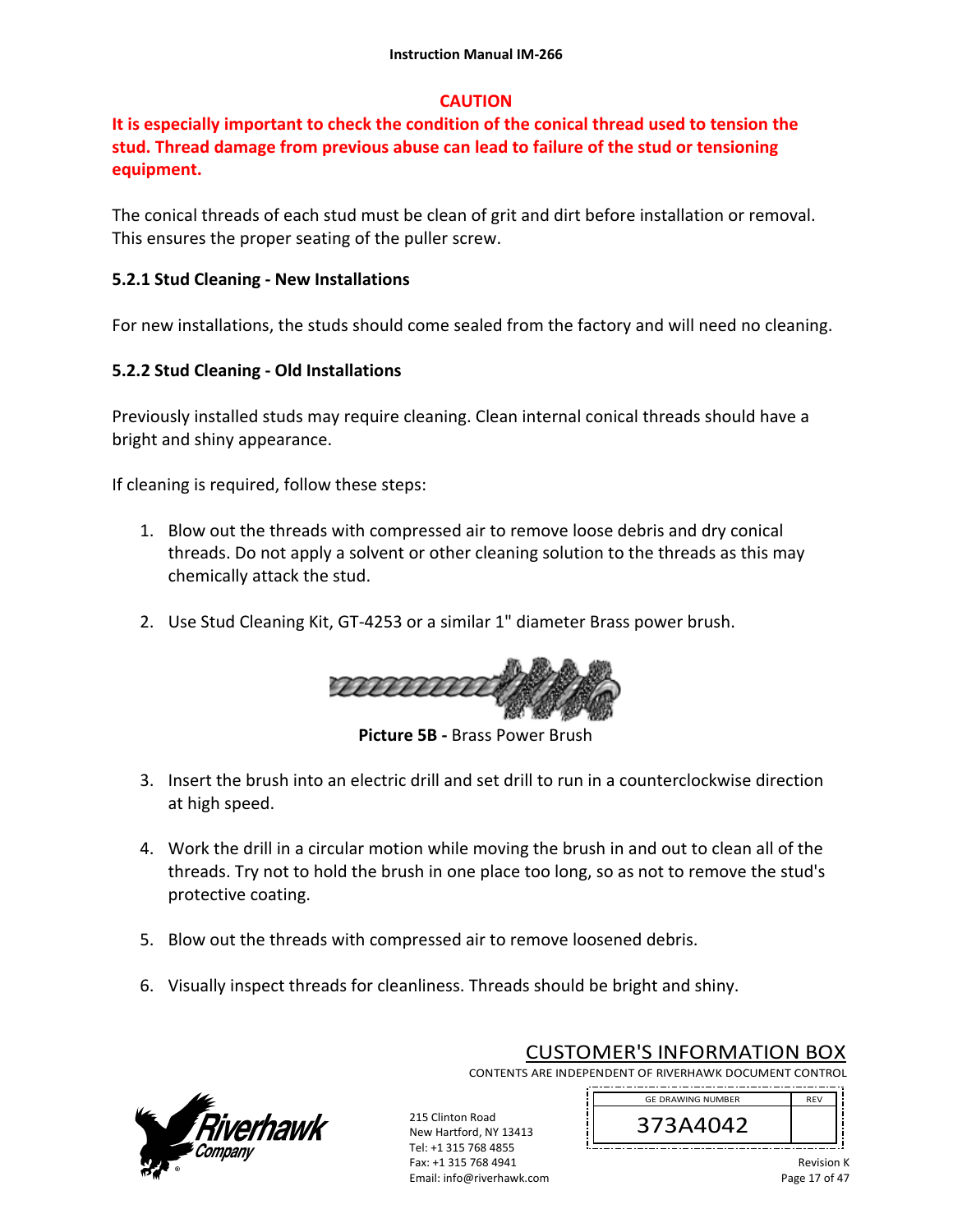- 7. Repeat if any dirt can be seen in the threads.
- 8. Verify threads are clean by using a dental pick to lightly scrape the root of the thread. If additional material comes loose, repeat cleaning process.
- 9. Inspect threads for any damage that may have been caused by previous installation.
- 10. Do **not** apply "Never Seize" to the stud's threads.
- 11. Finish the cleaning process by rinsing in a volatile solvent such as acetone and allow the stud to dry.

### **5.3 Stud Length Measurement**

Measure and record the initial lengths of the studs. The following suggestions will improve your results.

- **Plan to start and finish any flange in the same day.**
- **•** Studs and flange must be at the same temperature.
- **Number each stud with a marker for later stretch measurement tracking.**
- **Mark the location of measurement on stud end with a permanent marker.**
- **Measure each stud to nearest 0.001 inch (.01 mm).**
- **Record each measurement on the supplied record sheets.**
- **Do not allow the measuring instruments to sit in the sun.**
- **The same person should make all measurements.**

### **6.0 Stud and Nut Assembly**

Refer to the hardware assembly drawing (HF‐xxxx) listed in Section 2.0 of the manual.

- 1. Assemble the cylindrical nut to the internal, conical thread end of the stud.
- 2. Lubricate the stud's threads with clean turbine oil or spray lubricant.
- 3. Lubricate the nut's threads and nut face with clean turbine oil or spray lubricant.
- 4. Slide the stud, and nut into the flange as shown in Figures 6A and 6B.
- 5. Install the other nut on the backside.



CUSTOMER'S INFORMATION BOX

GE DRAWING NUMBER

CONTENTS ARE INDEPENDENT OF RIVERHAWK DOCUMENT CONTROL 

215 Clinton Road New Hartford, NY 13413 Tel: +1 315 768 4855 Fax: +1 315 768 4941 Email: info@riverhawk.com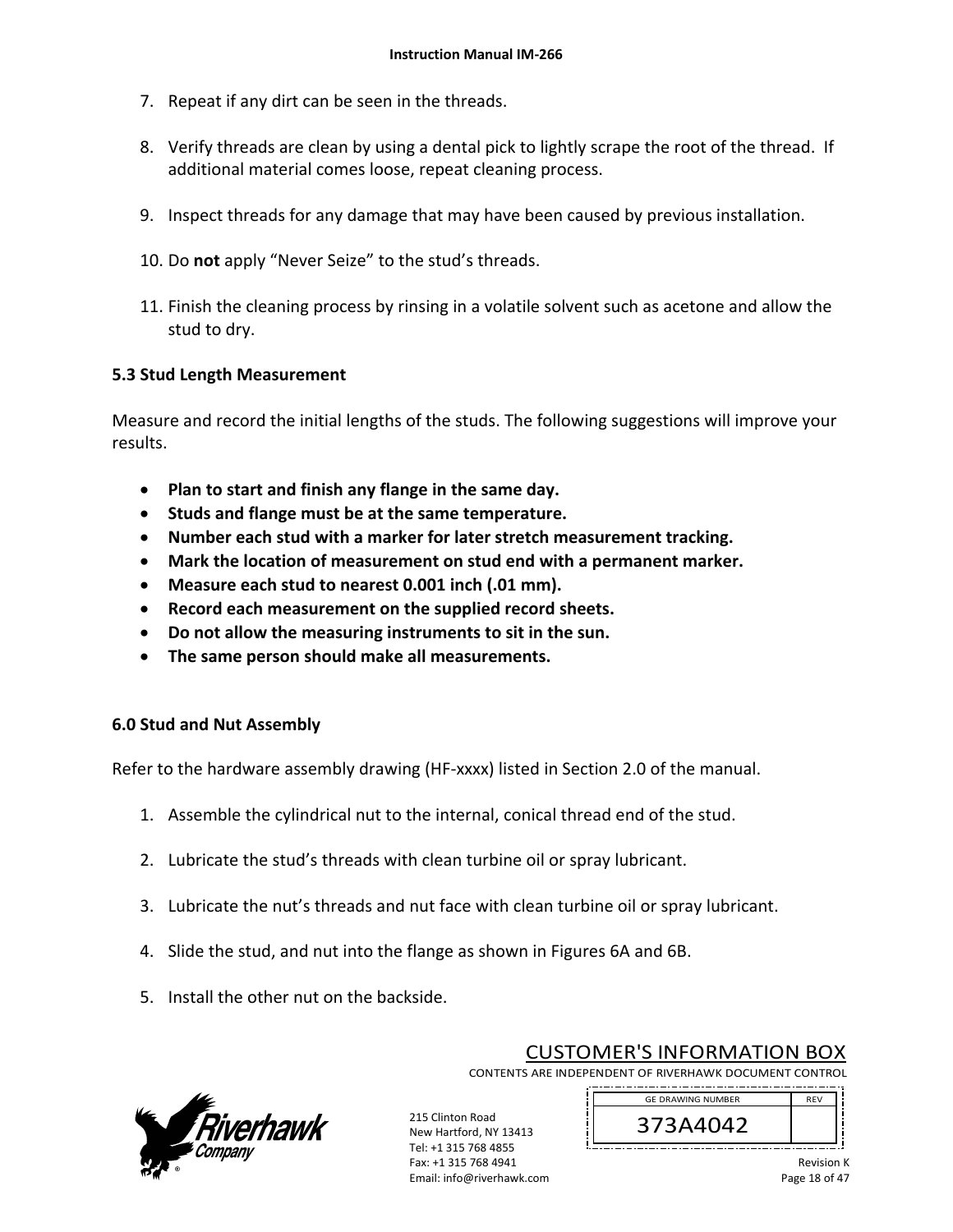#### **Instruction Manual IM‐266**



6. Adjust the nut/stud assembly so that the stud protrudes (or sticks out) from the face of the cylindrical nut the distance specified on the hardware drawing (HF‐xxxx). **SETTING THIS PROTRUSION OF STUD TO NUT IS CRITICAL FOR PROPER TENSIONER OPERATION.**



CUSTOMER'S INFORMATION BOX CONTENTS ARE INDEPENDENT OF RIVERHAWK DOCUMENT CONTROL 

GE DRAWING NUMBER

215 Clinton Road New Hartford, NY 13413 Tel: +1 315 768 4855 Fax: +1 315 768 4941 Email: info@riverhawk.com 373A4042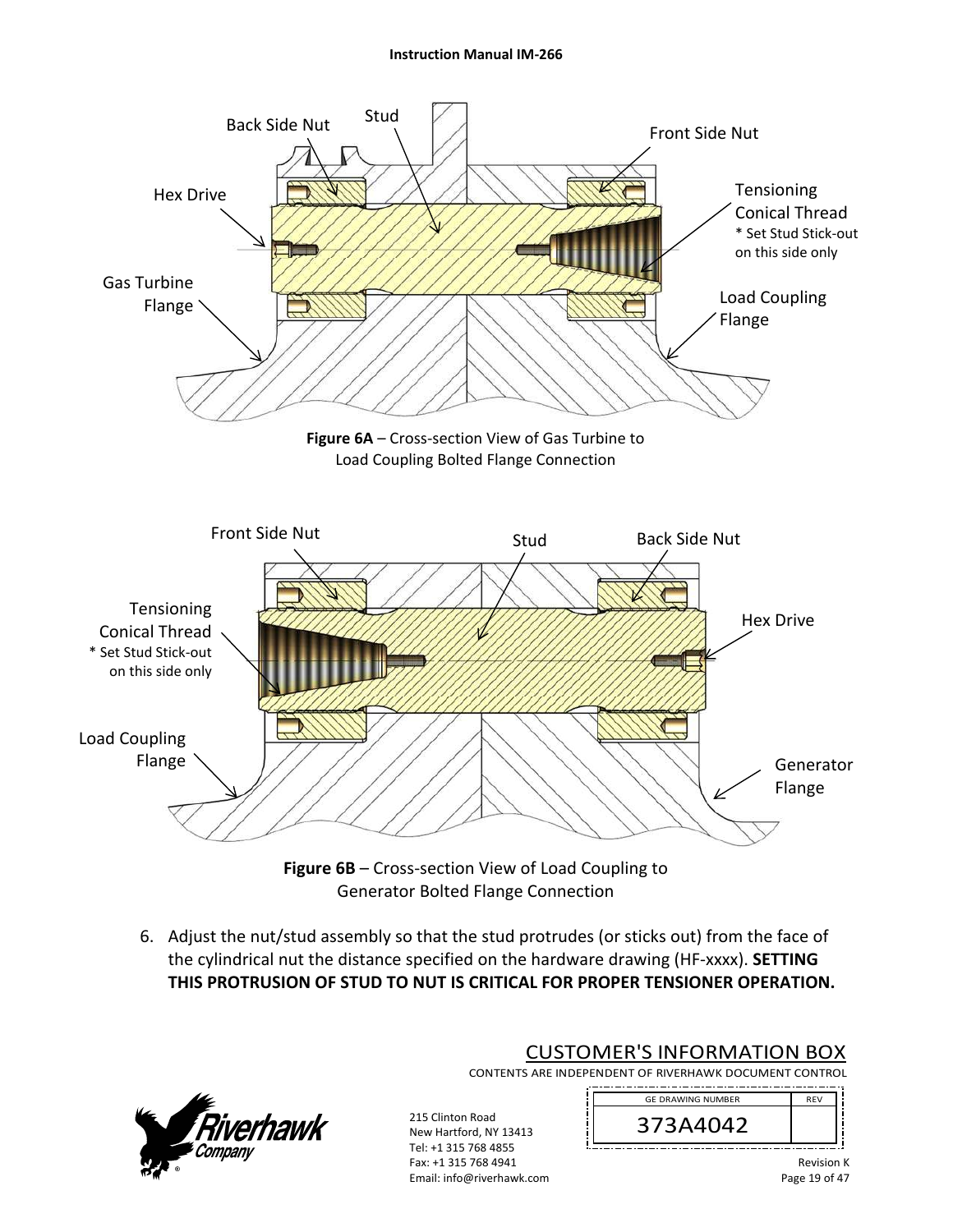A metal stick‐out gage is provided with the tensioner to assist the operator in setting the protrusion dimension.



**Picture 6C** – Use of Stick‐Out Gage on the Gas Turbine side of the Flange Joint



**Picture 6D** – Use of Drop Gage to measure stick‐out

**Picture 6E** – Use of Calipers to measure stick‐out

- 7. With Allen wrench in backside of stud, firmly seat backside nut using spanner ring and pin wrench.
- 8. Recheck the stud stick‐out length. If the stick‐out length does not match the hardware drawing, adjust the nuts as necessary.

215 Clinton Road New Hartford, NY 13413 Tel: +1 315 768 4855 Fax: +1 315 768 4941 Email: info@riverhawk.com

9. Measure and record starting stud installation gage readings.

# **7.0 Hydraulic Tensioner Equipment Assembly**



CUSTOMER'S INFORMATION BOX

CONTENTS ARE INDEPENDENT OF RIVERHAWK DOCUMENT CONTROL 

> GE DRAWING NUMBER REV 373A4042 ----------------------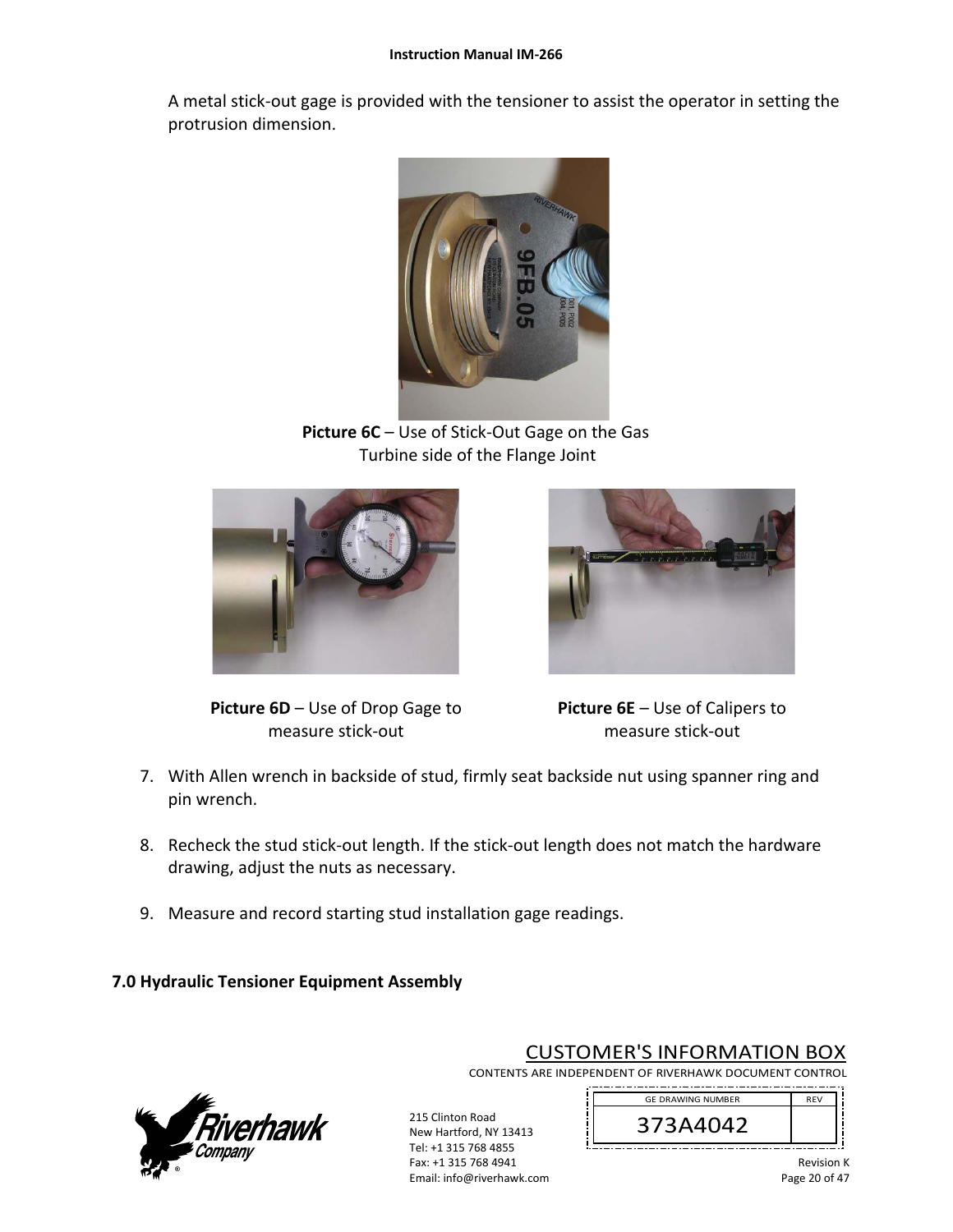## **7.1 Hydraulic Equipment Inspection**

#### **7.1.1 Hydraulic Tensioner Inspection**

#### **CAUTION**

**Riverhawk recommends that the tensioner be returned to Riverhawk for periodic inspections. Replacement of obsolete tensioners is recommended. Functional upgrades are also recommended. The Riverhawk Service Returns Coordinator should be notified 3‐6 months prior to a planned outage to schedule an inspection service.** 

This tensioner does not require bleeding. See section 8.3

#### **WARNING**

**To avoid failure, ensure safety, and proper operation, the tensioner assembly must be installed on a stud in the flange before pressurizing the tensioner. Do not use the tensioner at any pressure unless the tool is installed on a stud in a flange.** 

Clean puller screw and check for any debris and dents.

Inspect the tensioner guard for any signs of damage including cracked welds. Any guards modified in the field should be replaced. Bent guards should be replaced. Also, be sure the rubber pad is in place on the back side guard, if missing, replace.

Inspect the outside of the tensioner for discoloration patterns that may indicate submersion and internal damage.

Perform an inventory of the loose equipment supplied with the tensioner. An inventory list is provided on the tensioner's technical drawing (Riverhawk HT‐xxxx listed in section 2.0 and 4.5). Replacement parts are available from Riverhawk.

### **7.1.1.1 Hydraulic Tensioner's Burst Disc Replacement**

The hydraulic tensioner's burst disc is a key element in the overall safe use of the hydraulic tensioner. The burst disc's location is shown on the tensioner's technical drawing (Riverhawk HT-xxxx listed in section 2.0 and 4.5).

Each tensioner is shipped from our factory with one burst disc already installed in the tensioner and with another spare disc for field replacement. Extra burst discs are available from Riverhawk for replacement purposes.

To replace a damaged burst disc:



CUSTOMER'S INFORMATION BOX

GE DRAWING NUMBER

CONTENTS ARE INDEPENDENT OF RIVERHAWK DOCUMENT CONTROL 

215 Clinton Road New Hartford, NY 13413 Tel: +1 315 768 4855 Fax: +1 315 768 4941 Email: info@riverhawk.com

373A4042 \_\_\_\_\_\_\_\_\_\_\_\_\_\_\_\_\_\_\_\_\_\_\_\_\_\_\_\_\_\_\_\_\_\_\_ Revision K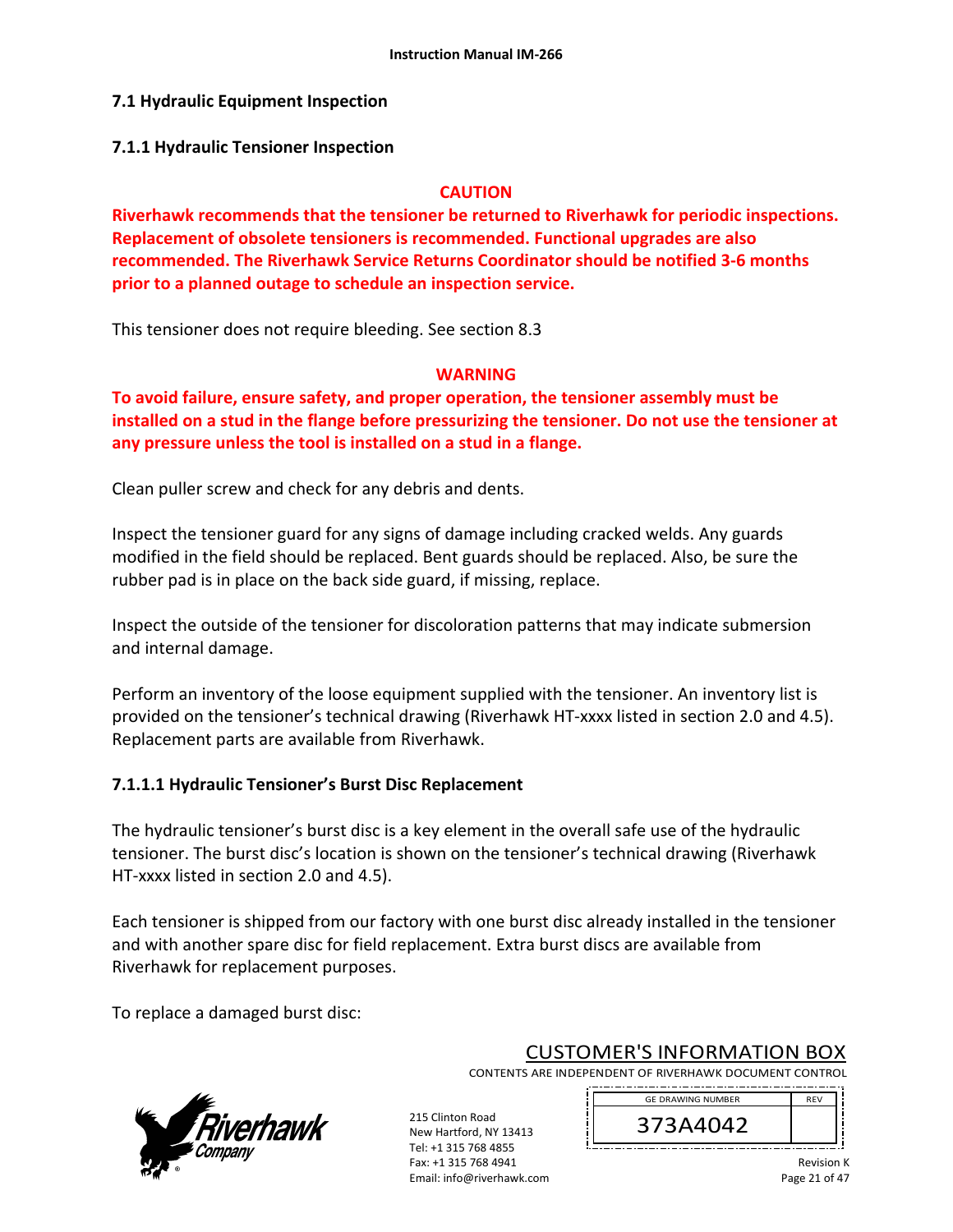- 1. Remove the hydraulic port's dispersion nut, compression ring, and damaged burst disc.
- 2. Discard the damaged burst disc.
- 3. Clean the dispersion nut, compression ring, new burst disc, and the hydraulic port with a solvent to ensure a dirt‐free installation.
- 4. Reassemble new burst disc, compression ring, and dispersion nut into the same hydraulic port.

#### **Warning**

**A damaged burst disc must be replaced with a burst disc of the same design and pressure rating. Do not substitute a damaged burst disc with a different disc type, a different pressure rating, or a foreign object.**

### **7.1.2 Hydraulic Pump Kit Inspection**

Refer to the Hydraulic Pump Kit Instruction Manual, IM‐293 (GE VENDOC 373A4058). The latest revision may be obtained by contacting Riverhawk Company or thru www.riverhawk.com.

# **7.2 The 3/8" High Pressure Fitting Assembly**



The Riverhawk hydraulic hose may use a 3/8" High Pressure Fitting to connect to a tensioner. The hose connector is made from a three piece assembly: a gland nut, a collar, and a 3/8" tube or 3/8" hose end. (See Illustration 1)

To assembly the fitting, slide the gland nut over the 3/8" tube or 3/8" hose end. Turn the collar counter‐clockwise (**left hand** thread) on to the tube or hose end as shown in Illustration 1.

**Illustration 1** 

# CUSTOMER'S INFORMATION BOX

CONTENTS ARE INDEPENDENT OF RIVERHAWK DOCUMENT CONTROL 



215 Clinton Road New Hartford, NY 13413 Tel: +1 315 768 4855

Fax: +1 315 768 4941 Email: info@riverhawk.com

Revision K Page 22 of 47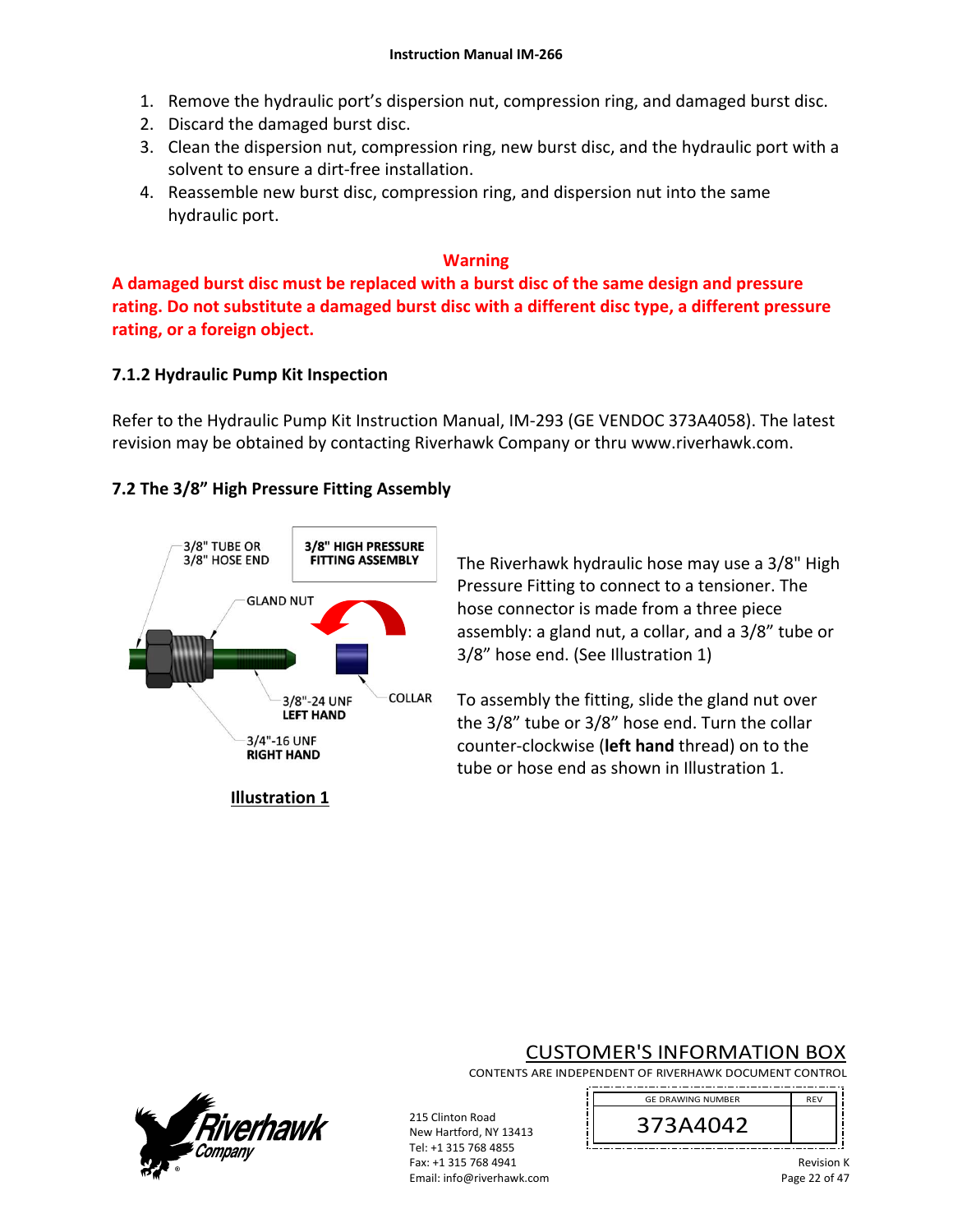

The collar should be placed .250" (6.4 mm) from the tip of the cone. (See Illustration 2) It may be necessary to adjust this collar with a set of vise‐ grip pliers. Be careful to not strip the threads off the tube or hose end.

Slide the gland nut down over the collar. (See Illustration 3) Insert the 3/8" tube or 3/8" hose end into tensioner or hydraulic pump. While firmly holding the tube or hose end to stop it from rotating, turn the gland nut clockwise (**right hand** thread) and torque the gland nut to 50 FT‐LBS (68 N‐m).

# Tips:

- Make sure all parts are clean and free from debris.
- Protect the cone on the end of the 3/8" tube or 3/8" hose end from scratches as this is the sealing surface.
- Replace red plastic caps when finished to protect the threads and cone.

# **8.0 Assembly of Tensioner on a Stud**

The tensioner used in this application can be identified by its ORANGE safety guard. If the tensioner's safety guard is YELLOW, a different set of instructions are required. Consult the Riverhawk factory for assistance.

# **8.1 Handling of the Tensioner**

The tensioner used in this application is designed to require no special lifting instructions. Do not drop any part of the tensioner on the operator or other nearby personnel.

> 215 Clinton Road New Hartford, NY 13413 Tel: +1 315 768 4855 Fax: +1 315 768 4941 Email: info@riverhawk.com



CUSTOMER'S INFORMATION BOX

CONTENTS ARE INDEPENDENT OF RIVERHAWK DOCUMENT CONTROL 

> REV 373A4042 GE DRAWING NUMBER

> > Revision K Page 23 of 47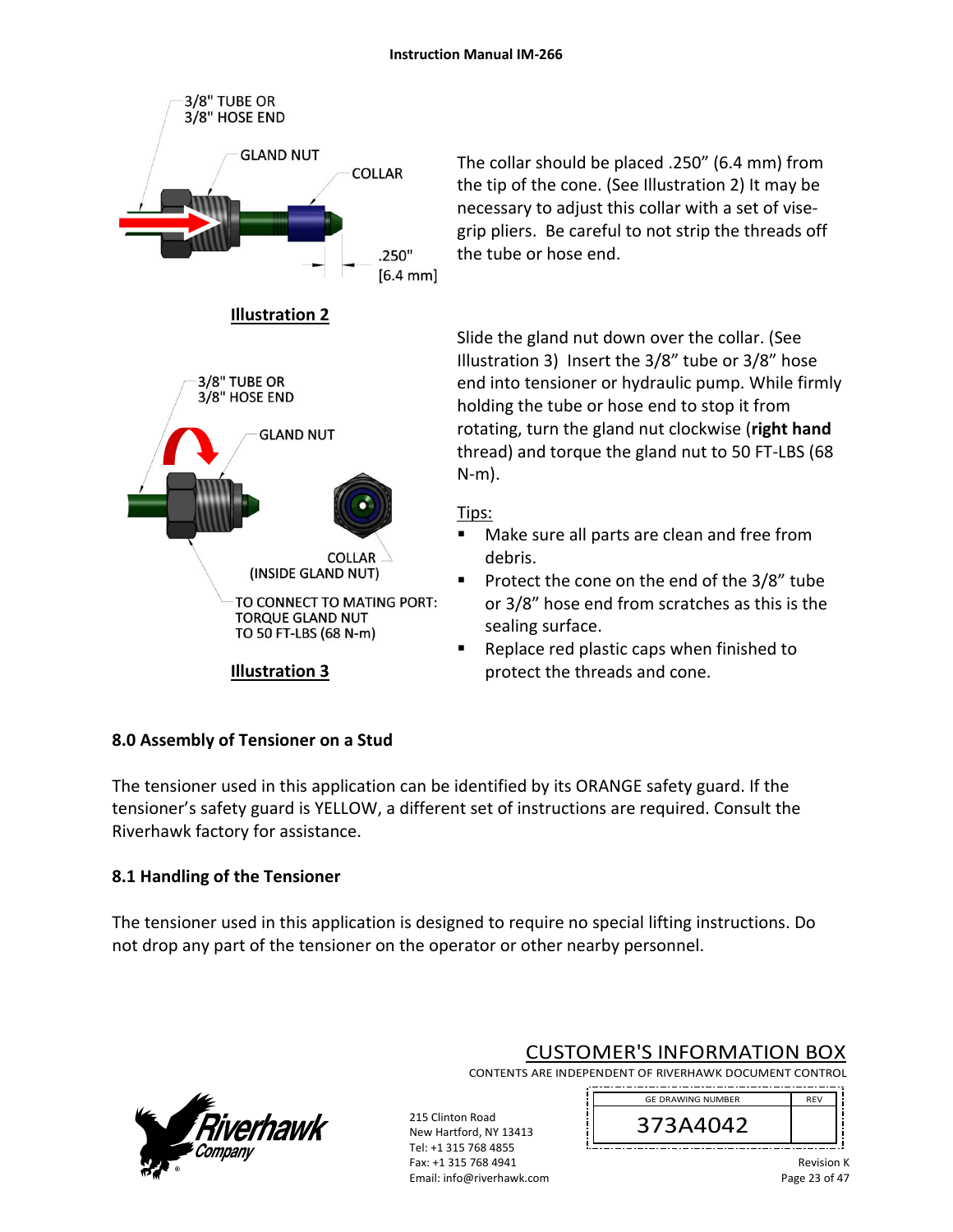# **8.2 Kit Assembly**

Connect the hydraulic hose from the hydraulic pump to the tensioner.

Refer to the hardware assembly drawing (HF-xxxx) listed in Section 2.0 of this manual and the tensioner assembly drawing (HT‐xxxx) listed in Section 4.5 of this manual to determine how the tensioner must be assembled on the load coupling for its correct operation.





# CUSTOMER'S INFORMATION BOX

CONTENTS ARE INDEPENDENT OF RIVERHAWK DOCUMENT CONTROL





215 Clinton Road New Hartford, NY 13413 Tel: +1 315 768 4855 Fax: +1 315 768 4941 Email: info@riverhawk.com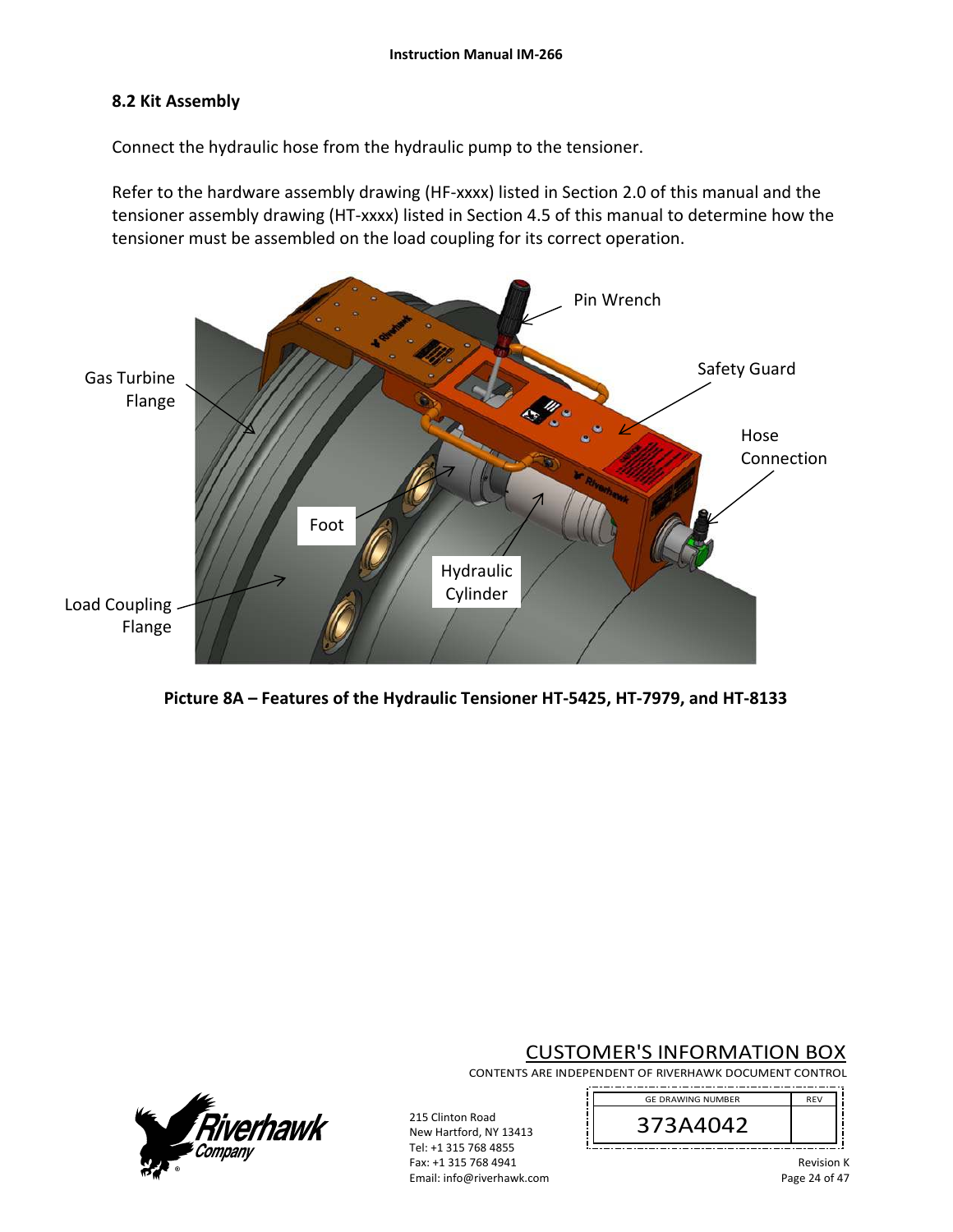#### **Instruction Manual IM‐266**



**Figure 8B** – **Cutaway view of Hydraulic Tensioner HT‐5425, HT‐7979, and HT‐8133** 

**Note:** Before threading the puller screw into the stud, carefully check the cleanliness of both the stud's and the puller screw's conical threads. Apply a light coat of clean turbine oil or a spray lubricant to the puller screw. **Do not use "Never Seize" on the conical threads.** This procedure will ease assembly and assure positive mating of the threads before tightening.



**Figure 8C – 6 O'clock Position Rack Wrench on Foot for Tensioner HT‐5425, HT‐7979, and HT‐8133**



CUSTOMER'S INFORMATION BOX

CONTENTS ARE INDEPENDENT OF RIVERHAWK DOCUMENT CONTROL 

> REV 373A4042 GE DRAWING NUMBER

New Hartford, NY 13413 Tel: +1 315 768 4855 Fax: +1 315 768 4941 Email: info@riverhawk.com

215 Clinton Road

Revision K Page 25 of 47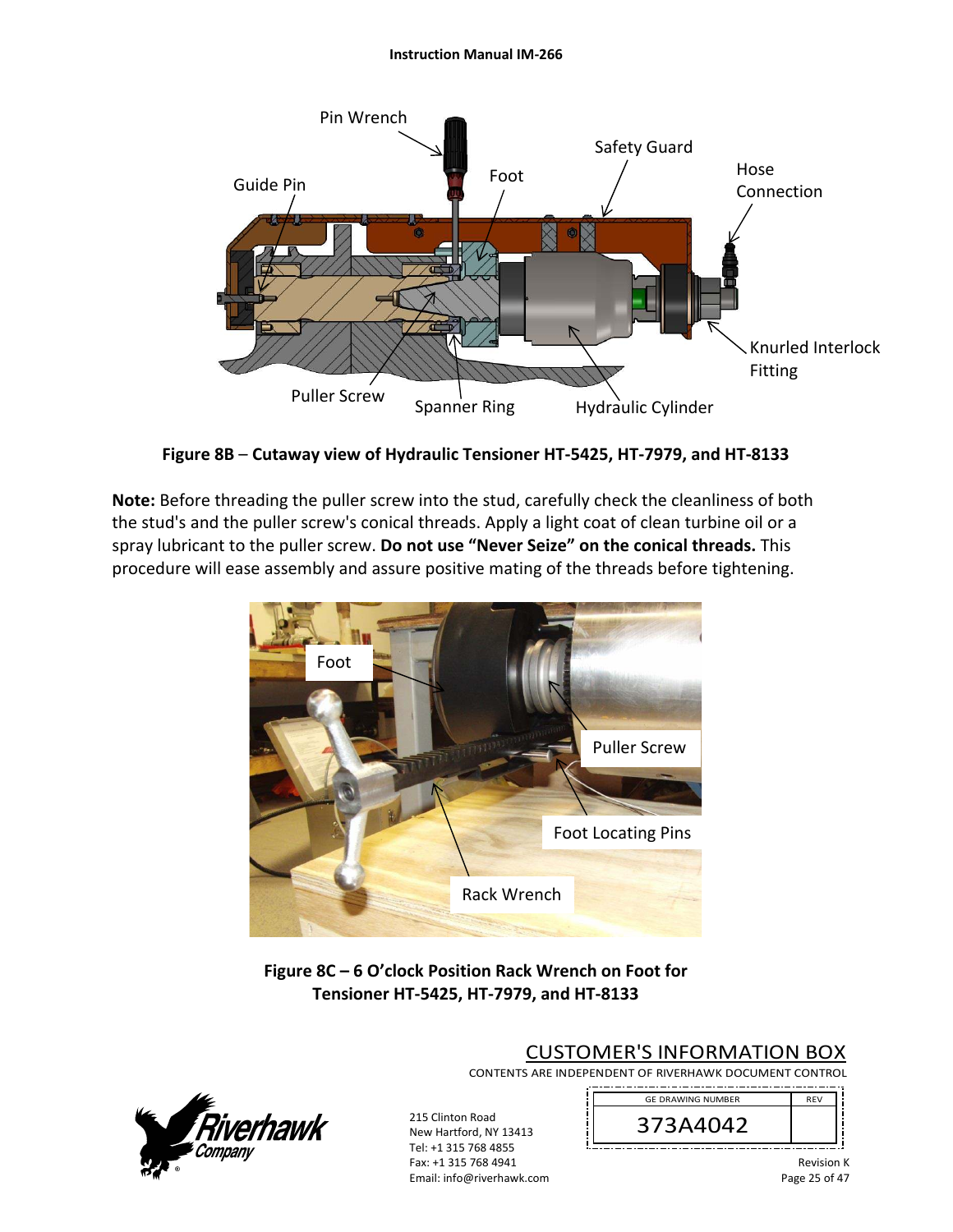#### **Instruction Manual IM‐266**



# **Figure 8D – 6 O'clock Position Spur Gear Spanner and Rack Wrench ‐ Tensioner HT‐5425, HT‐7979, and HT‐8133**

Assembly sequence is as follows:

- 1. Open the hydraulic return valve on the pump to allow hydraulic fluid to be pushed back from the puller tool into the pump reservoir. (This is automatic on the air‐operated hydraulic pump)
- 2. Place the spanner ring on the nut. (For turbine end 6 o'clock position, use the spur gear spanner ring)
- 3. Insert the puller screw into the tapered thread of the stud and hand tighten. **Be sure not to cross‐thread the puller screw.**
- 4. Using an Allen wrench, tighten the puller screw and then back off the puller screw 1/2 a turn.
- 5. Retighten the puller screw by hand until it is fully inserted. **DO NOT BACK OFF THE PULLER SCREW.**
- 6. For turbine end 6 o'clock position, slide rack wrench over locating pins of the foot and orientate rack wrench as needed for rotation of the spur gear spanner. (Figure 8C)
- 7. Place the foot over the puller screw and orientate it into position. (For turbine end 6 o'clock position, engage rack wrench with spur gear spanner)
- 8. Thread the tensioner onto the puller screw until it stops. Please note that the internal stop inside the tensioner will cause a gap in between the foot and tensioner. The gap should be 1/16" [1.6mm] to 3/16" [4.8mm]. **DO NOT ATTEMPT TO TIGHTEN THE TENSIONER AGAINST THE FOOT.**



CUSTOMER'S INFORMATION BOX

CONTENTS ARE INDEPENDENT OF RIVERHAWK DOCUMENT CONTROL 

215 Clinton Road New Hartford, NY 13413 Tel: +1 315 768 4855 Fax: +1 315 768 4941 Email: info@riverhawk.com

REV 373A4042 GE DRAWING NUMBER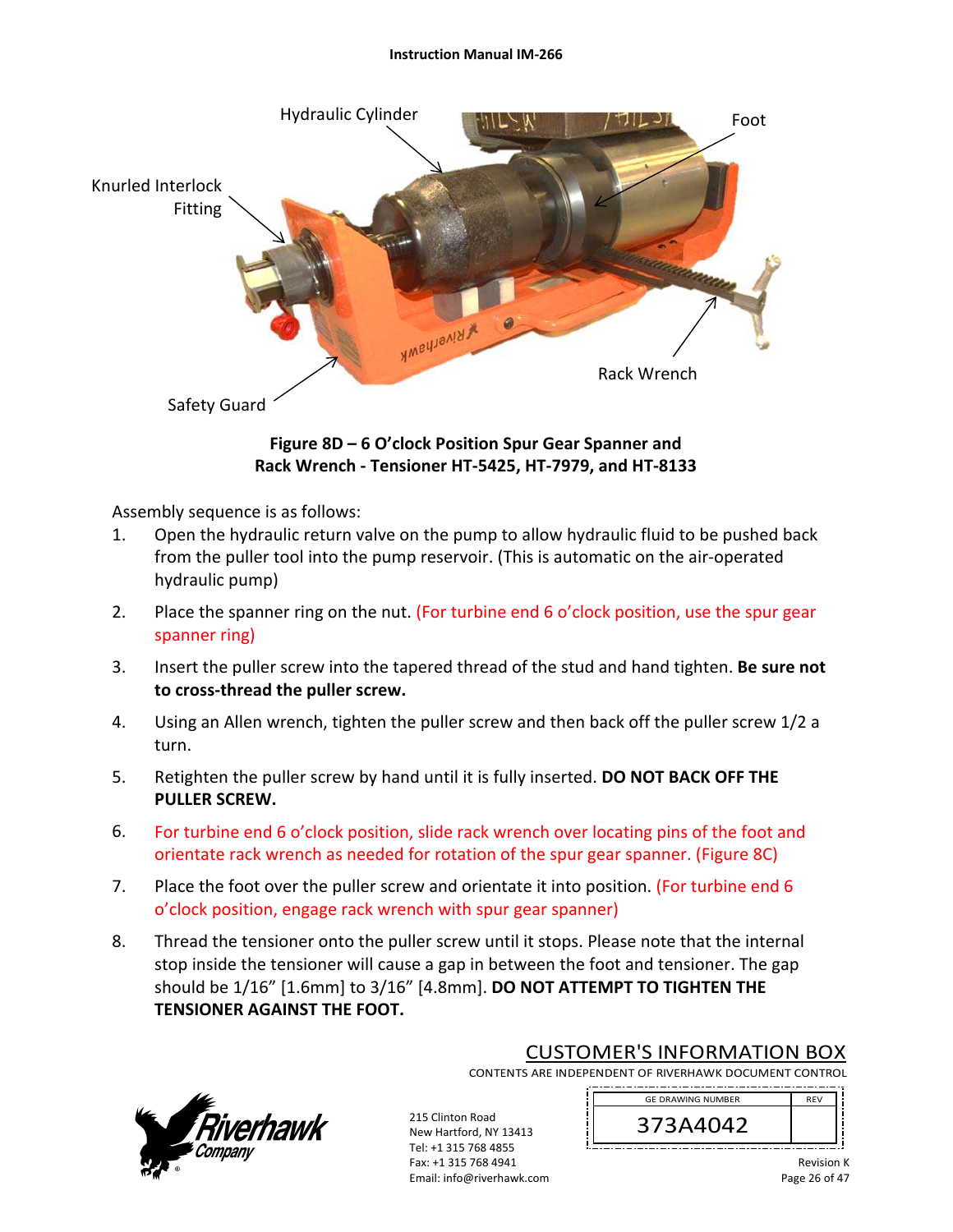- 9. Place the guard over the tensioner and position the guide pin into the hole in the backside of the stud.
- 10. Tighten the knurled interlock fitting by hand until it firmly presses against the tensioner. There should be no gap between the tensioner the interlock fitting.
- 11. Activate the custom connector from the rear of guard by pushing on the center with your thumb and pulling the tabs with your fore finger and middle finger. Push the assembly forward until it locks into the tensioner. Release fingers from the tabs and then remove thumb. Ensure connection is firmly engaged or else the tensioner will not be connected to the pump.



**Picture 8E** ‐ Activation of the safety interlock

12. Connect the hydraulic pump to the tensioner. The tensioner should now be completely assembled and ready for use.

# **8.3 Bleeding Hydraulic System**

Bleeding of the hydraulic system is not necessary with this tensioner design.

# **9.0 Stud Tensioning**

The studs will be tensioned in two steps, at 50% pressure and at final pressure. Follow the tensioning sequence for each flange joint as defined on the record sheets found at the end of this manual.

> 215 Clinton Road New Hartford, NY 13413 Tel: +1 315 768 4855 Fax: +1 315 768 4941 Email: info@riverhawk.com



CUSTOMER'S INFORMATION BOX

CONTENTS ARE INDEPENDENT OF RIVERHAWK DOCUMENT CONTROL 

> REV 373A4042 GE DRAWING NUMBER

> > Revision K Page 27 of 47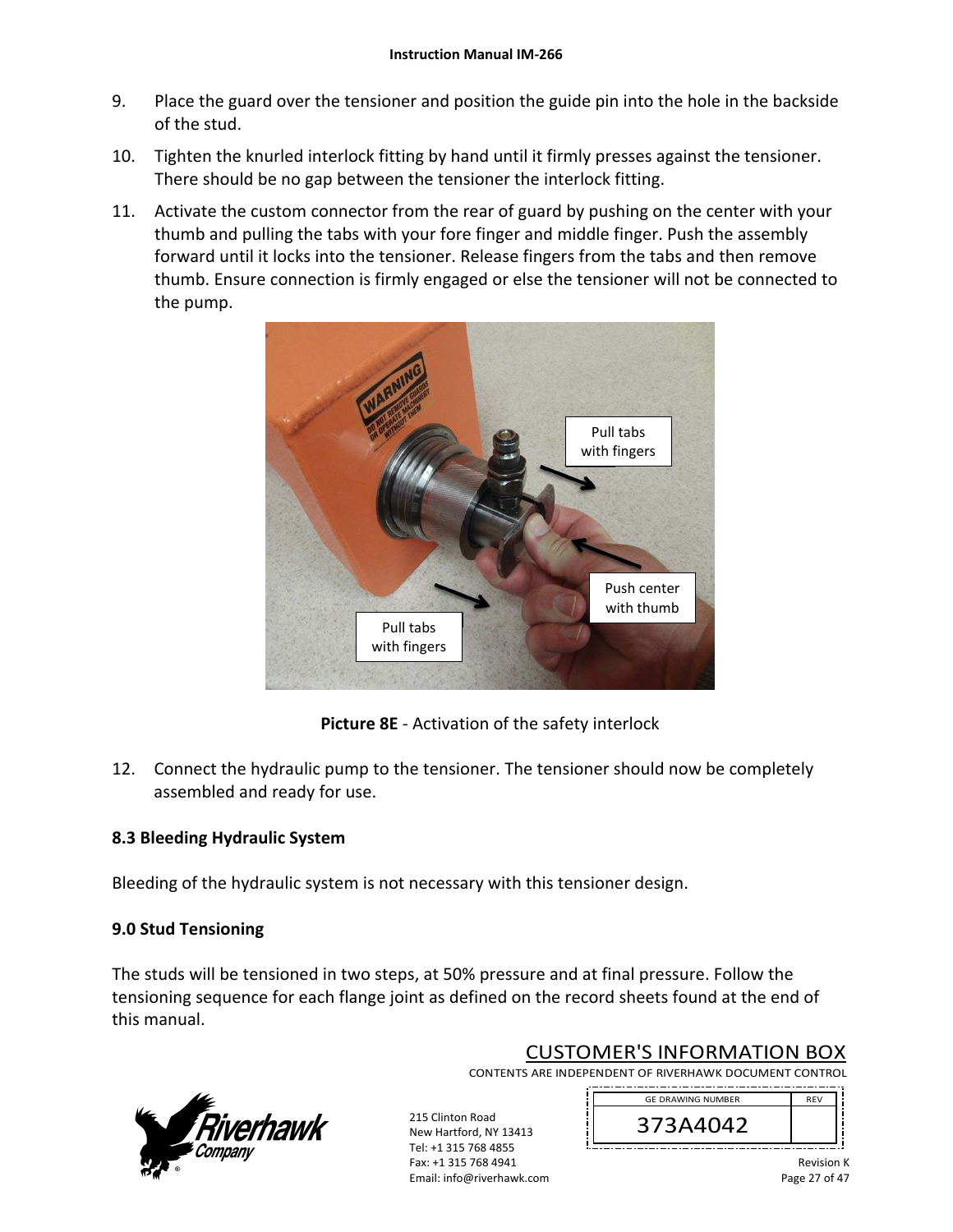## **9.1 Tensioning at 50% pressure**

After the tensioner is properly installed apply hydraulic pressure to the tool. Bring the pressure to the 50% level in accordance with the following table.

#### **WARNING**

**The safety cage must be in place at all times. Keep hands out of designated areas at all times when the tensioner is pressurized otherwise personal injury can occur.** 

#### **CAUTION**

**Before threading the puller screw into the stud, carefully check the cleanliness of both the stud's and the puller screw's conical threads. Apply a light coat of clean turbine oil or a spray lubricant to the puller screw. This procedure will ease assembly and assure positive mating of the threads before tightening. Do not use "Never Seize" on the conical threads.** 

### **CAUTION**

**Do not exceed the maximum pressure marked on the tensioner. Excessive pressure can damage the stud and puller screw.** 

# **CAUTION**

**Do not tighten the nut while the tool is coming up to pressure; wait until pressure is achieved before attempting to tighten the nut with the spanner ring. If the tool is not properly installed, the tool could jump off the stud while coming up to pressure.** 

| <b>Flange Position</b> | <b>Stud Size</b>  | 50% Pressure | 50% Stretch    |
|------------------------|-------------------|--------------|----------------|
| Gas Turbine to Load    | 3"                | 13000 psi    | Do not measure |
| Coupling               | $[76 \text{ mm}]$ | [900 bar]    | Do not use     |
| Load Coupling to       | 3"                | 13000 psi    | Do not measure |
| Generator              | $[76 \text{ mm}]$ | [900 bar]    | Do not use     |

Firmly tighten the cylindrical nuts with approximately 20 ft∙lbs [27 N∙m] of torque using the pin wrench and spanner ring (For turbine end 6 o'clock position, use rack wrench with spur gear spanner). Turn the nut until it bottoms on the flange.



CUSTOMER'S INFORMATION BOX

CONTENTS ARE INDEPENDENT OF RIVERHAWK DOCUMENT CONTROL 

> GE DRAWING NUMBER REV 373A4042

> > Revision K Page 28 of 47

215 Clinton Road New Hartford, NY 13413 Tel: +1 315 768 4855 Fax: +1 315 768 4941 Email: info@riverhawk.com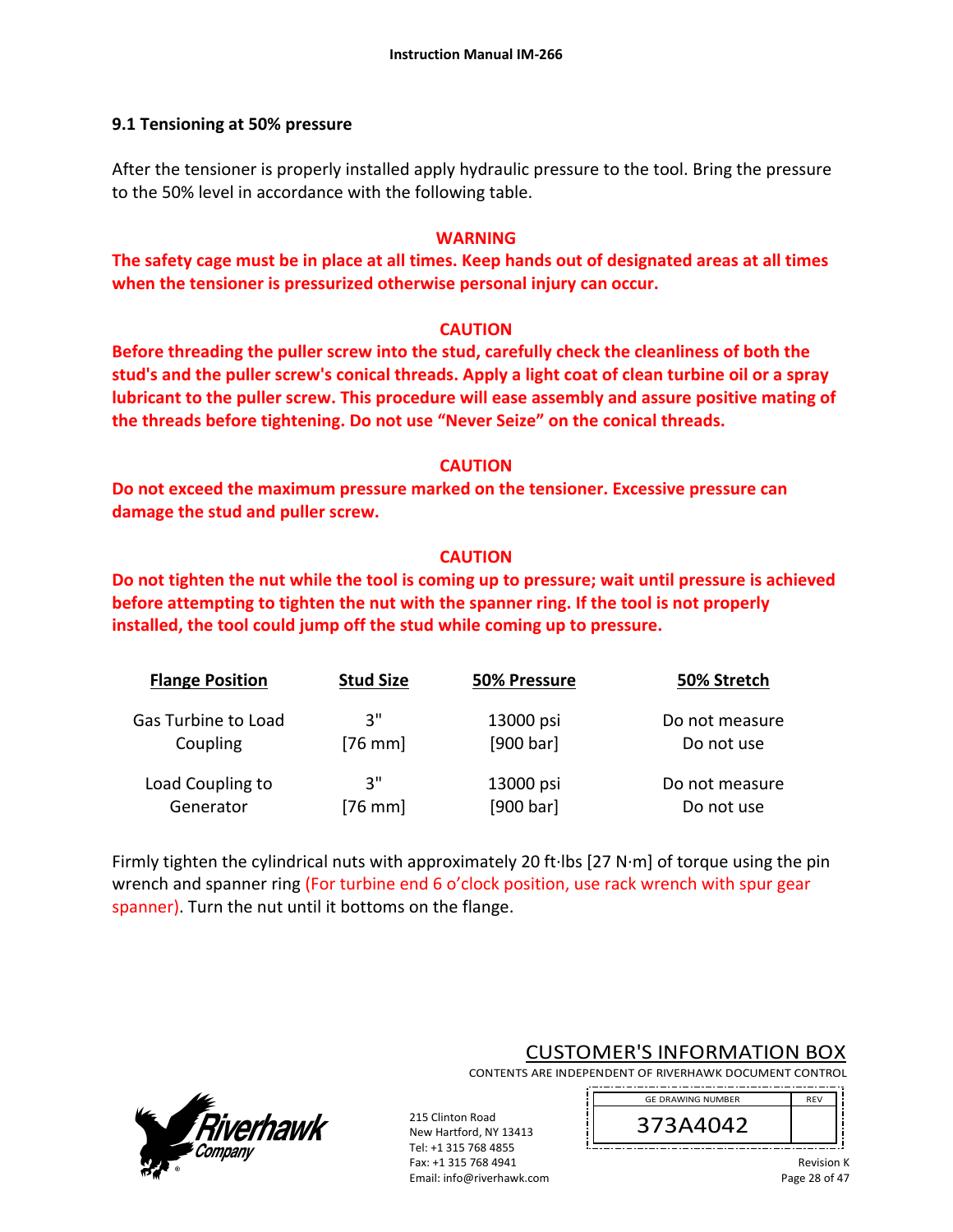# **9.2 Removing the Tensioner from an Installed Stud**

The tensioner removal is accomplished by the follows steps:

- 1. Release the hydraulic pressure by either releasing the hand switch on the AP‐6048 Pump Kit or by opening the valve on the Manual Pump Kit and leave the valve open.
- 2. Unscrew the knurled interlock fitting at the end of the guard and remove the guard from the tensioner.
- 3. Unscrew the tensioner from puller screw.
- 4. Remove the foot from the puller screw.
- 5. Unscrew the puller screw using an Allen wrench. Tapping the Allen wrench with a hammer or the use of a 3‐4' breaker bar may be necessary to loosen the puller screw. Do not use an impact wrench as this can damage the puller screw.
- 6. Remove the spanner ring from the nut.
- 7. Move the tool to the next bolt hole following the tensioning pattern from the stretched record sheets at the end of this manual.

# **9.3 Tensioning at Final Pressure**

Repeat the pulling and tightening procedure stated above at full pressure. After all of the studs have been tensioned, measure the final stud length. The final pressure and required stretch values are listed in the following table.

# **WARNING**

**The safety cage must be in place at all times. Keep hands out of designated areas at all times when the tensioner is pressurized otherwise personal injury can occur.** 

# **CAUTION**

**Before threading the puller screw into the stud, carefully check the cleanliness of both the stud's and the puller screw's conical threads. Apply a light coat of clean turbine oil or a spray lubricant to the puller screw. This procedure will ease assembly and assure positive mating of the threads before tightening. Do not use "Never Seize" on the conical threads.** 

# **CAUTION**

**Do not exceed the maximum pressure marked on the tensioner. Excessive pressure can damage the stud and puller screw.** 

> 215 Clinton Road New Hartford, NY 13413 Tel: +1 315 768 4855 Fax: +1 315 768 4941 Email: info@riverhawk.com

# **CAUTION**

**Do not tighten the nut while the tool is coming up to pressure; wait until pressure is achieved before attempting to tighten the nut with the spanner ring. If the tool is not properly installed, the tool could jump off the stud while coming up to pressure.**



CUSTOMER'S INFORMATION BOX

CONTENTS ARE INDEPENDENT OF RIVERHAWK DOCUMENT CONTROL 

> GE DRAWING NUMBER REV 373A4042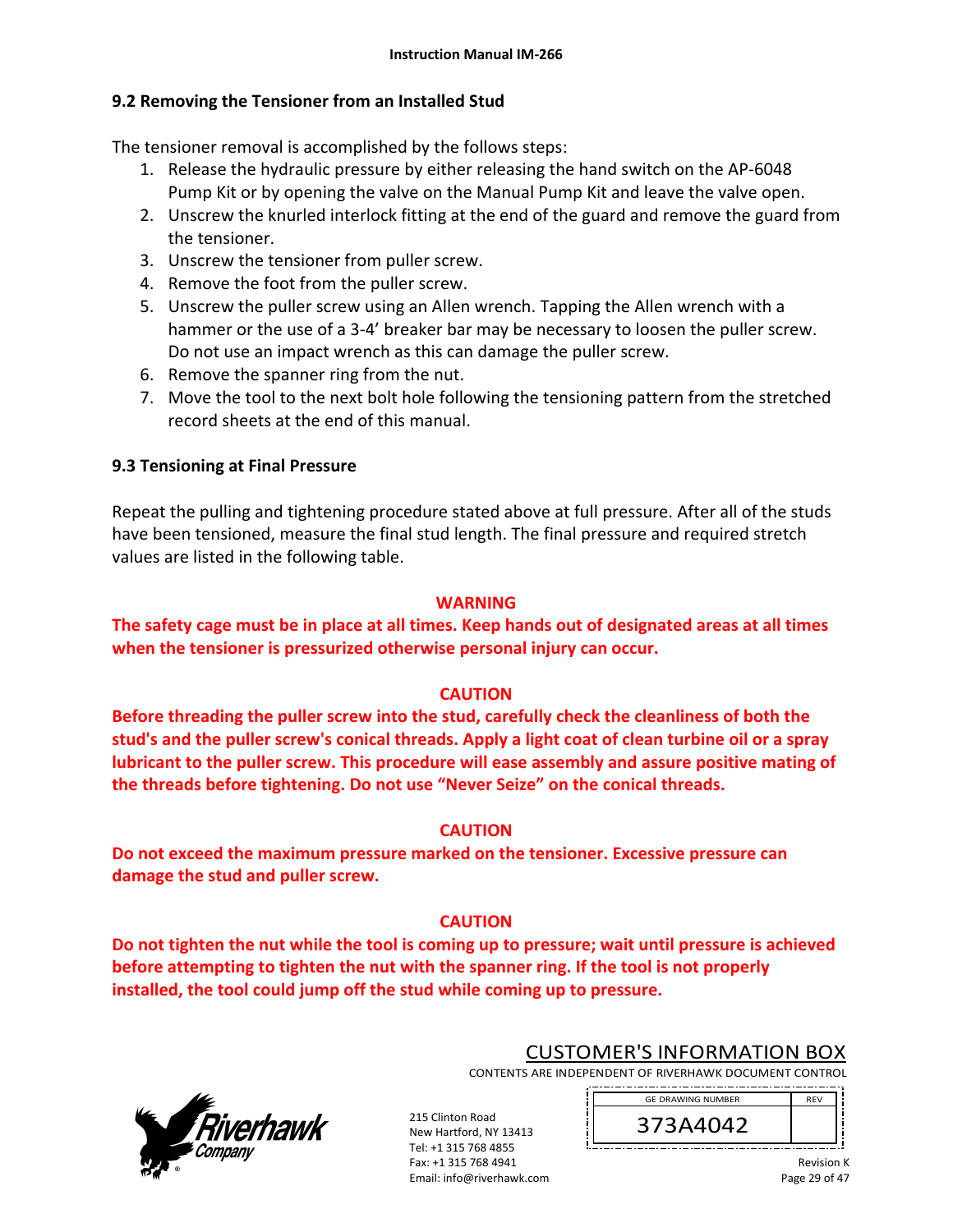#### **Instruction Manual IM‐266**

| <b>Flange Position</b> | <b>Stud Size</b>  | <b>Final Pressure</b> | <b>Final Stretch</b>  |
|------------------------|-------------------|-----------------------|-----------------------|
| Gas Turbine to Load    | ີ 3"              | 25000 psi             | $0.020" - 0.023"$     |
| Coupling               | $[76$ mm]         | $[1725 \text{ bar}]$  | $[0.51$ mm - 0.58 mm] |
| Load Coupling to       | ີ 3"              | 25000 psi             | $0.020" - 0.023"$     |
| Generator              | $[76 \text{ mm}]$ | $[1725 \text{ bar}]$  | $[0.51$ mm - 0.58 mm] |

Firmly tighten the cylindrical nuts with approximately 20 ft∙lbs [27 N∙m] of torque using the pin wrench and spanner ring (For turbine end 6 o'clock position, engage rack wrench with spur gear spanner). Turn the nut until it bottoms on the flange.

Failure to achieve the correct final stretch values will result in an incorrectly tensioned stud.

Incorrect stretch values can be corrected by uninstalling some or all of the selected studs. Re‐ measure the initial length of the studs and repeat the installation instructions studs. Excessive stretch variations can also be corrected by the same method.

Have the final stretch values approved by the supervisor responsible for the installation.

# **10.0 Nut Thread Locking and Windage Plug Installation**



**Picture 10A** ‐ Riverhawk Locknut

Mechanical lock nuts have two set screws located in the top face. Before threading the nut onto the stud, check to be certain the set screws are free to turn. Once the nut is seated torque the set screws to the values specified in the following table. When seated and torqued to the

> 215 Clinton Road New Hartford, NY 13413 Tel: +1 315 768 4855 Fax: +1 315 768 4941 Email: info@riverhawk.com



# CUSTOMER'S INFORMATION BOX

CONTENTS ARE INDEPENDENT OF RIVERHAWK DOCUMENT CONTROL 

> REV 373A4042 GE DRAWING NUMBER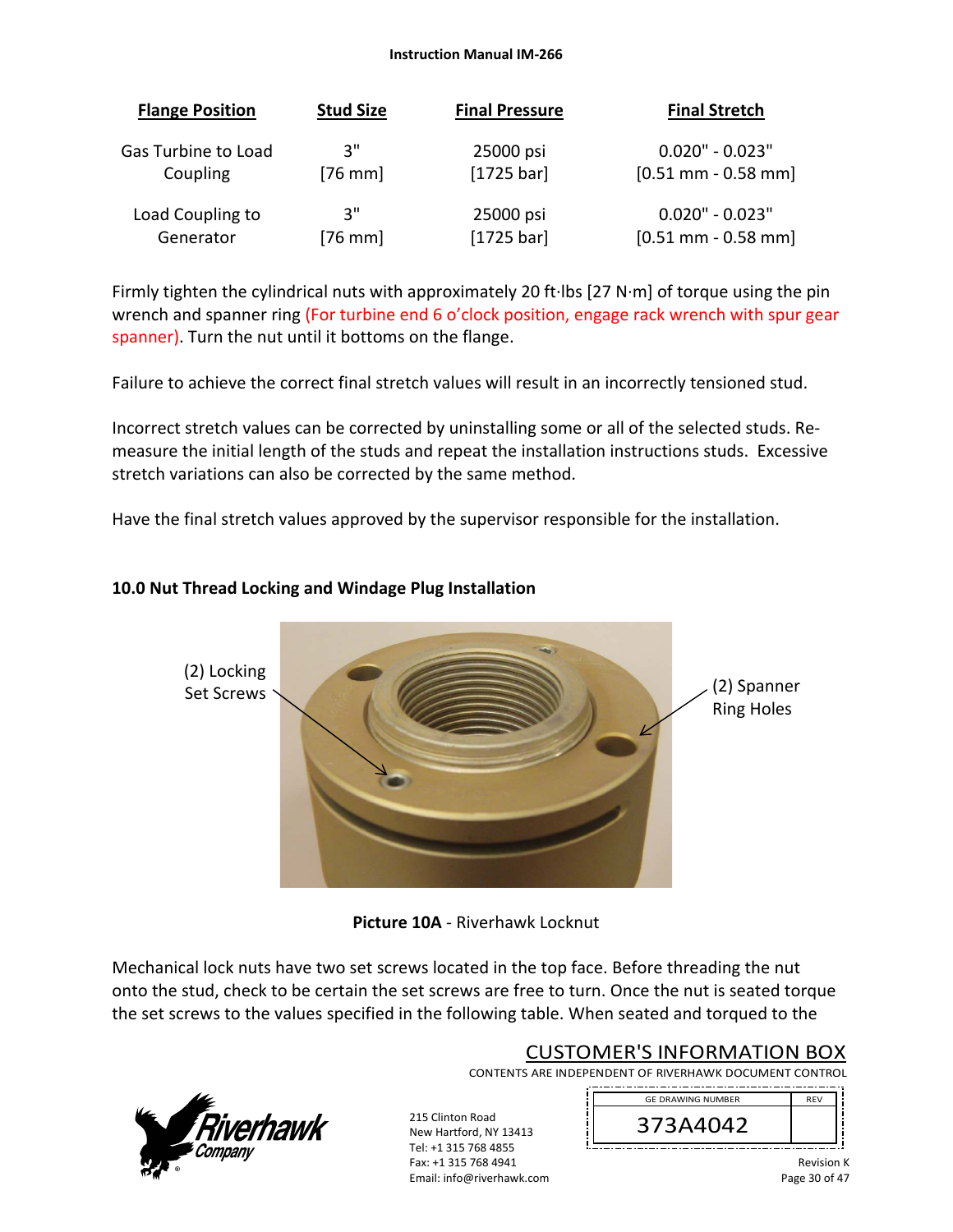values specified, the load created by the set screw displaces the thread of the nut in the area of the web thereby creating the desired locking action.

| <b>Stud Size</b>  | <b>Set Screw Size</b> | <b>Torque</b>                                        |
|-------------------|-----------------------|------------------------------------------------------|
| ູ ຊ‼<br>$[76$ mm] | $3/8$ "-24 UN         | $200$ in lbs - 250 in lbs<br>$[22.6 N·m - 28.2 N·m]$ |

# **10.2 Windage Plug Installation**

Refer to the hardware assembly drawing (HF-xxxx) listed in Section 2.0 of this manual to determine if windage plugs are required for the installation. Along with other identifying markings, the windage plug's part number can be found on the plug's top surface as shown in the picture below.



**Picture 10B** – Windage Plug's Markings

To install the windage plug, use the following instructions:

- 1. Inspect the stud's conical thread. It should have a bright and shiny appearance. The threads should be visually checked for any damage. Refer to Section 5.2 or Riverhawk Instruction Manual IM‐220 (GE Vendoc 373A4025) for assistance.
- 2. Apply a light coat of clean turbine oil to the stud.

# **CAUTION**

Before installation, carefully check the cleanliness of the windage plug's and the stud's threads. Apply a light coat of clean turbine oil to the stud's conical thread. This procedure will ease assembly before tightening. Do not use "Never Seize" on any surface or thread.

> 215 Clinton Road New Hartford, NY 13413 Tel: +1 315 768 4855 Fax: +1 315 768 4941 Email: info@riverhawk.com



CUSTOMER'S INFORMATION BOX

CONTENTS ARE INDEPENDENT OF RIVERHAWK DOCUMENT CONTROL 

> 373A4042 GE DRAWING NUMBER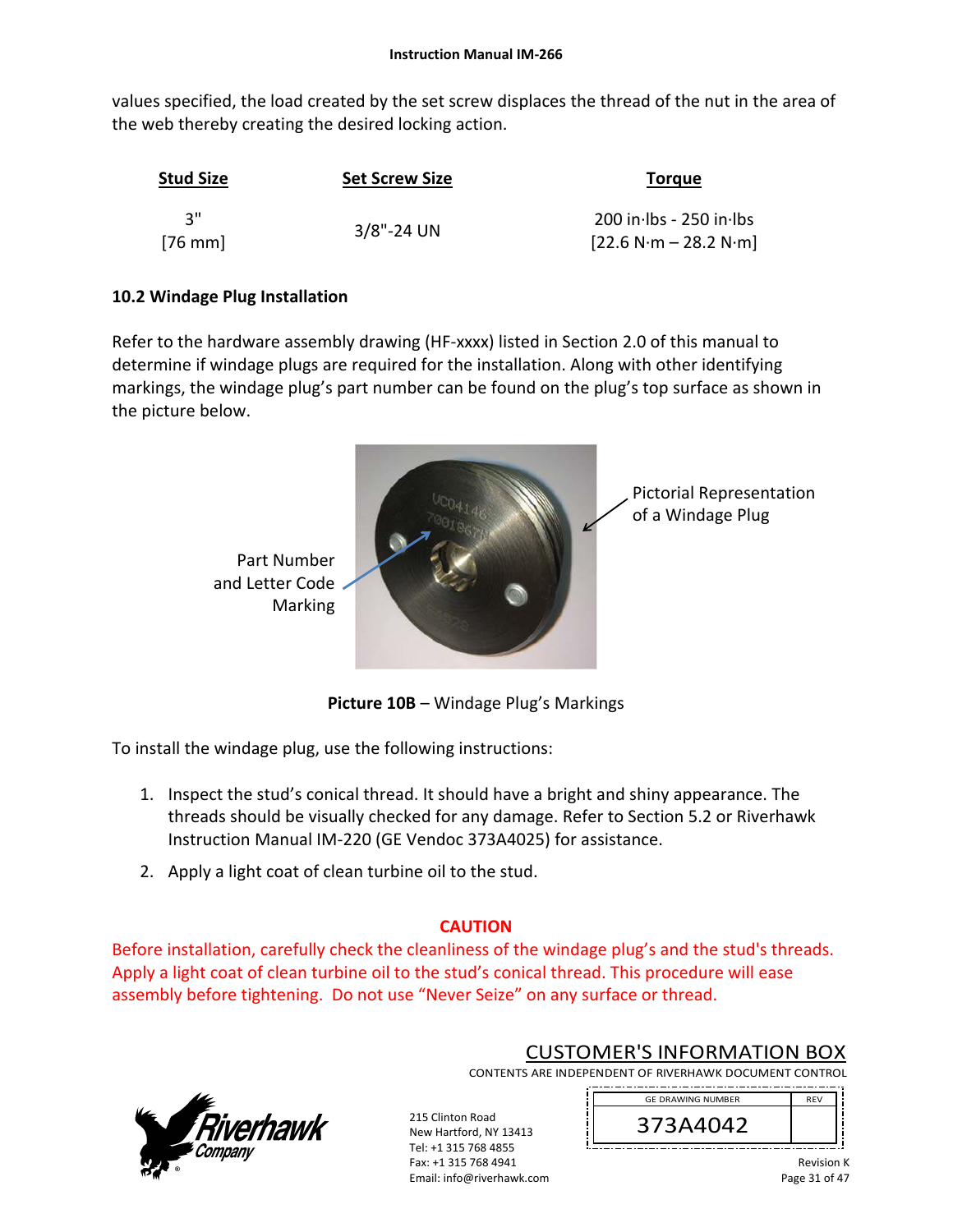3. Thread the windage plug into the conical thread of the stud. The windage plug must not be cross‐ threaded when installed. Apply the following torque to seat the windage plug into the stud.

| Windage Plug P/N | <b>Installation Torque</b> |
|------------------|----------------------------|
| 7002756          | 350-450 in-lbs.            |
| 7003293          | $[39.5 - 50.8 Nm]$         |

4. The windage plug includes a locking feature similar to the locking feature of the cylindrical nuts. The set screws must be torqued to the following amount. These set screws will cause

lock onto the stud's threads.

Windage Plug  $P/N$  | Installation Torque

7002756 80‐90 in‐lbs.

7003293 145-155 in-lbs.

[9.0‐10.1 Nm]

[16.4‐17.5 Nm]



**Figure 10D**

# **WARNING**  Do not use lock‐tite on any of the threads and do not stake any component of this assembly.

215 Clinton Road New Hartford, NY 13413 Tel: +1 315 768 4855 Fax: +1 315 768 4941 Email: info@riverhawk.com



CONTENTS ARE INDEPENDENT OF RIVERHAWK DOCUMENT CONTROL 



CUSTOMER'S INFORMATION BOX

Revision K Page 32 of 47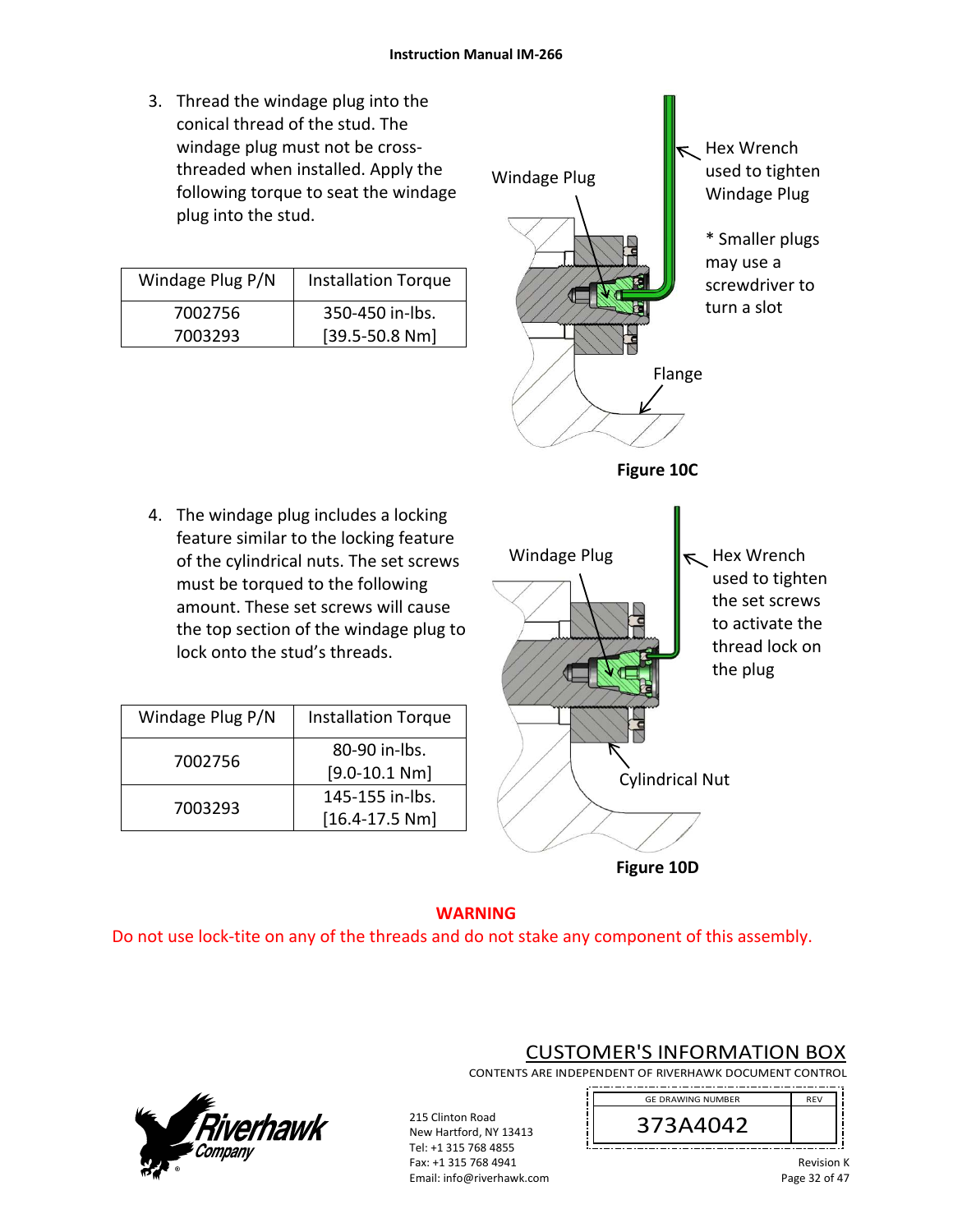- 5. The windage plug should be at least 0.060" [1.5 mm] below the face of the stud for the locking feature to work correctly. If not, loosen set screws and reexamine the stud's and plug's threads for debris or damage. It may be necessary to replace the plug.
- 6. The set screws should flush to slightly below the top of the windage plug. The set screw should also press against the slot's opposite surface.



# **Wrong Installation Position Correct Installation Position**

Partially Loose Set screw | Ressed against Opposite Surface. No Gap.

# **Picture 10E –** Set Screw Position

# **11.0 Stud and Nut Removal**

# **11.1 Handling of the Tensioner**

The tensioner used in this application is designed for no special lifting instructions. Do not drop any part of the tensioner on the operator or other nearby personnel.

# **11.2 Stud and Nut Removal**

# **WARNING**

**The safety cage must be in place at all times. Keep hands out of designated areas at all times when the tensioner is pressurized otherwise personal injury can occur.** 

# **CAUTION**

**Before threading the puller screw into the stud, carefully check the cleanliness of both the stud's and the puller screw's conical threads. Apply a light coat of clean turbine oil or a spray lubricant to the puller screw. This procedure will ease assembly and assure positive mating of the threads before tightening. Do not use "Never Seize" on the conical threads.** 

> 215 Clinton Road New Hartford, NY 13413 Tel: +1 315 768 4855 Fax: +1 315 768 4941 Email: info@riverhawk.com



CUSTOMER'S INFORMATION BOX

CONTENTS ARE INDEPENDENT OF RIVERHAWK DOCUMENT CONTROL 

> REV 373A4042 GE DRAWING NUMBER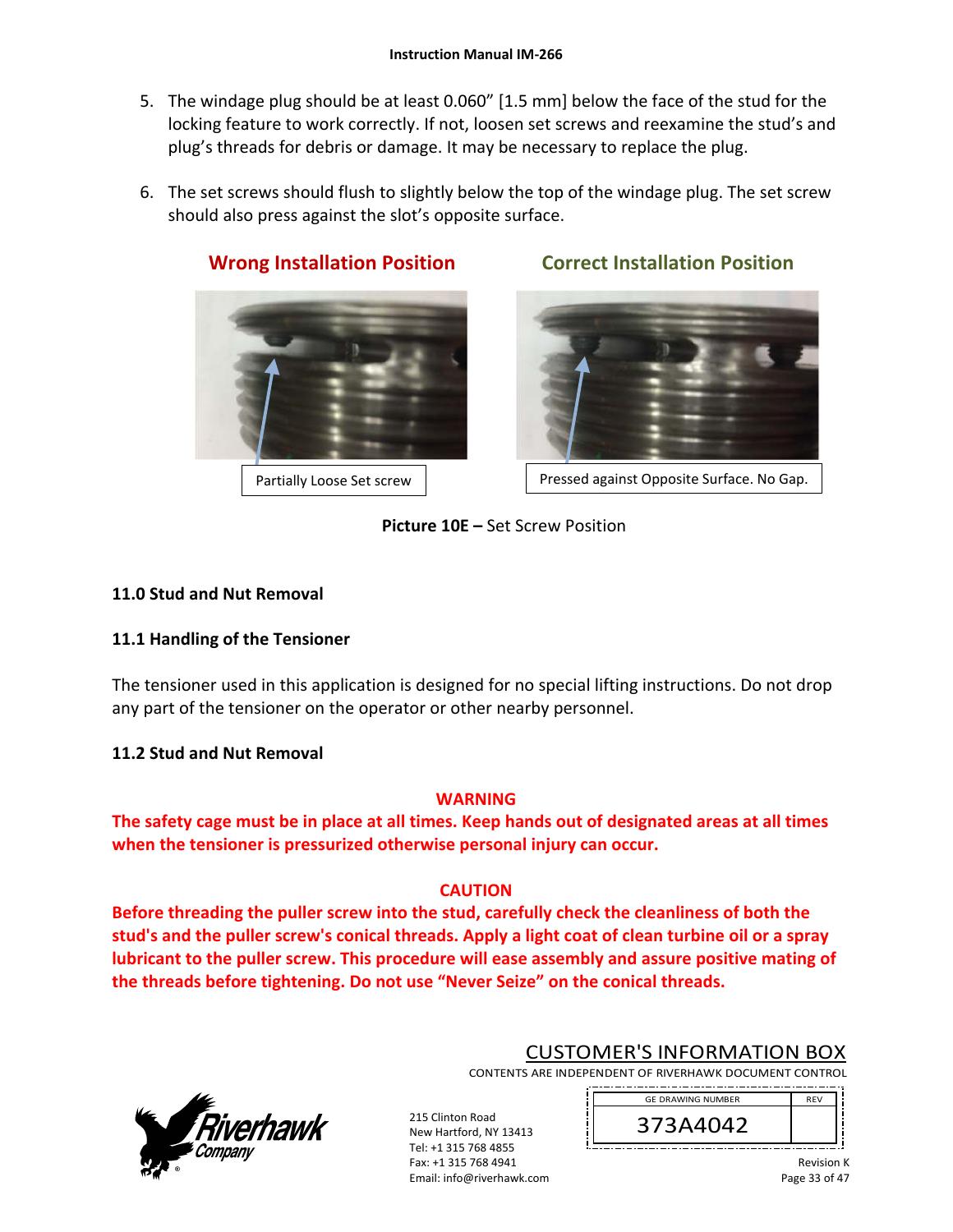#### **CAUTION**

**Do not exceed the maximum pressure marked on the tensioner. Excessive pressure can damage the stud and puller screw.** 

#### **CAUTION**

**Do not tighten the nut while the tool is coming up to pressure; wait until pressure is achieved before attempting to tighten the nut with the spanner ring. If the tool is not properly installed, the tool could jump off the stud while coming up to pressure.** 

Refer to the hardware assembly drawing (HF-xxxx) listed in Section 2.0 of this manual and the tensioner assembly drawing (HT‐xxxx) listed in Section 4.5 of this manual to determine how the tensioner must be assembled on the load coupling for its correct operation.

Section 8.0 contains diagrams of the tensioner equipment.

**Note:** Before threading the puller screw into the stud, carefully check the cleanliness of both the stud's and the puller screw's conical threads. Apply a light coat of clean turbine oil or a spray lubricant to the puller screw. **Do not use "Never Seize" on the conical threads.** This procedure will ease assembly and assure positive mating of the threads before tightening.

Disassembly sequence is as follows:

- 1. If present, remove the windage plugs from the studs by reversing the installation instructions from section 10.2. It may be necessary to use two Allen wrenches: one to stop the windage plug from rotating, one to remove the set screws. Do not misplace the set screws.
- 2. Using a wire brush (GT-4253) and shop air, clean the internal tapered thread of the stud to remove any debris/deposits which may have accumulated during service as described in section 5.2.2. Do not continue until ALL debris is removed from the threads.

#### **WARNING**

**Do not use a hydraulic tensioner to remove a stud with damaged conical threads.** 

3. With an Allen‐wrench loosen the two locking set screws but do not remove from the nut.

215 Clinton Road New Hartford, NY 13413 Tel: +1 315 768 4855 Fax: +1 315 768 4941 Email: info@riverhawk.com



CUSTOMER'S INFORMATION BOX

CONTENTS ARE INDEPENDENT OF RIVERHAWK DOCUMENT CONTROL 

> REV 373A4042 GE DRAWING NUMBER

\_\_\_\_\_\_\_\_\_\_\_\_\_\_\_\_\_\_\_\_\_\_\_\_\_\_\_\_\_\_\_\_\_\_\_\_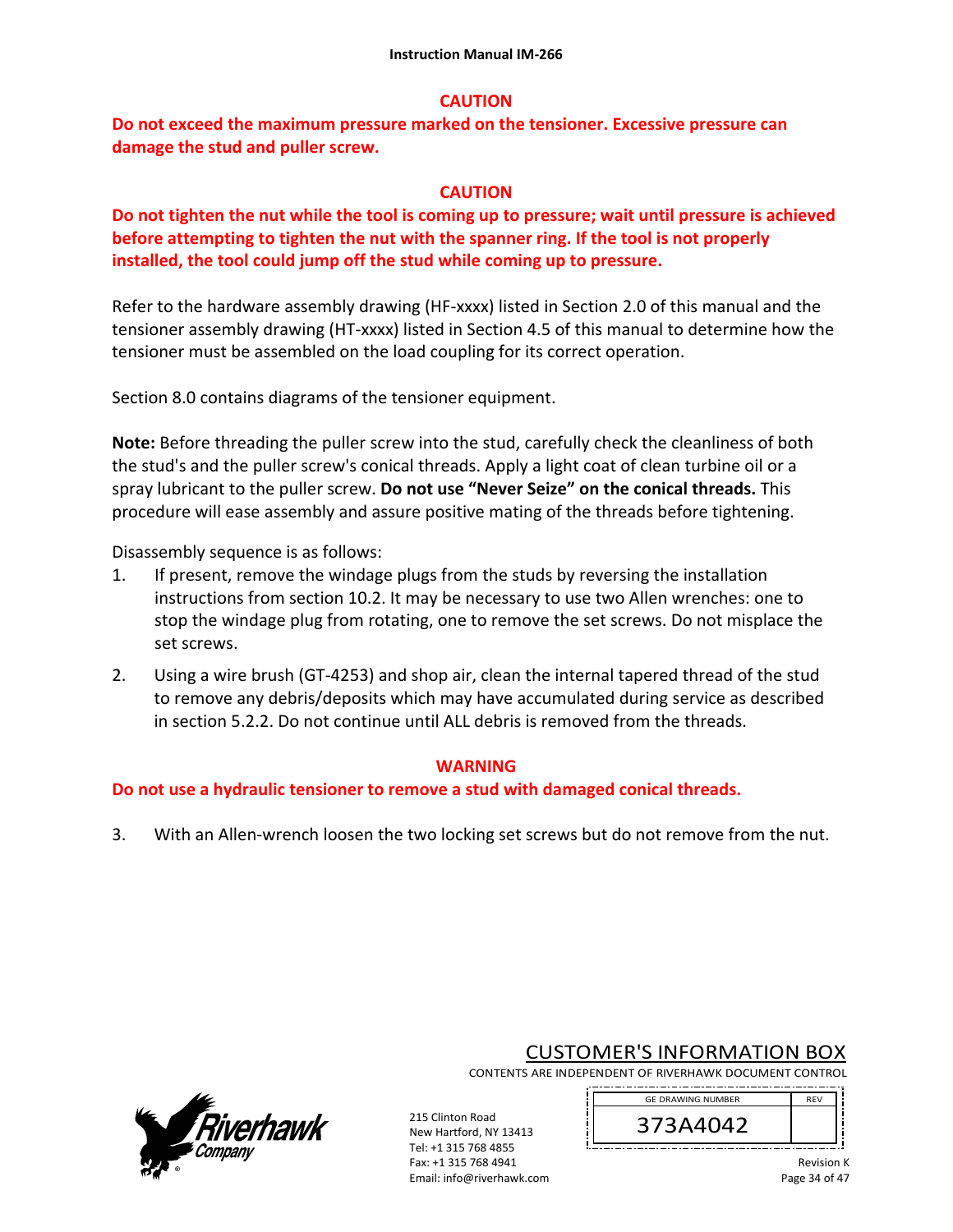#### **Instruction Manual IM‐266**



**Picture 11A** ‐ Loosening of a nut's set screws

- 4. Connect the hydraulic hose from the hydraulic pump to the tensioner.
- 5. Open the hydraulic return valve on the pump to allow hydraulic fluid to be pushed back from the puller tool into the pump reservoir. (This is automatic on the air‐operated hydraulic pump)
- 6. Place the spanner ring on the nut. (For turbine end 6 o'clock position, use the spur gear spanner ring)
- 7. Insert the puller screw into the tapered thread of the stud and hand tighten. **Be sure not to cross‐thread the puller screw.**
- 8. Using an Allen wrench, tighten the puller screw and then back off the puller screw 1/2 a turn.
- 9. Retighten the puller screw by hand until it is fully inserted. **DO NOT BACK OFF THE PULLER SCREW.**
- 10. For turbine end 6 o'clock position, slide rack wrench over locating pins of the foot and orientate rack wrench as needed for rotation of the spur gear spanner.
- 11. Place the foot over the puller screw and orientate it into position. (For turbine end 6 o'clock position, engage rack wrench with spur gear spanner)
- 12. Thread the tensioner onto the puller screw until it stops. Please note that the internal stop inside the tensioner will cause a gap in between the foot and tensioner. The gap should be 1/16" [1.6mm] to 3/16"[4.8mm]. **DO NOT ATTEMPT TO TIGHTEN THE TENSIONER AGAINST THE FOOT.**
- 13. Place the guard over the tensioner and position the guide pin into the hole in the backside of the stud.



CUSTOMER'S INFORMATION BOX

CONTENTS ARE INDEPENDENT OF RIVERHAWK DOCUMENT CONTROL 

215 Clinton Road New Hartford, NY 13413 Tel: +1 315 768 4855 Fax: +1 315 768 4941 Email: info@riverhawk.com

GE DRAWING NUMBER REV 373A4042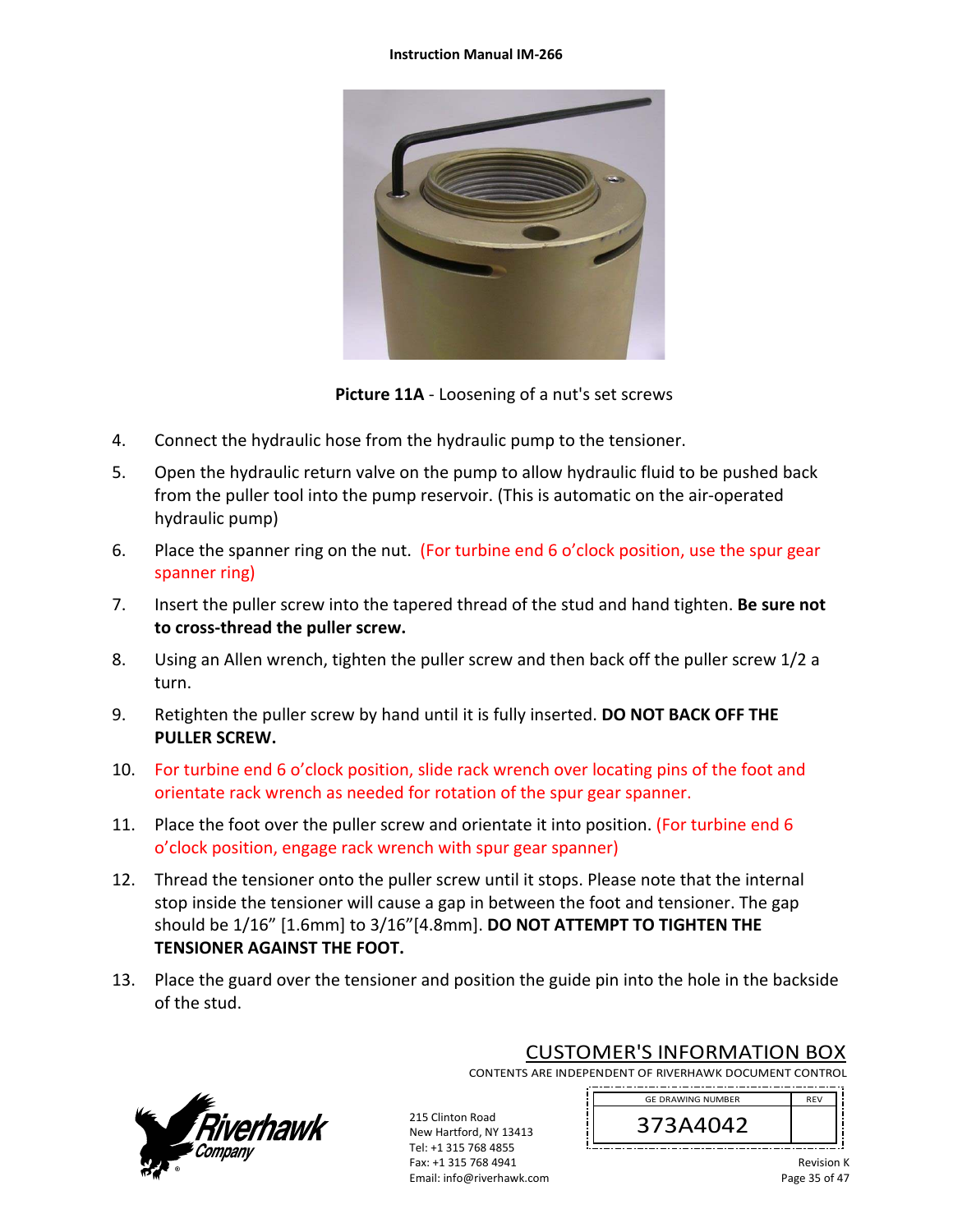- 14. Tighten the knurled interlock fitting by hand until it firmly presses against the tensioner. There should be no gap between the tensioner the interlock fitting.
- 15. Activate the custom connector from the rear of guard by pushing on the center with your thumb and pulling the tabs with your fore finger and middle finger. Push the assembly forward until it locks into the tensioner. Release fingers from the tabs and then remove thumb. Ensure connection is firmly engaged or else the tensioner will not be connected to the pump.



**Picture 11B** ‐ Activation of the safety interlock

16. Connect the hydraulic pump to the tensioner and apply the appropriate hydraulic pressure per this table.

| <b>Flange Position</b> | <b>Stud Size</b> | <b>Final Pressure</b> |
|------------------------|------------------|-----------------------|
| Gas Turbine to Load    | יי 3             | 25000 psi             |
| Coupling               | $[76$ mm         | $[1725 \text{ bar}]$  |
| Load Coupling to       | יי 3             | 25000 psi             |
| Generator              | $[76$ mm]        | [1725 bar]            |

17. Turn the spanner ring with the pin wrench. Loosen and turn the nut approximately 3/4 of a turn. (For turbine end 6 o'clock position, use push or pull rack wrench to fully loosen the nut)

> Fax: +1 315 768 4941 Email: info@riverhawk.com



CUSTOMER'S INFORMATION BOX CONTENTS ARE INDEPENDENT OF RIVERHAWK DOCUMENT CONTROL

215 Clinton Road New Hartford, NY 13413 Tel: +1 315 768 4855 373A4042 GE DRAWING NUMBER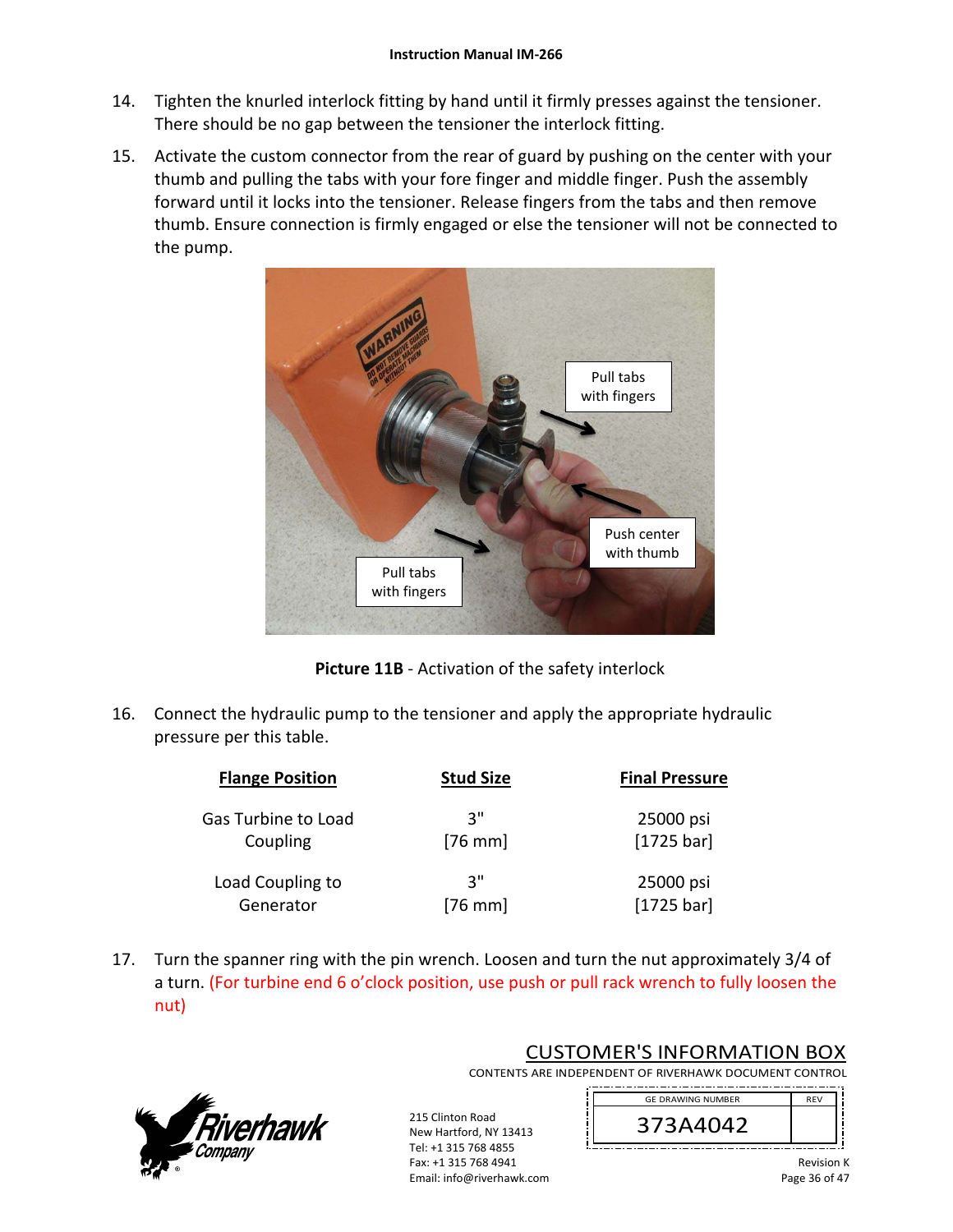18. Release the hydraulic pressure.

## **11.3.1 Removing the Tensioner from a Stud**

The tensioner removal is accomplished by the follows steps:

- 1. Release the hydraulic pressure by either releasing the hand switch on the AP‐6048 Pump Kit or by opening the valve on the Manual Pump Kit and leave the valve open.
- 2. Unscrew the knurled interlock fitting at the end of the guard and remove the guard from the tensioner.
- 3. Unscrew the tensioner from puller screw.
- 4. Remove the foot the puller screw.
- 5. Unscrew the puller screw using an Allen wrench. Tapping the Allen wrench with a hammer or the use of a 3‐4' breaker bar may be necessary to loosen the puller screw. Do not use an impact wrench as this can damage the puller screw.
- 6. Remove the spanner ring from the nut.
- 7. Move the tool to the next bolt hole following the tensioning pattern from the stretched record sheets at the end of this manual.

# **12.0 Storage Instructions**

Follow these directions to properly store your hydraulic tensioner and hydraulic pump kit for long term storage and shipment.

If any damage is observed, contact the Riverhawk Company to schedule a maintenance inspection.

### **12.1 Hydraulic Pump Kit Storage**

Refer to the Hydraulic Pump Kit Instruction Manual, IM‐293 (GE VENDOC 373A4058). The latest revision may be obtained by contacting Riverhawk Company or thru www.riverhawk.com.

### **12.2 Hydraulic Tensioner Storage**

Check the tensioner for any damage

- 1. Clean puller screw and check for any debris and dents.
- 2. Knurled interlock fitting should be clean and free to rotate.
- 3. Inspect the tensioner guard for any signs of damage. Bent guards must be replaced.



CUSTOMER'S INFORMATION BOX CONTENTS ARE INDEPENDENT OF RIVERHAWK DOCUMENT CONTROL

215 Clinton Road New Hartford, NY 13413 Tel: +1 315 768 4855 Fax: +1 315 768 4941 Email: info@riverhawk.com

GE DRAWING NUMBER REV 373A4042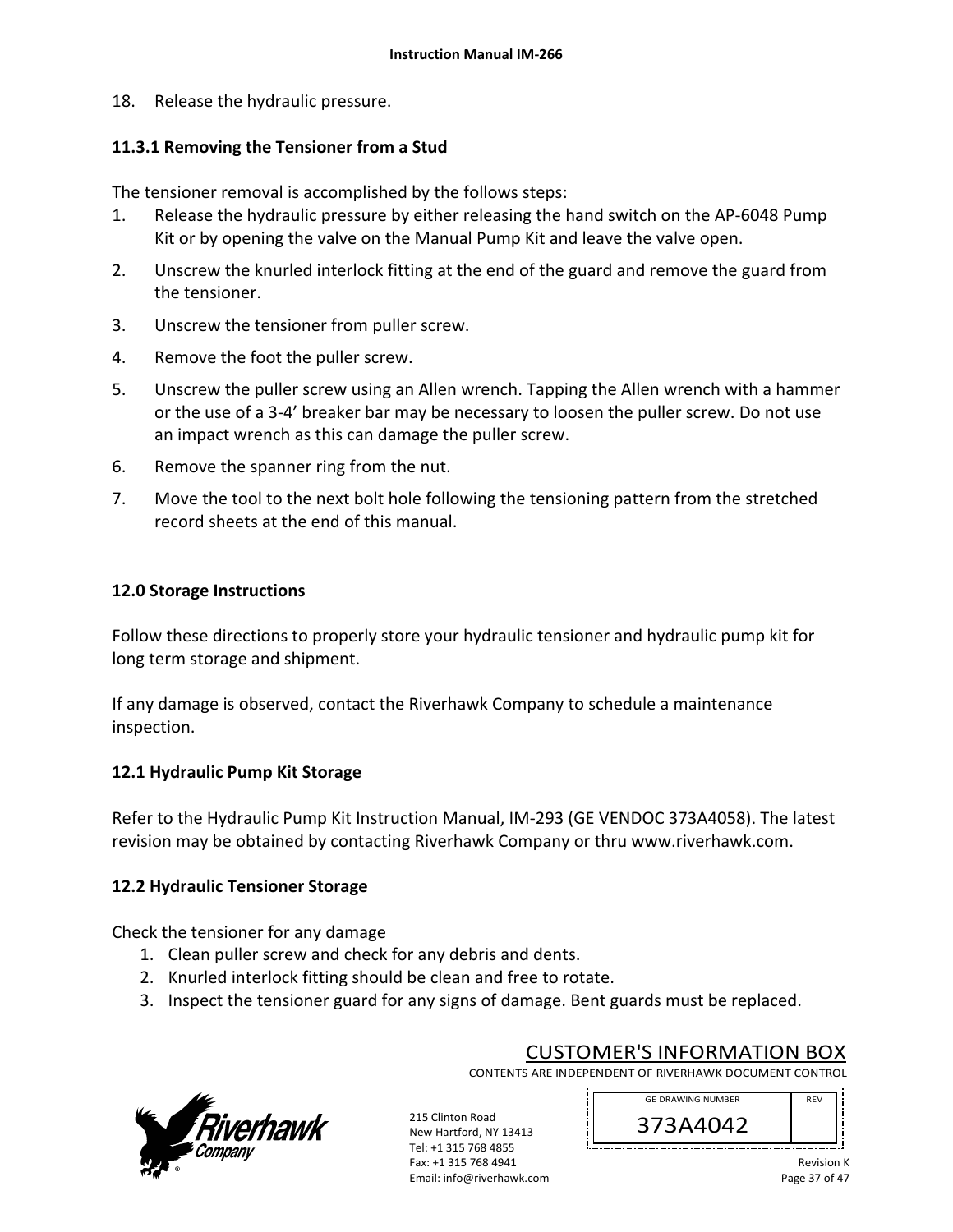If any damage is observed, contact the Riverhawk Company to schedule a maintenance inspection.

Place the protective plastic cap on the guard's knurled interlock fitting.

Coat the hydraulic tensioner with a light coat of oil and place the tensioner into the original shipping container.

## **12.3 Store shipping container**

Secure the hydraulic pump and hydraulic tensioner into the original shipping containers using the supplied wood braces.

Seal the original shipping container and store under shelter and protected from moisture, sand, and grit.

# **13.0 Frequently Asked Questions**

This section contains some frequently asked questions and problems. If the steps listed here do not solve your problem, contact the Riverhawk Company thru our website, email, or phone call.

- **Q:**  Can I rent a hydraulic tensioner kit?
- **A:**  Yes, Riverhawk has rental tensioner kits available for most of our hydraulic tensioners.
- **Q:**  A tensioner has pulled itself out of the stud's conical threads. Can I continue using a tensioner on this stud?
- **A:**  No. Both the tensioner and the stud may have been damaged and must be removed from the work area. If the stud is tensioned, a Nut Buster repair kit, from Riverhawk, must be used to remove the damaged stud by drilling out the nut. Leaving a damaged stud in place will lead to a safety hazard on future outages.

215 Clinton Road New Hartford, NY 13413 Tel: +1 315 768 4855 Fax: +1 315 768 4941 Email: info@riverhawk.com

Riverhawk can supply a replacement stud and nut based on the initial weight certification supplied with the hardware set (see section 4.2). The damaged tensioner should also be returned to Riverhawk for inspection and repair.



CUSTOMER'S INFORMATION BOX

CONTENTS ARE INDEPENDENT OF RIVERHAWK DOCUMENT CONTROL 

> GE DRAWING NUMBER REV 373A4042 \_\_\_\_\_\_\_\_\_\_\_\_\_\_\_\_\_\_\_\_\_\_\_\_\_\_\_\_\_\_\_\_\_\_\_\_

> > Revision K Page 38 of 47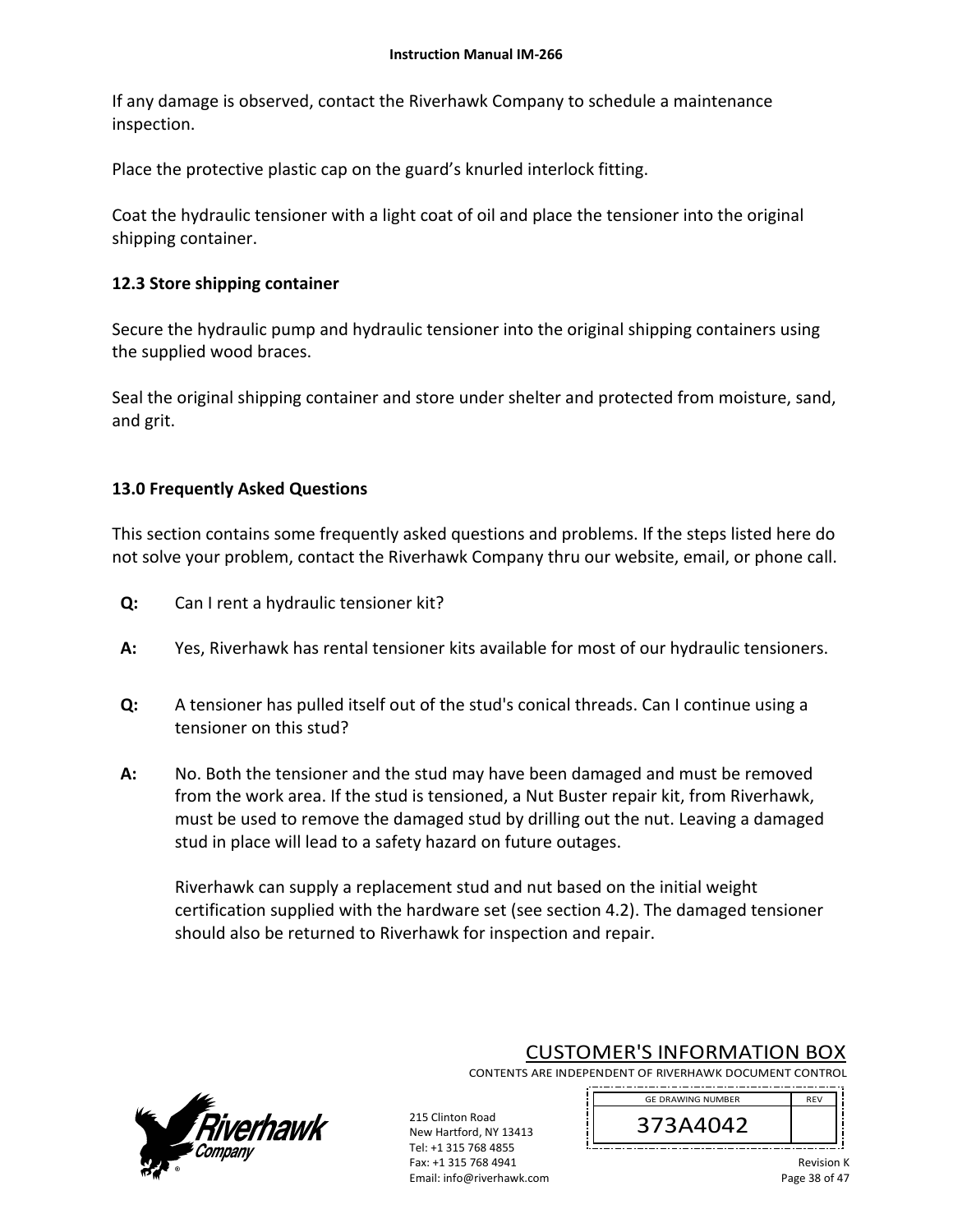If a stud must be left in place, paint the damaged stud with a generous amount of indelible, bright‐colored paint. Notify the appropriate GE Safety and Service personnel. Note the location of the damaged stud in the services notes for the machine.

- **Q:**  The hydraulic tensioner has been taken up to its final pressure. The final stretch length is short of the final stretch target. What is the next step?
- **A:**  Do not increase the hydraulic pressure. Check if the hydraulic pump is set to the right pressure. Install the tensioner and re‐pressurize the tensioner to the final pressure then recheck the stretch measurement. If the stretch value is still short, remove the stud from the hole and re-measure the stud's initial length then try to install the stud again.
- **Q:**  The hydraulic tensioner has been taken up to its final pressure. The final stretch length is larger than the final stretch target. What is the next step?
- **A:**  Remove the stud from the bolt hole. Check if the hydraulic pump is set to the right pressure. Re‐measure the stud's initial length then try to install the stud again.
- **Q:**  The tensioner is at its final pressure, but the nut cannot be loosened.
- **A:**  If the nuts cannot be loosened at the final pressure, continually increasing the pressure will not help and can be dangerous and in some cases make it harder to remove the nut. Check the nut to see if its set screws have been loosened. Check for and remove any corrosion around the nut's threads. Apply penetrating oil between the stud and the nut.
- **Q:**  How do I clean the conical threads on a stud?
- **A:**  The conical threads are best cleaned using a spiral wound brass brush in a drill as described in section 5.2.2

215 Clinton Road New Hartford, NY 13413 Tel: +1 315 768 4855 Fax: +1 315 768 4941 Email: info@riverhawk.com



CUSTOMER'S INFORMATION BOX

CONTENTS ARE INDEPENDENT OF RIVERHAWK DOCUMENT CONTROL 

> REV 373A4042 GE DRAWING NUMBER

Revision K Page 39 of 47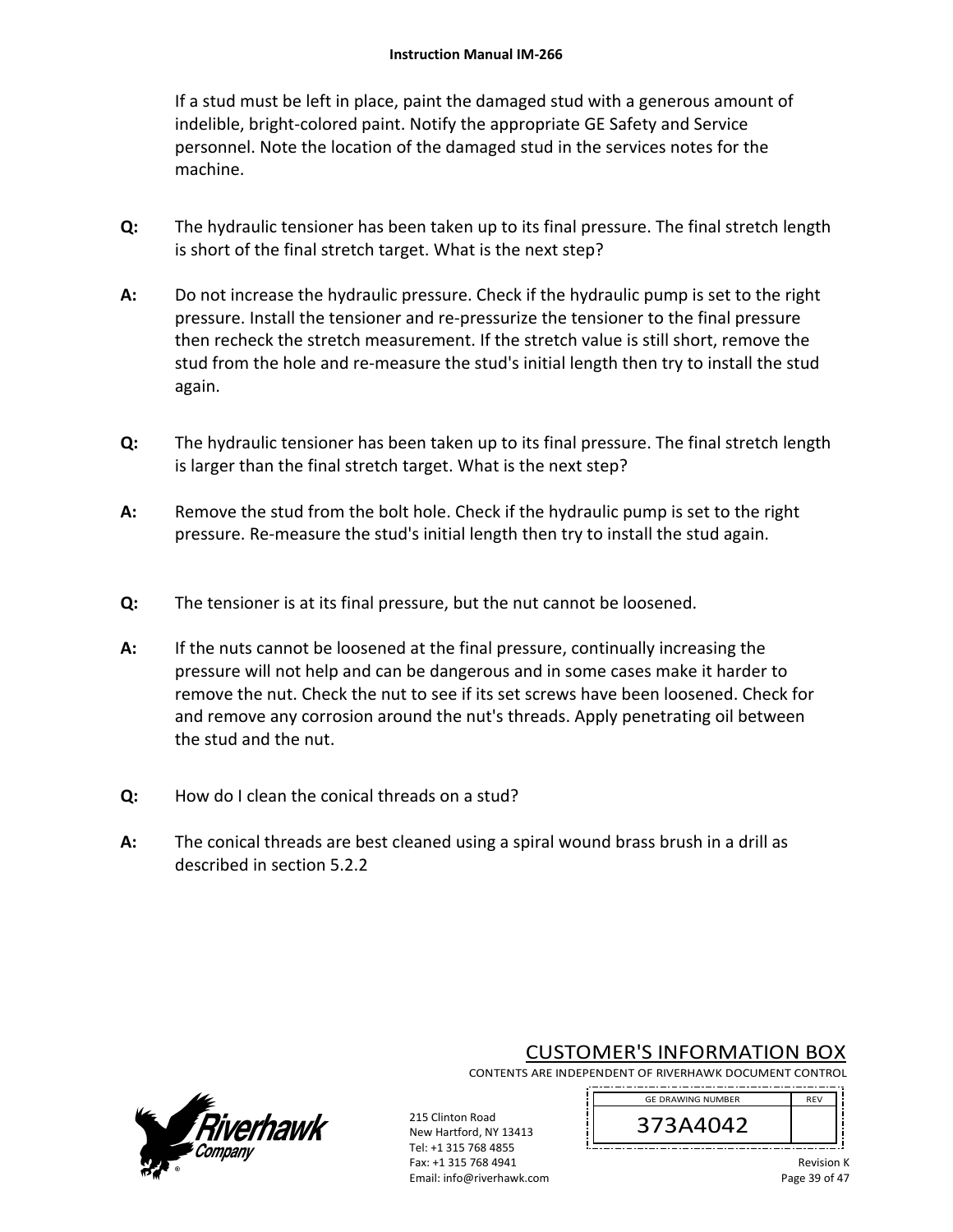- **Q:**  During the initial steps of removing a tensioned stud, the stick‐out length is found to be wrong.
- **A:**  Do not proceed. Contact Riverhawk for assistance. With the wrong stick-out length, the hydraulic tensioner has a limited stroke and may not work properly and can be damaged.
- **Q:**  The hydraulic pump appears to be leaking.
- **A:**  Check the hose connection to the hydraulic pump. If the 3/8" high pressure fitting is not assembled correctly as shown in section 7.2, it may look like the pump is leaking. If the problem continues, it may be necessary to open the pump kit. Contact Riverhawk for guidance.
- **Q:**  The hydraulic hose has a collar on it that can't be moved by hand
- **A:**  The hydraulic fitting is shown in section 7.2. The collar is sometimes held in place with a thread locking compound. This prevents the collar from moving too easily. It may be necessary to adjust this collar with a set of vise-grip pliers. Be careful to not strip the threads off the tube or hose end.

| <b>Revision</b><br>Letter | Effective Date | Description                                                                                                                                                |
|---------------------------|----------------|------------------------------------------------------------------------------------------------------------------------------------------------------------|
| К                         | May 3, 2022    | Updated EC Declaration of Conformity; Added UKCA<br><b>Declaration of Conformity</b>                                                                       |
|                           | Jan 23, 2020   | HT-5425 was HT-8133 in sections 2.12 thru 2.14; HT-<br>5425 was HT-8133 in P011 in section 2.15                                                            |
| н                         | Mar 28, 2019   | Added 9HA.01 FL18 to H84 Generator and 102T5322<br>P010 thru P013 to title page; Inserted sections 2.12 thru<br>2.14; Added 102T5322P011 to section 2.15   |
| G                         | Sep 29, 2018   | Added 9F.05 FL18 to 330H Generator and 129T1170<br>P0001 thru P0004 to title page; Inserted sections 2.9<br>thru 2.11; Added 129T1170P0002 to section 2.12 |

# **14.0 Revision History**

# CUSTOMER'S INFORMATION BOX

CONTENTS ARE INDEPENDENT OF RIVERHAWK DOCUMENT CONTROL



215 Clinton Road New Hartford, NY 13413 Tel: +1 315 768 4855 Fax: +1 315 768 4941 Email: info@riverhawk.com

REV 373A4042 GE DRAWING NUMBER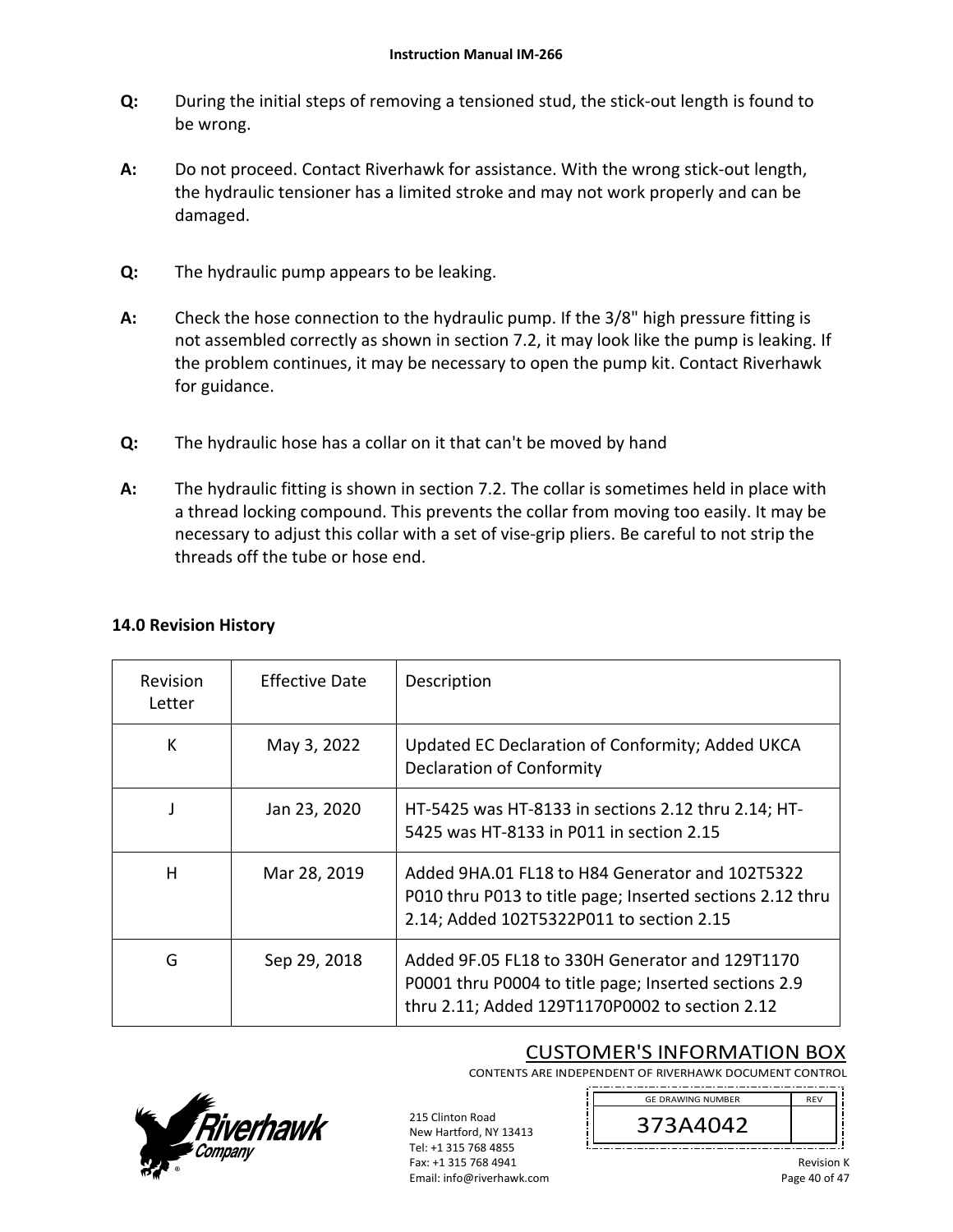| Revision<br>Letter | <b>Effective Date</b> | Description                                                                                                                                                                                                                                     |
|--------------------|-----------------------|-------------------------------------------------------------------------------------------------------------------------------------------------------------------------------------------------------------------------------------------------|
| F                  | Aug 9, 2018           | Revised section 10.2                                                                                                                                                                                                                            |
| E                  | Apr 25, 2018          | Added 9HA.02 to W86 Generator and 123T4093P001-<br>P007 to title page; Inserted sections 2.6 and 2.8; Added<br>123T4093P003, 123T4093P006, 123T4093P007 to<br>section 2.9; Added HT-7979 to sections 4.5 and 8.2;<br>Added appendixes B3 and B4 |
| D                  | Feb 26, 2018          | Added 9HA.01 to 450H Generator and 102T5322P006-<br>P009 to title page; Inserted sections 2.4 and 2.5; Added<br>HT-8133 to sections 4.5 and 8.2                                                                                                 |
| C                  | Jun 2, 2015           | Corrected page formatting & revision levels                                                                                                                                                                                                     |
| B                  | Jan 16, 2015          | Updated sections 1.0, 4.3 and appendix A1.                                                                                                                                                                                                      |
| A                  | Apr 4, 2014           | Updated GE Appliqué, 9FB.05 References replaced with<br>9HA.01                                                                                                                                                                                  |
|                    | Apr 1, 2014           | Released                                                                                                                                                                                                                                        |

# CUSTOMER'S INFORMATION BOX

CONTENTS ARE INDEPENDENT OF RIVERHAWK DOCUMENT CONTROL

j



*Fiverhawk* 

215 Clinton Road New Hartford, NY 13413 Tel: +1 315 768 4855 Fax: +1 315 768 4941 Email: info@riverhawk.com

Revision K Page 41 of 47

i ;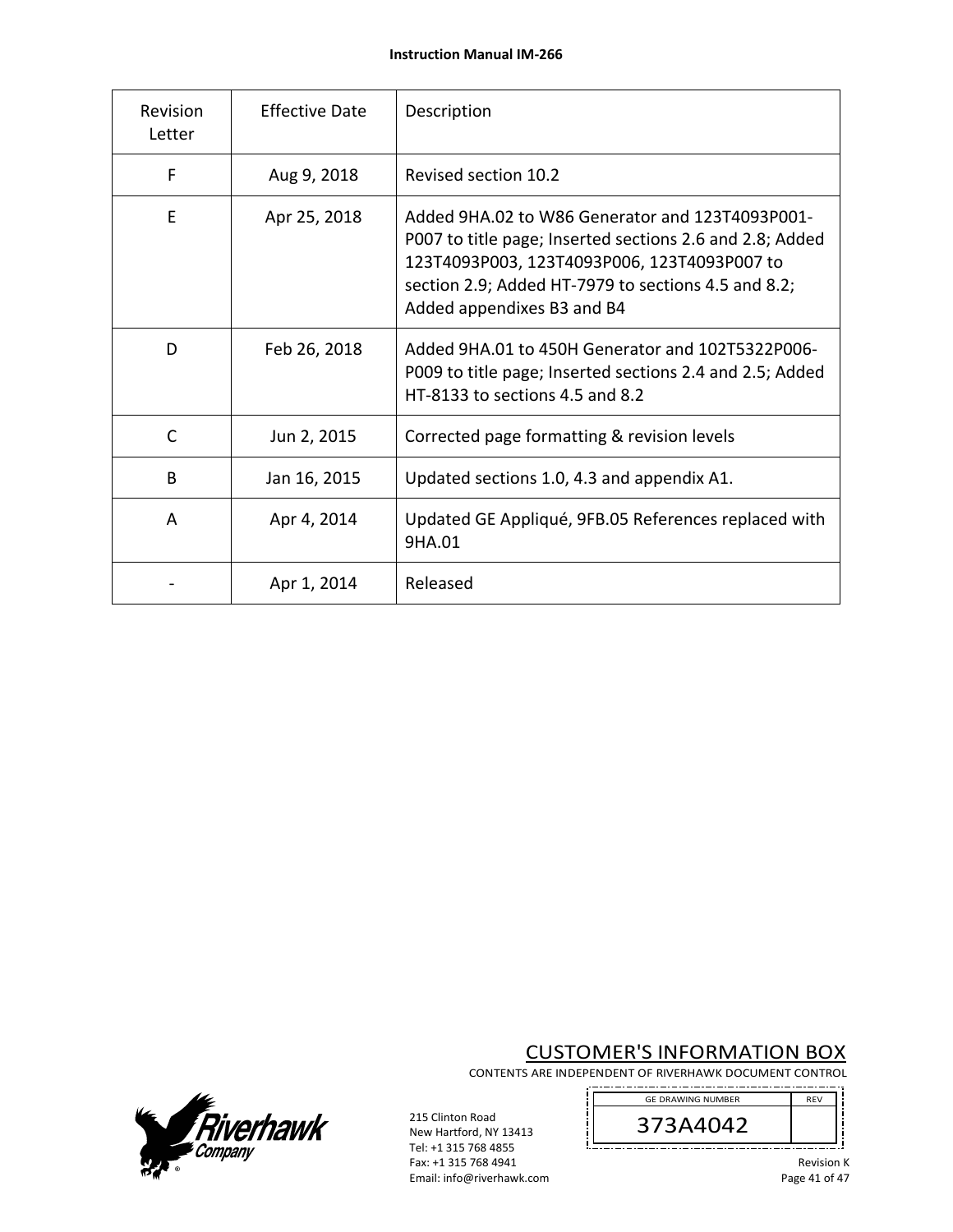#### **Appendix A1**

# **EC Declaration of Conformity**

| Manufacturer: | <b>Riverhawk Company</b>    |
|---------------|-----------------------------|
| Address:      | 215 Clinton Road            |
|               | New Hartford, NY 13413, USA |

The hydraulic pump and bolt tensioning tool described in this manual are used for installing and applying tension to large bolts that are specifically designed by Riverhawk Company to be tensioned hydraulically.

All applicable sections of European Directive 2006/42/EC for machinery have been applied and fulfilled in the design and manufacture of the hydraulic pump and bolt tensioning tool described in this manual. Reference also ISO 12100:2010, ISO 4413:2010, and ISO 4414:2010.

Furthermore, this equipment has been manufactured under the Riverhawk quality system per EN ISO 9001:2015

Consult the Declaration of Conformance included with the shipment of this equipment that identifies the authorized Riverhawk representative, applicable serial numbers, and appropriate signature.

## CUSTOMER'S INFORMATION BOX

CONTENTS ARE INDEPENDENT OF RIVERHAWK DOCUMENT CONTROL





215 Clinton Road New Hartford, NY 13413 Tel: +1 315 768 4855 Fax: +1 315 768 4941 Email: info@riverhawk.com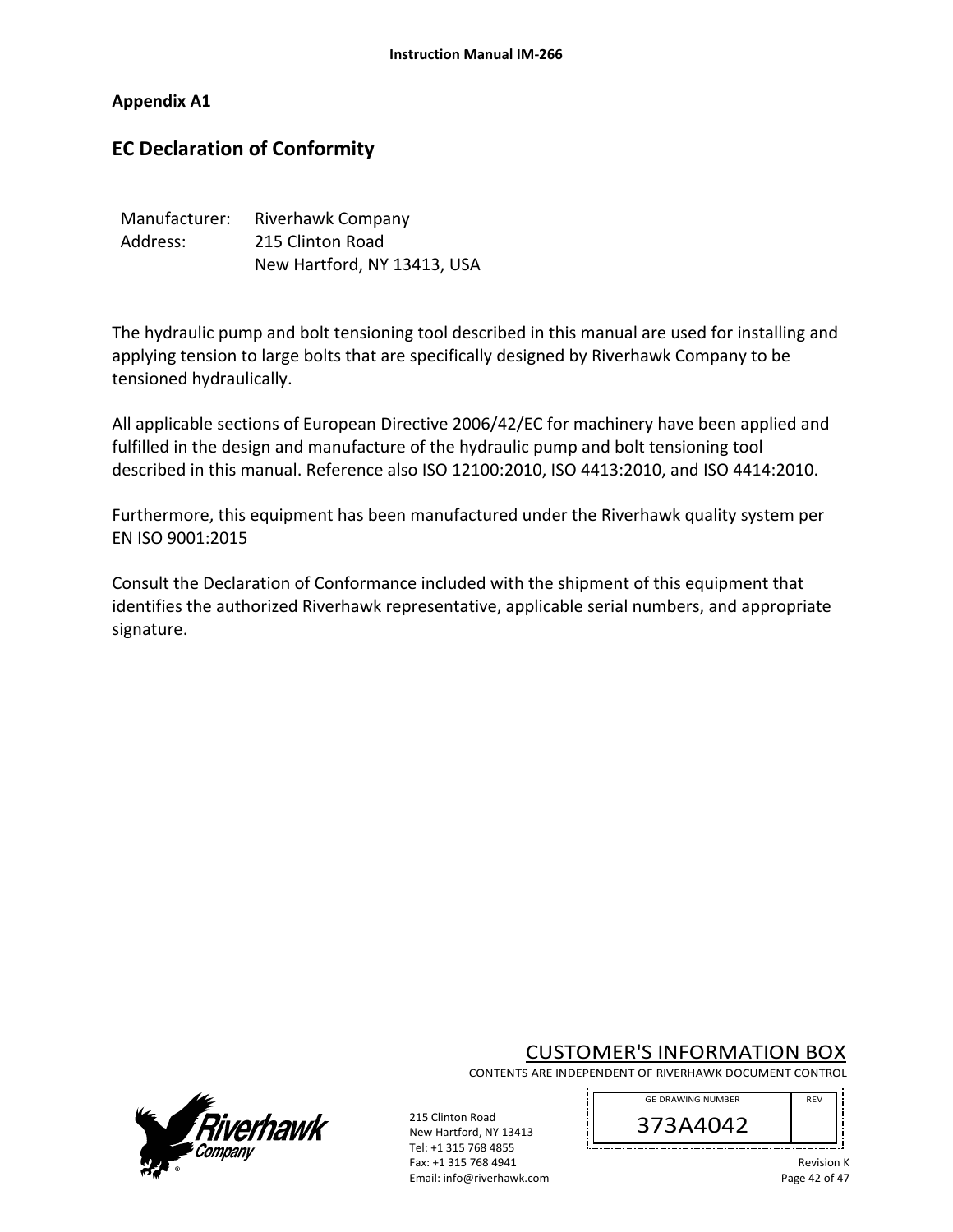#### **Appendix A2**

# **UKCA Declaration of Conformity**

| Manufacturer: | Riverhawk Company           |
|---------------|-----------------------------|
| Address:      | 215 Clinton Road            |
|               | New Hartford, NY 13413, USA |

The hydraulic pump and bolt tensioning tool described in this manual are used for installing and applying tension to large bolts that are specifically designed by Riverhawk Company to be tensioned hydraulically.

All applicable sections of Supply of Machinery (Safety) 2008 have been applied and fulfilled in the design and manufacture of the hydraulic pump and bolt tensioning tool described in this manual. Reference also ISO 12100:2010, ISO 4413:2010, and ISO 4414:2010.

Furthermore, this equipment has been manufactured under the Riverhawk quality system per EN ISO 9001:2015

Consult the Declaration of Conformance included with the shipment of this equipment that identifies the authorized Riverhawk representative, applicable serial numbers, and appropriate signature.

## CUSTOMER'S INFORMATION BOX

CONTENTS ARE INDEPENDENT OF RIVERHAWK DOCUMENT CONTROL





215 Clinton Road New Hartford, NY 13413 Tel: +1 315 768 4855 Fax: +1 315 768 4941 Email: info@riverhawk.com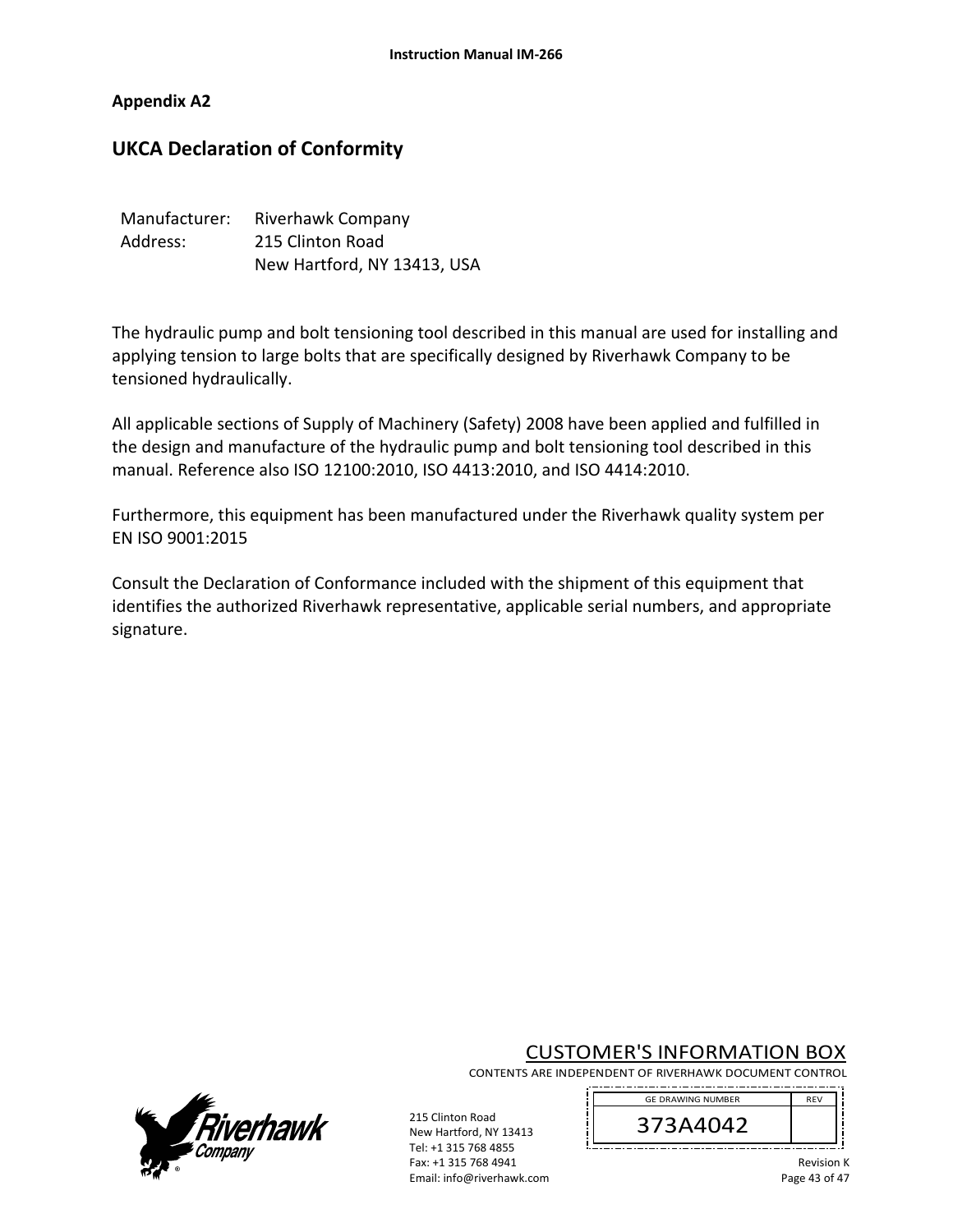STRETCH RECORD SHEET FOR THE GAS TURBINE TO LOAD COUPLING

TURBINE NUMBER:

DATE:

TECHNICIAN:

#### SUPERVISOR:



| <b>HOLE NUMBER</b>      | STARTING LENGTH | <b>FINAL LENGTH</b> | <b>FINAL STRETCH</b> |
|-------------------------|-----------------|---------------------|----------------------|
| $\mathbf 1$             |                 |                     |                      |
| $10\,$                  |                 |                     |                      |
| $\overline{2}$          |                 |                     |                      |
| $11\,$                  |                 |                     |                      |
| $\mathbf{3}$            |                 |                     |                      |
| $12\,$                  |                 |                     |                      |
| $\overline{\mathbf{4}}$ |                 |                     |                      |
| 13                      |                 |                     |                      |
| 5                       |                 |                     |                      |
| $14\,$                  |                 |                     |                      |
| $\boldsymbol{6}$        |                 |                     |                      |
| 15                      |                 |                     |                      |
| $\overline{7}$          |                 |                     |                      |
| $16\,$                  |                 |                     |                      |
| $\,8\,$                 |                 |                     |                      |
| 17                      |                 |                     |                      |
| $\boldsymbol{9}$        |                 |                     |                      |
| $18\,$                  |                 |                     |                      |

# CUSTOMER'S INFORMATION BOX

CONTENTS ARE INDEPENDENT OF RIVERHAWK DOCUMENT CONTROL



----------------------------------



215 Clinton Road New Hartford, NY 13413 Tel: +1 315 768 4855 Fax: +1 315 768 4941 Email: info@riverhawk.com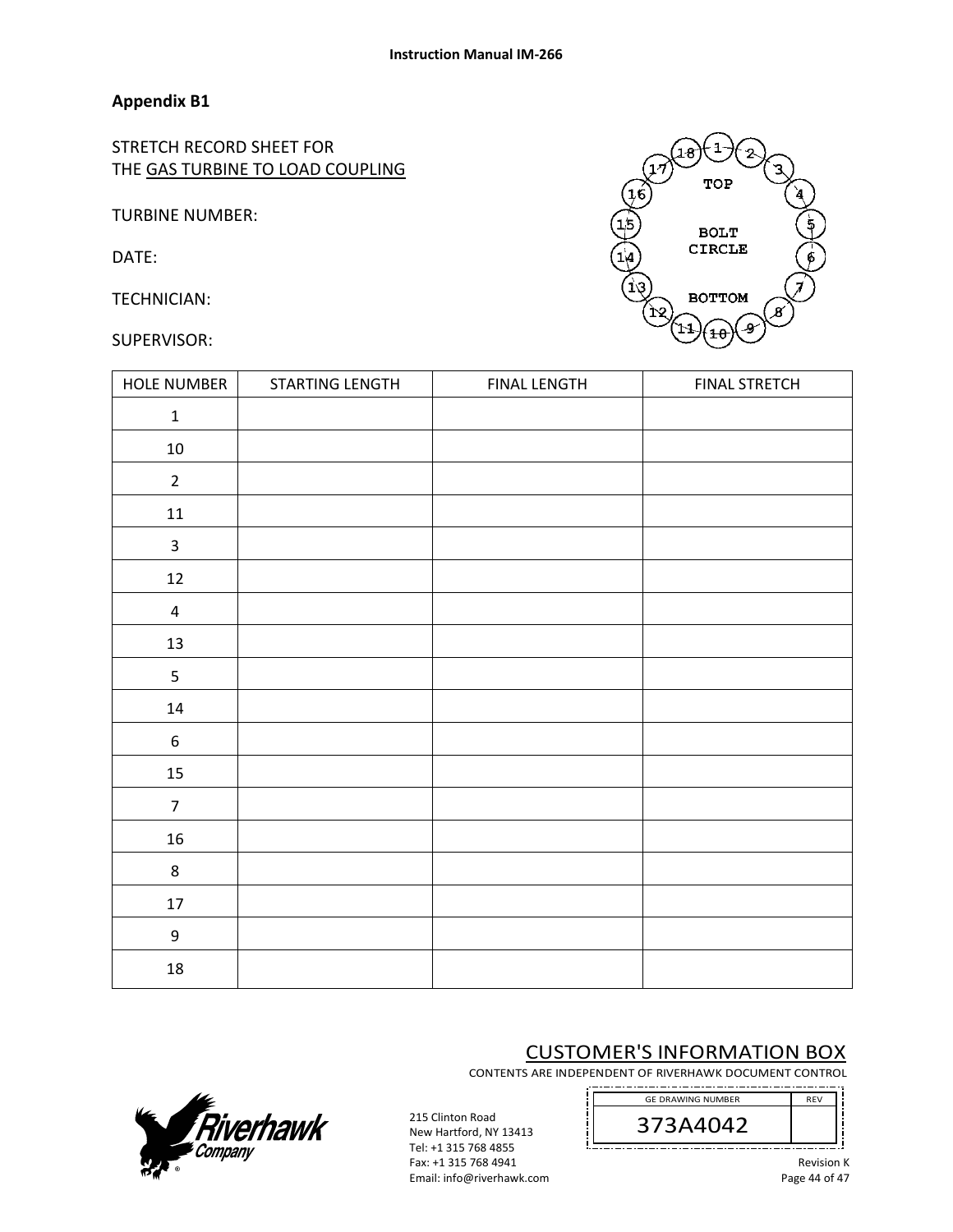STRETCH RECORD SHEET FOR THE LOAD COUPLING TO GENERATOR

TURBINE NUMBER:

DATE:

TECHNICIAN:

#### SUPERVISOR:



| <b>HOLE NUMBER</b> | STARTING LENGTH | <b>FINAL LENGTH</b> | <b>FINAL STRETCH</b> |
|--------------------|-----------------|---------------------|----------------------|
| $\mathbf 1$        |                 |                     |                      |
| $10\,$             |                 |                     |                      |
| $\overline{2}$     |                 |                     |                      |
| $11\,$             |                 |                     |                      |
| $\mathsf 3$        |                 |                     |                      |
| 12                 |                 |                     |                      |
| $\overline{4}$     |                 |                     |                      |
| 13                 |                 |                     |                      |
| 5                  |                 |                     |                      |
| $14\,$             |                 |                     |                      |
| $\boldsymbol{6}$   |                 |                     |                      |
| 15                 |                 |                     |                      |
| $\overline{7}$     |                 |                     |                      |
| 16                 |                 |                     |                      |
| $\,8\,$            |                 |                     |                      |
| $17\,$             |                 |                     |                      |
| $\boldsymbol{9}$   |                 |                     |                      |
| ${\bf 18}$         |                 |                     |                      |

# CUSTOMER'S INFORMATION BOX

CONTENTS ARE INDEPENDENT OF RIVERHAWK DOCUMENT CONTROL



----------------------------------



215 Clinton Road New Hartford, NY 13413 Tel: +1 315 768 4855 Fax: +1 315 768 4941 Email: info@riverhawk.com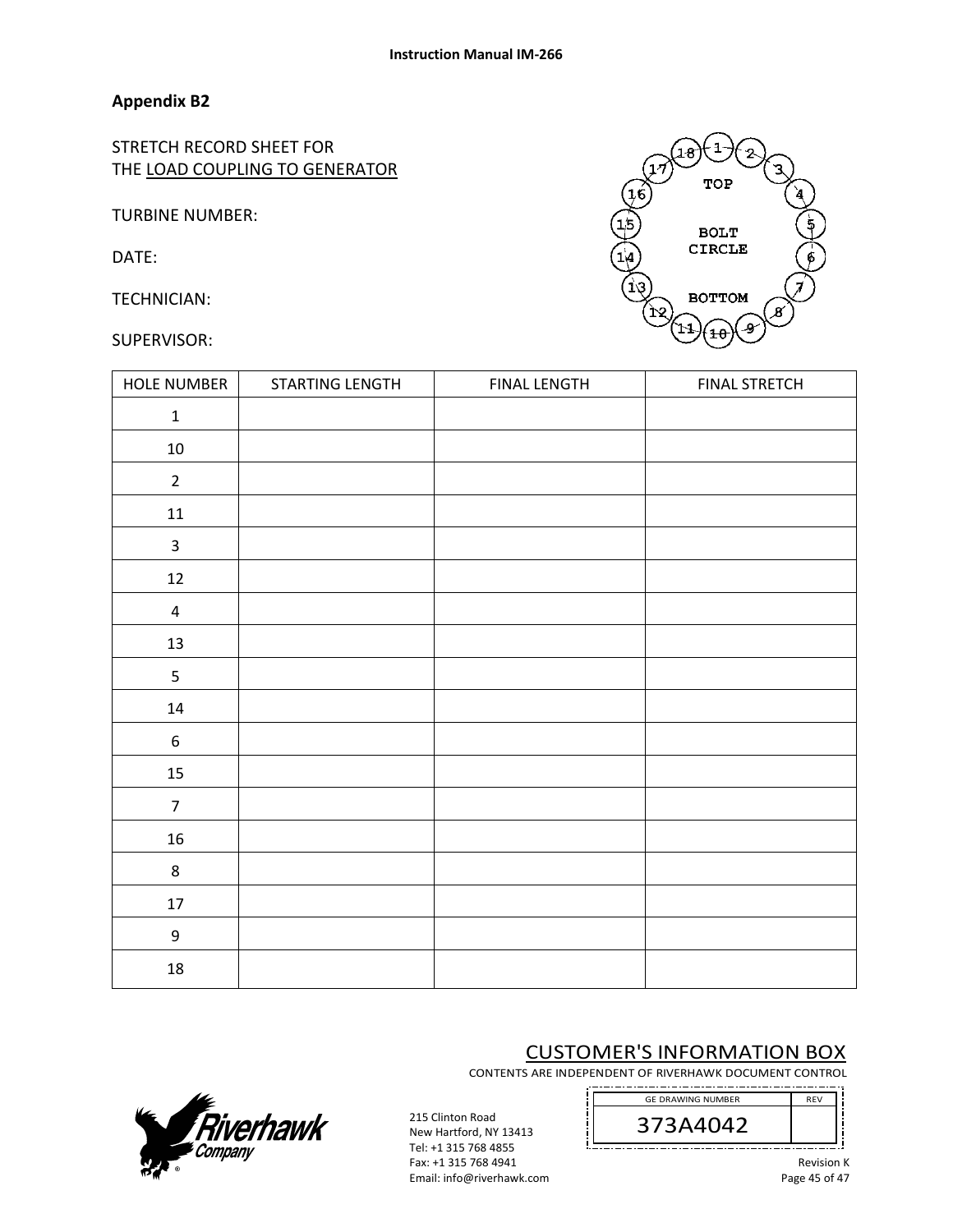STRETCH RECORD SHEET FOR THE GAS TURBINE TO LOAD COUPLING

TURBINE NUMBER:

DATE:

TECHNICIAN:

SUPERVISOR:



| <b>HOLE NUMBER</b> | STARTING LENGTH | <b>FINAL LENGTH</b> | <b>FINAL STRETCH</b> |
|--------------------|-----------------|---------------------|----------------------|
| $\mathbf 1$        |                 |                     |                      |
| $\overline{2}$     |                 |                     |                      |
| 3                  |                 |                     |                      |
| $\pmb{4}$          |                 |                     |                      |
| 5                  |                 |                     |                      |
| $\boldsymbol{6}$   |                 |                     |                      |
| $\overline{7}$     |                 |                     |                      |
| $\bf 8$            |                 |                     |                      |
| $\boldsymbol{9}$   |                 |                     |                      |
| $10\,$             |                 |                     |                      |
| 11                 |                 |                     |                      |
| 12                 |                 |                     |                      |
| 13                 |                 |                     |                      |
| 14                 |                 |                     |                      |
| 15                 |                 |                     |                      |
| 16                 |                 |                     |                      |
| 17                 |                 |                     |                      |
| 18                 |                 |                     |                      |
| 19                 |                 |                     |                      |
| $20\,$             |                 |                     |                      |
| 21                 |                 |                     |                      |
| 22                 |                 |                     |                      |

# CUSTOMER'S INFORMATION BOX

CONTENTS ARE INDEPENDENT OF RIVERHAWK DOCUMENT CONTROL



---------------------------------



215 Clinton Road New Hartford, NY 13413 Tel: +1 315 768 4855 Fax: +1 315 768 4941 Email: info@riverhawk.com